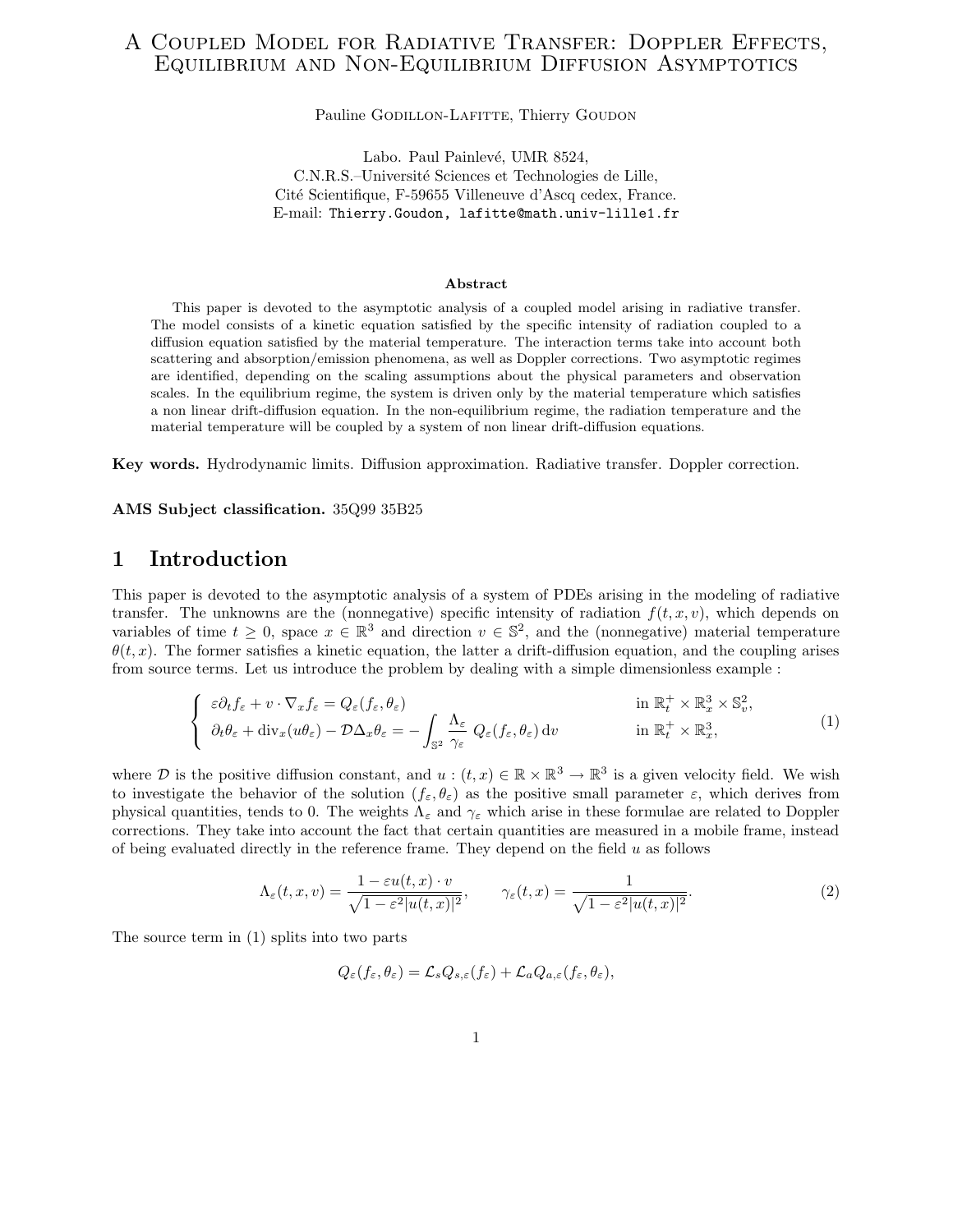involving parameters  $\mathcal{L}_s$  and  $\mathcal{L}_a$  which depend on  $\varepsilon$  as it will be specified later on. Indeed, photons are submitted to two kinds of interaction processes, embodied in the operators  $Q_{s,\varepsilon}$  and  $Q_{a,\varepsilon}$  respectively: scattering and absorption/emission. They are defined as follows

$$
\begin{cases}\nQ_{s,\varepsilon}(f)(v) = \sigma_s \Big( \frac{1}{\Lambda_{\varepsilon}(v)^3} \int_{\mathbb{S}^2} \Lambda_{\varepsilon}(v')^2 f(v') \, dv' - \Lambda_{\varepsilon}(v) f(v) \Big), \\
Q_{a,\varepsilon}(f,\theta) = \sigma_a \Big( \frac{A\theta^4}{\Lambda_{\varepsilon}^3} - \Lambda_{\varepsilon} f \Big),\n\end{cases} \tag{3}
$$

with given constant coefficients  $A > 0$ ,  $\sigma_s > 0$  and  $\sigma_a > 0$ . (Non constant kernels will be considered in the following sections.) Moreover, initial data are prescribed

$$
f_{\varepsilon,|t=0} = f_{\varepsilon,0} \ge 0, \qquad \theta_{\varepsilon,|t=0} = \theta_{\varepsilon,0} \ge 0.
$$

Details on the physical background and discussion on the scaling will be given in Section 2. This work relies on the analysis of diffusion asymptotics of kinetic equations. There exists a wide literature on the topics, with various viewpoints and fields of applications. Let us mention the papers of Bardos-Golse-Perthame [3] and Bardos-Golse-Perthame-Sentis [4] for applications to radiative transfer, Poupaud [26] and Golse-Poupaud [15] for applications to semi-conductors theory, Lions-Toscani [19] for special arguments when dealing with discrete velocity models, Degond-Goudon-Poupaud [9] when considering collision operators without microreversibilty assumptions, Chalub-Markowich-Perthame-Schmeiser [8] for applications to chemotaxis... We also refer to the survey of Golse [13]. In our work, the interesting features are the following:

- at first, the collision operator splits into two parts. Then, depending on the dominant effect — scattering or absorption, depending on how  $\mathcal{L}_s$  and  $\mathcal{L}_a$  depend on  $\varepsilon$  — it can relax to different equilibrium states. Accordingly, we can be led to a limit process where the radiations have a temperature which differs from the material temperature. This is the so-called non-equilibrium regime. In turn, we obtain a coupled system of diffusion equations, see (5) below. Note that this aspect has also been investigated in a different framework by Dogbe [12];

- secondly, the Doppler corrections can induce in the limit  $\varepsilon \to 0$  some additional convection terms. This is due to the fact that, for  $\varepsilon > 0$ , the equilibrium states of the scattering operator have a non-vanishing flux of order  $\mathcal{O}(\varepsilon)$ ;

- thirdly, our proof strategy differs slightly from those in [4], [12]. We use in a more systematic way the dissipative properties of the system to obtain useful estimates and compactness properties. Furthermore, strong convergence properties are established via a compensated compactness argument, namely the Div-Curl lemma, see [31], instead of applying average lemma techniques (see, e.g. [4], [14], [11]...).

To be more precise, we shall prove the following results:

- Equilibrium Regime: if  $\mathcal{L}_a = 1/\varepsilon$  and  $\mathcal{L}_s = \varepsilon$ , then  $f_\varepsilon$  and  $\theta_\varepsilon$  converge (in some sense...) to  $A\theta^4$  and  $\theta$ , respectively, where  $\theta$  is a solution of the following non linear drift-diffusion equation

$$
\partial_t(\theta + A\theta^4) + \text{div}_x \left( u(\theta + A\theta^4) - \mathcal{D}\nabla_x \theta - \frac{A}{3\sigma_a} \nabla_x \theta^4 \right) + \frac{A}{3} \theta^4 \text{div}_x(u) = 0. \tag{4}
$$

- Non-Equilibrium Regime: if  $\mathcal{L}_s = 1/\varepsilon$  and  $\mathcal{L}_a = \varepsilon$ , then  $f_\varepsilon$  (respectively  $\theta_\varepsilon$ ) converges (in some sense...) to  $\rho$  (respectively  $\theta$ ), which depends only on the time and space variables, with  $(\rho, \theta)$  solution of the following coupled system

$$
\begin{cases}\n\partial_t \rho - \frac{1}{3\sigma_s} \Delta_x \rho + \text{div}_x(\rho u) + \frac{1}{3} \rho \text{div}_x u = \sigma_a (A\theta^4 - \rho), \\
\partial_t \theta + \text{div}_x(u\theta) - \mathcal{D}\Delta_x \theta = \sigma_a(\rho - A\theta^4).\n\end{cases}
$$
\n(5)

This kind of behavior (additional convection terms, non-equilibrium asymptotics...) is known by physicists (see e.g. Lowrie-Morel-Hittinger [20]). It has been pointed out more recently on a mathematical viewpoint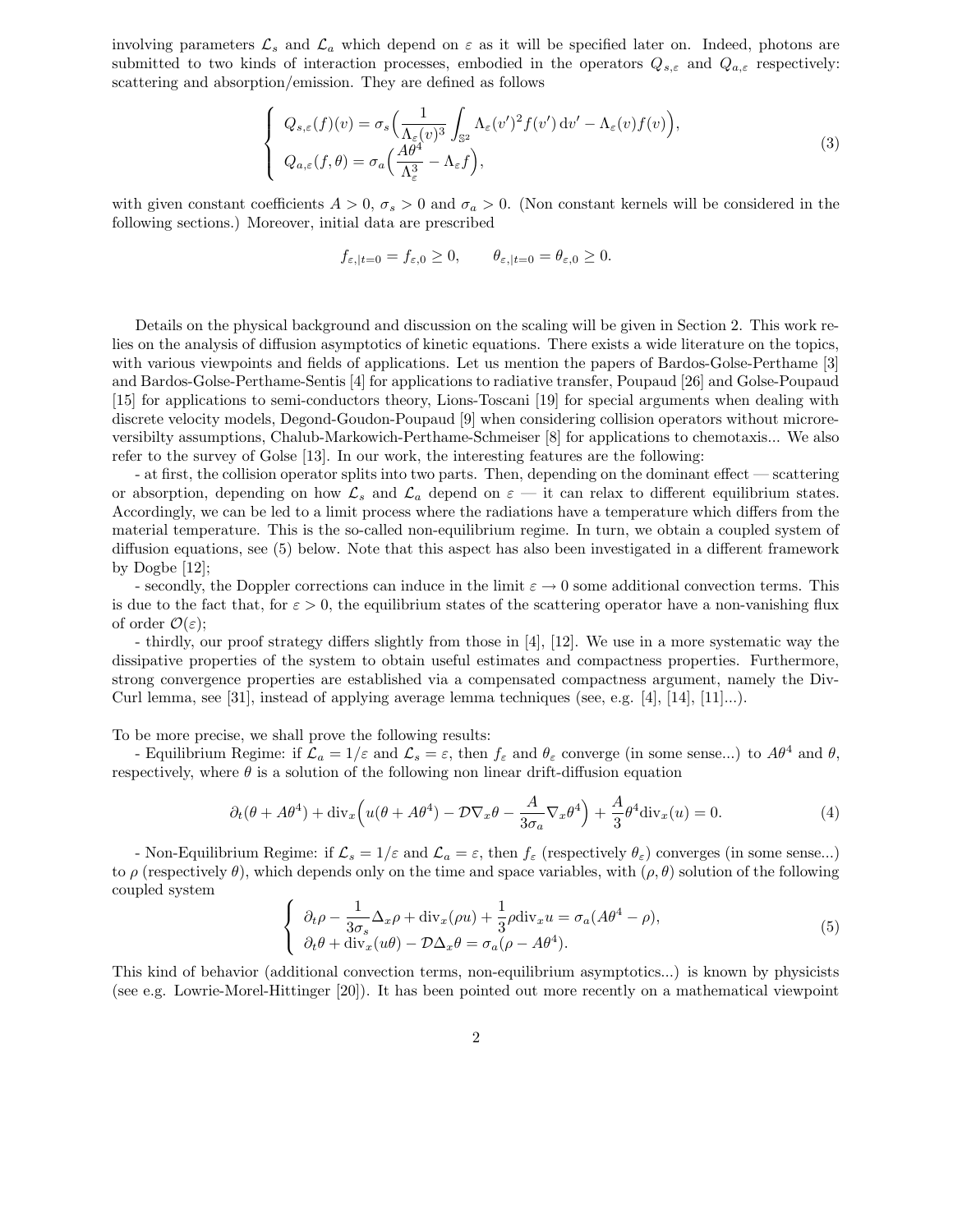by Buet-Despr´es [7], who describe much more complicated models than (1), involving a coupling to the Euler equations. In particular, they discuss the approximations by moment closure and their connections to shock relations. Here, our goal is to obtain a complete and rigorous convergence result illustrating these interesting features, at least for a somewhat simplified situation.

The paper is organized as follows. In Section 2, we introduce in detail the coupling of radiative transfer with hydrodynamics. Then, we make some drastic simplifications in order to obtain a model we are able to deal with, from a mathematical viewpoint. This work is a new step towards more realistic models in radiative transfer. In Section 3, we discuss the dimension analysis, identifying relevant scaling parameters by means of physical quantities. Section 4 is devoted to a preliminary discussion of the properties of the scattering operator, which, in turn, leads to dissipative properties of the coupled system of PDEs. There, we give also a complete statement of the main results of the paper. The proof for the non-equilibrium regime is postponed to Section 5 and in Section 6, we prove the results for the equilibrium regime. Section 7 is devoted to the numerical simulations that we obtain for the non-equilibrium regime using splitting techniques, that fit this situation, since the (stiff) source term can be split into a vanishing mean value part and a nonzero mean value part : we obtain very satisfactory results when the bulk velocity is a rarefaction wave and stretch our computations to cases that do not satisfy the theoretical assumptions. We also study the influence of the variations of the coefficients  $\sigma_a$  and  $\sigma_s$ . The paper ends with an appendix containing some technical details.

# 2 Physical Background and Motivation

First of all, let us introduce the equations of radiative transfer, taking into account relativistic effects, Doppler corrections and the coupling of radiation with hydrodynamics. We refer for further details on the physics to the classical treatises of Battaner [5], Mihalas-Mihalas [23] (see also the notes of Rutten [28]) and also to the recent papers by Lowrie-Morel-Hittinger [20] and Buet-Després [7]. We adopt an Eulerian viewpoint. Accordingly, we take into account the motion of the fluid with respect to the reference frame which induces corrective terms when dealing with quantities measured in a comobile frame. Secondly, we will present some simplifications of the model.

## 2.1 Coupling of Radiation and Hydrodynamics

Let  $f(t, x, v, \nu)$  stand for the specific intensity of radiation. It depends on the time t, the position  $x \in \mathbb{R}^3$ , the solid angle  $v \in \mathbb{S}^2$  and the frequency  $\nu \in [0, +\infty)$  and has the dimension of an energy per surface, time and frequency units. Precisely, let  $\Omega \subset \mathbb{R}^3$ ,  $D \subset \mathbb{S}^2$  and  $N \subset \mathbb{R}^+$ . Denote by c the speed of light. Then, the integral

$$
\frac{1}{c} \int_{\Omega} \int_{D} \int_{N} f \, \mathrm{d}\nu \, \mathrm{d}v \, \mathrm{d}x
$$

gives, at time  $t$ , the radiant energy corresponding to the set of photons with frequencies in  $N$ , directions within a solid angle in D, and located at positions in  $\Omega$ . It can be related to the distribution function in the phase space  $F(t, x, p)$ , which gives the number of photons per volume unit of the phase space. For the momentum variable, we have  $p = \frac{h\nu}{c}v$  (and  $dp = (\frac{h}{c})^3 \nu^2 d\nu dv$ ), with h the Planck constant. It follows that

$$
h\nu F(t, x, p) dp dx = h\nu F\left(t, x, \frac{h\nu}{c}v\right) \frac{h^3}{c^3} \nu^2 d\nu dv dx = \frac{1}{c}f(t, x, v, \nu) d\nu dv dx
$$

holds. Throughout the paper dv stands for the normalized Lebesgue measure on  $\mathbb{S}^2$ . In other words, we set

$$
f(t, x, v, \nu) = \frac{h^4 \nu^3}{c^2} F\left(t, x, \frac{h\nu}{c}v\right).
$$

Note that all photons are travelling with velocities having the same modulus  $c$ . The quantity  $f$  satisfies the following evolution equation

$$
\frac{1}{c}\partial_t f + v \cdot \nabla_x f = Q(f)
$$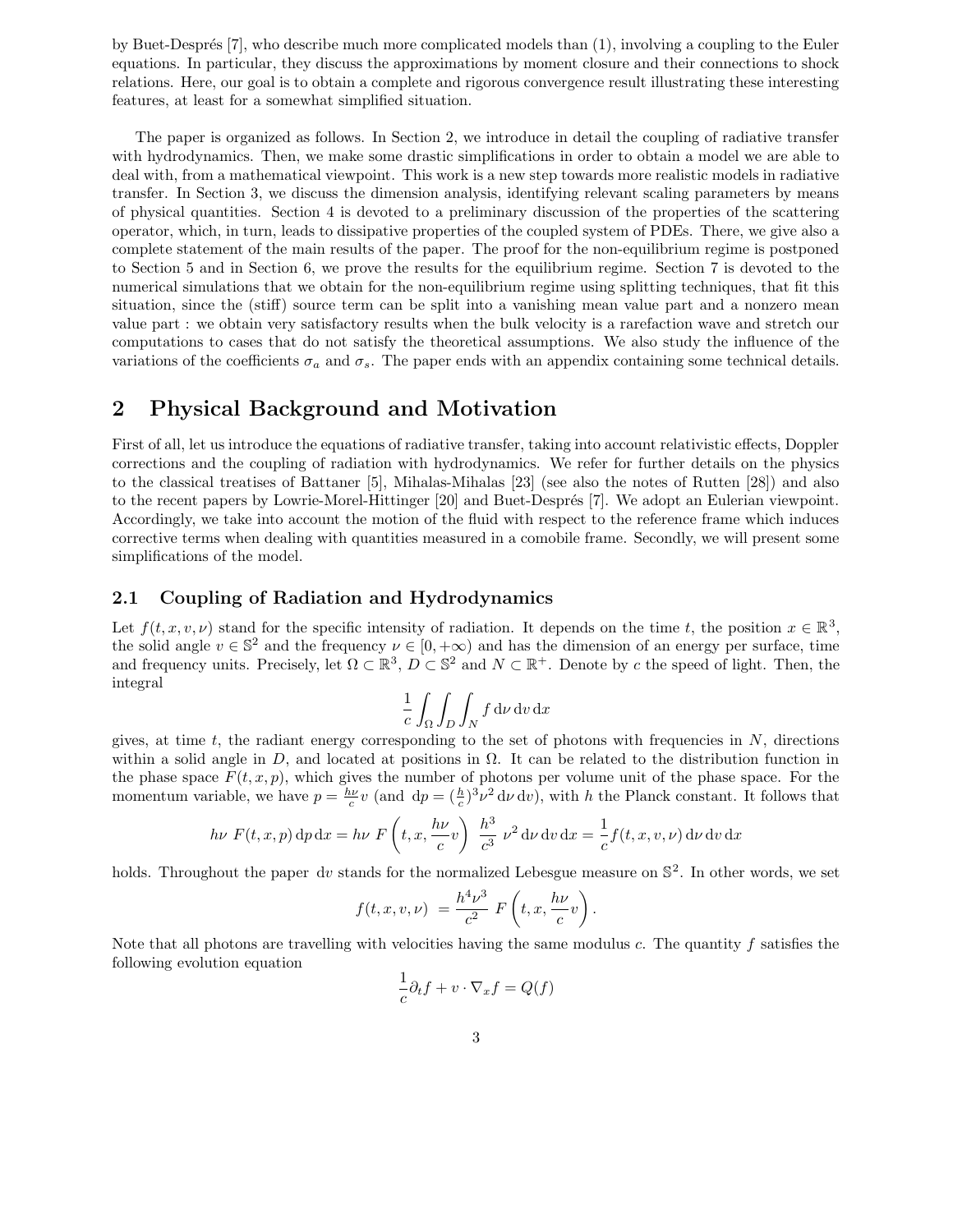which links the transport of photons with velocity cv along the straight lines  $x + ctv$  to the interaction processes submitted by the photons, that is scattering, absorption and emission phenomena.

When describing such phenomena, we want to take into account Doppler corrections. To this end, we introduce the velocity of the surrounding fluid  $u(t, x)$  and the Lorentz factor defined by

$$
\gamma(t,x) = \frac{1}{\sqrt{1 - |u(t,x)|^2/c^2}}.
$$

In what follows, we denote by the  $\rm^0$  superscript the quantities which are evaluated in the comobile frame. In particular, the formulae

$$
\nu^0 = \nu \gamma \left( 1 - \frac{u \cdot v}{c} \right), \qquad v^0 = \frac{\nu}{\nu^0} \left\{ v - \frac{\gamma}{c} u \left( 1 - \frac{u \cdot v}{c} \frac{\gamma}{\gamma + 1} \right) \right\} \tag{6}
$$

link the frequency and the direction, respectively, of the photons measured in the comobile frame to the quantities  $\nu$  and  $\nu$  measured in the reference frame, see [23]. A key property is the invariance relation

$$
\nu^0 \, \mathrm{d}\nu^0 \, \mathrm{d}v^0 = \nu \, \mathrm{d}\nu \, \mathrm{d}v. \tag{7}
$$

In the sequel, we will also use the notation

$$
\Lambda(t, x, v) = \frac{\nu^{0}}{\nu} = \frac{1 - v \cdot u(t, x)/c}{\sqrt{1 - |u(t, x)|^{2}/c^{2}}},
$$

and we will often omit the time and space variables when no confusion can arise. Of course, we come back to  $(2)$  by considering a scaling where c is large compared to the characteristic velocity of the fluid.

#### 2.1.1 Scattering Operator

In the comobile frame, scattering interactions only produce a change in the direction of the trajectories of the photons. Let  $\ell_s$  be the scattering mean free path. It describes the average distance between successive scattering events. Let  $f^0$  stand for the intensity of radiation measured in the comobile frame. Then, considering given frequency  $\nu^0$  and direction  $v^0$ , scattering effects are described by a gain term

$$
\frac{1}{\ell_s}Q^{0,+}_s(f^0)=\frac{1}{\ell_s}\int_{\mathbb{S}^2}\sigma^0_s(\nu^0,v^0,v^{0'})f^0(\nu^0,v^{0'})\,\mathrm{d} v^{0'},
$$

and a loss term

$$
\frac{1}{\ell_s}Q_s^{0,-}(f^0) = \frac{1}{\ell_s} \ \Sigma_s^0(\nu^0,v^0) f(\nu^0,v^0).
$$

These definitions involve nonnegative (dimensionless) coefficients  $\sigma_s^0(\nu^0, v^0, v^{0'})$ , which characterize the change of direction from  $v^{0'}$  to  $v^0$ , and  $\Sigma_s^0$ . These coefficients may also depend on the position x. The gain term accounts for the photons that change from the states  $(v^{0'}, v^{0'})$  to  $(v^0, v^0)$  due to the scattering phenomena, while the loss term accounts for the change of photons in the state  $(v^0, \nu^0)$ . The crucial assumption is that the scattering operator  $Q_s^0 = Q_s^{0,+} - Q_s^{0,-}$  is conservative that is

$$
\int_0^\infty \int_{\mathbb{S}^2} Q_s^0 \, \mathrm{d}v^0 \, \mathrm{d}v^0 = 0.
$$

In other words, when seen in the comobile frame, scattering has no contribution to the total energy balance. Obviously, this is satisfied by imposing the relation

$$
\Sigma_s^0(\nu^0, v^0) = \int_{\mathbb{S}^2} \sigma_s^0(\nu^0, v^{0'}, v^0) \, dv^{0'},
$$

which will be assumed from now on.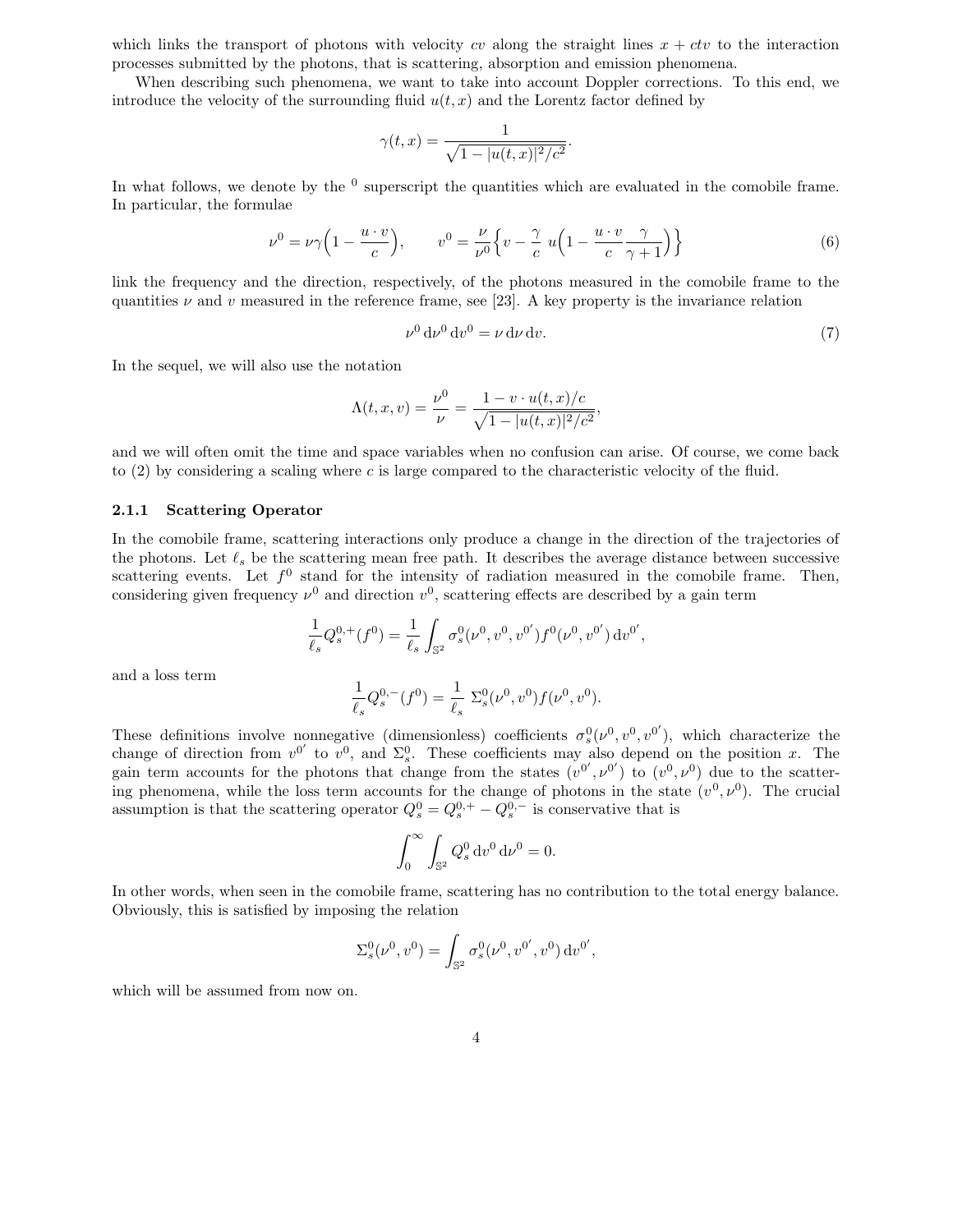Then, we go back to the reference frame by using the formulae (6) and the conversion relations for which we refer to [23])

$$
\frac{1}{\nu^3} f(\nu, v) = \frac{1}{(\nu^0)^3} f^0(\nu^0, v^0), \qquad Q_s(\nu, v) = \left(\frac{\nu}{\nu^0}\right)^2 Q_s^0(\nu, v). \tag{8}
$$

Let us give at once the expression of the collision operator  $Q_s$ , as a linear operator acting on f, postponing the detailed computations to Appendix B. Consider a triple  $(\nu, v, v') \in \mathbb{R}^+ \times \mathbb{S}^2 \times \mathbb{S}^2$ . First, we associate to  $(\nu, v)$  the pair  $(\nu^0, v^0) \in \mathbb{R}^+ \times \mathbb{S}^2$  by using (6). Then, we set

$$
\nu' = \frac{\nu^0}{\gamma(1 - v' \cdot u/c)} = \nu \frac{1 - v \cdot u/c}{1 - v' \cdot u/c},\tag{9}
$$

and we simply denote  $\sigma_s(\nu, v, v') = \sigma_s^0(\nu^0, v^0, v^{0'})$  with  $v^{0'}$  defined by (6) from  $(\nu', v')$ . Finally, we obtain

$$
Q_s(f)(\nu, v) = \frac{1}{\Lambda(\nu)^2} \int_{\mathbb{S}^2} \sigma_s(\nu, v, v') \Lambda(v') f(\nu', v') dv' - \left( \int_{\mathbb{S}^2} \frac{\sigma_s(\nu, v', v)}{\Lambda(v')^2} dv' \right) \Lambda(v) f(\nu, v).
$$
\n(10)

**Remark 1** The special case where the scattering kernel  $\sigma_s$  is constant leads to some simplifications. Indeed, we note that  $\int_{\mathbb{S}^2} \frac{dv}{\Lambda^2} = 1$ . Therefore, for such a kernel, we get

$$
Q_s(f)(\nu, v) = \sigma_s \left( \frac{1}{\Lambda(v)^2} \int_{\mathbb{S}^2} \Lambda(v') f(\nu', v') \, dv' - \Lambda(v) f(\nu, v) \right). \tag{11}
$$

**Remark 2** It is worth pointing out that the conservation property of the scattering phenomena only holds in the comobile frame: we have  $\int_0^\infty \int_{\mathbb{S}^2} Q_s \, \mathrm{d}v \, \mathrm{d}\nu \neq 0$ . We will come back to this aspect later on (see Proposition 1).

#### 2.1.2 Absorption-Emission Operator

Absorption consists of a loss of photons. It involves a coefficient  $\sigma_a(\nu, v)$  (possibly depending also on the space variable) and a mean free path  $\ell_a$ ; namely it gives the following loss term

$$
-\frac{1}{\ell_a}\sigma_a(\nu, v)\frac{\nu^0}{\nu} f(\nu, v).
$$

Moreover, photons are produced when the energy stored into atoms or molecules is transferred to the radiation field. It gives the following gain term

$$
\frac{1}{\ell_a} \sigma_a(\nu, v) \left(\frac{\nu}{\nu^0}\right)^2 B(\nu^0, \theta)
$$

where the function B characterizes the emission law, depending on the temperature of the material  $\theta$ , which depends on the time and space variables. For instance, when photons are emitted in a thermodynamic equilibrium with a black body system,  $B$  is given by the following Planck function

$$
B(\nu,\theta) = \frac{2h\nu^3}{c^2} \frac{1}{e^{h\nu/(k\theta)} - 1}
$$
 (12)

where k is the Boltzmann constant.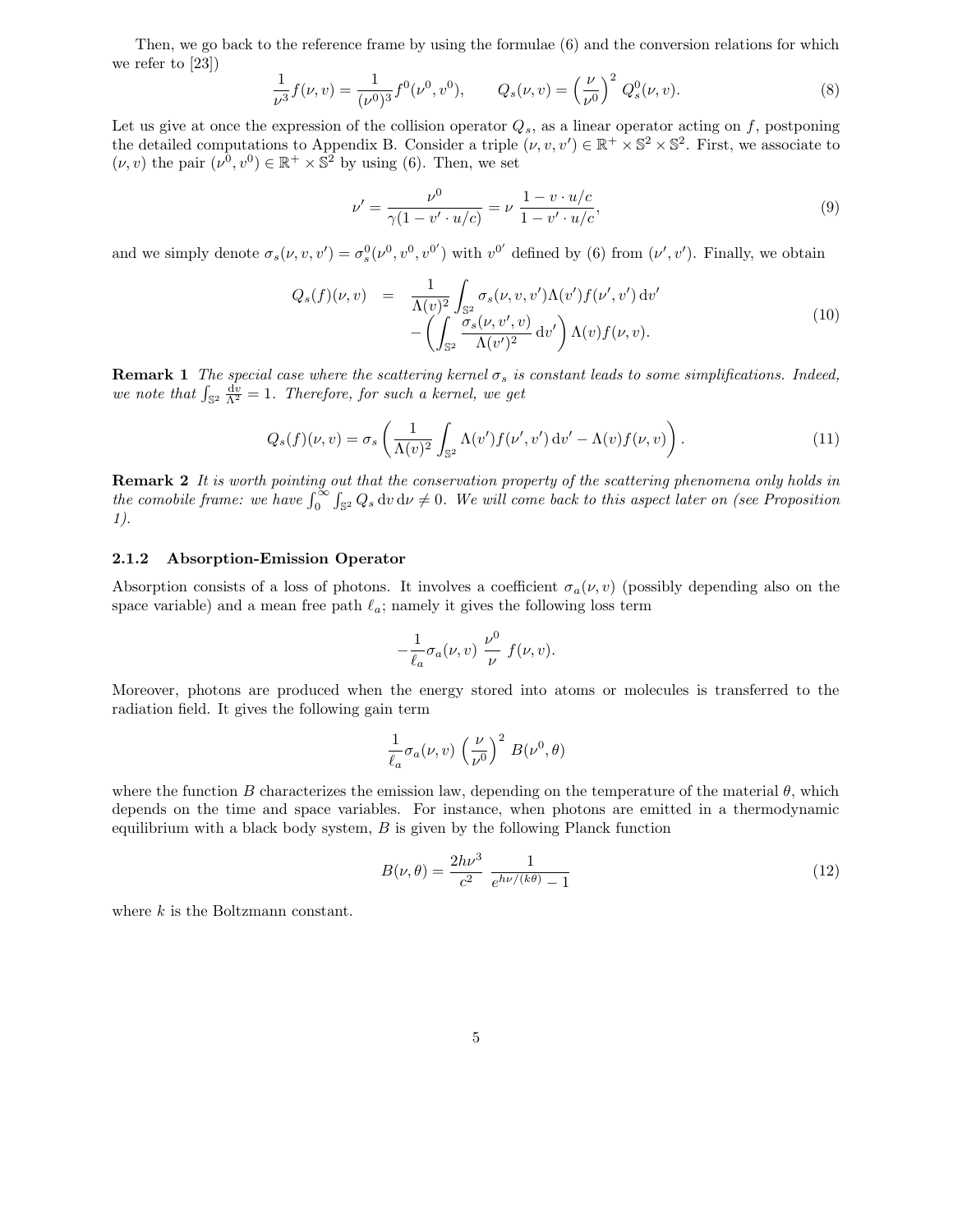#### 2.1.3 Coupled Equations

To sum up, f satisfies the following equation

$$
\frac{1}{c}\partial_t f + v \cdot \nabla_x f = Q(f, \theta) = \frac{1}{\ell_s} Q_s(f) + \frac{1}{\ell_a} Q_a(f, \theta)
$$
\n
$$
= \frac{1}{\ell_s} \left( \frac{1}{\Lambda(v)^2} \int_{\mathbb{S}^2} \sigma_s(\nu, v, v') \Lambda(v') f(\nu', v') dv' - \left( \int_{\mathbb{S}^2} \frac{\sigma_s(\nu, v', v)}{\Lambda(v')^2} dv' \right) \Lambda(v) f(\nu, v) \right)
$$
\n
$$
+ \frac{\sigma_a(\nu, v)}{\ell_a} \left( \frac{1}{\Lambda(v)^2} \frac{2h\nu^3}{c^2} B(\nu^0, \theta) - \Lambda(v) f(\nu, v) \right).
$$
\n(13)

Next, this equation has to be considered as coupled to hydrodynamic equations for the fluid. The unknowns are the density n, the bulk velocity u and the energy  $E$ . These quantities satisfy the relativistic Euler equations

$$
\begin{cases}\n\partial_t n + \text{div}_x(nu) = 0, \\
\partial_t (\gamma H n u) + \text{Div}_x(\gamma H n u \otimes u + p \mathbb{I}) = -\frac{1}{c} \int_0^\infty \int_{\mathbb{S}^2} vQ(f) \, \text{d}v \, \text{d}\nu, \\
\partial_t (\gamma H n - p/c^2) + \text{div}_x(\gamma H n u) = -\int_0^\infty \int_{\mathbb{S}^2} Q(f) \, \text{d}v \, \text{d}\nu,\n\end{cases}
$$
\n(14)

where  $p$  is the pressure and the enthalpy  $H$  is defined by

$$
H = 1 + \frac{e + \gamma p/n}{c^2},
$$

with e the specific internal energy of the fluid. Assuming the gas follows a simple perfect gas pressure law, we get  $p = \Gamma en/\gamma$  and  $H = 1 + (1 + \Gamma)e/c^2$ , with  $\Gamma$  the adiabatic constant. We are usually interested in physical situations where  $|u|/c \ll 1$ ; hence terms of order 2 with respect to  $|u|/c$  are neglected. In such a case, the left-hand side in (14) is replaced by this of the classical Euler equations, see [20], [7], and we get

$$
\begin{cases}\n\partial_t n + \operatorname{div}_x(nu) = 0, \\
\partial_t(nu) + \operatorname{Div}_x(nu \otimes u + p\mathbb{I}) = -\frac{1}{c} \int_0^\infty \int_{\mathbb{S}^2} vQ(f) \, \mathrm{d}v \, \mathrm{d}\nu, \\
\partial_t(nE) + \operatorname{div}_x(nEu + pu) = -\int_0^\infty \int_{\mathbb{S}^2} Q(f) \, \mathrm{d}v \, \mathrm{d}\nu,\n\end{cases}
$$
\n(15)

with  $E = e + u^2/2$  the total energy. The coupling between hydrodynamics and radiation arises from the right-hand sides in (14) (or (15)). They describe momentum and energy exchanges between the material and the photons, since  $\int_0^\infty \int_{S^2} Q(f) dv dv$  is the energy balance of the radiation while  $\int_0^\infty \int_{S^2} \frac{v}{c} Q(f) dv dv$  is the momentum balance of the radiation. In particular, it is worth pointing out that the total energy of the system is conserved

$$
\frac{\mathrm{d}}{\mathrm{d}t} \left( \frac{1}{c} \int_{\mathbb{R}^3} \int_0^\infty \int_{\mathbb{S}^2} f \, \mathrm{d}v \, \mathrm{d}\nu \, \mathrm{d}x + \int_{\mathbb{R}^3} nE \, \mathrm{d}x \right) = 0. \tag{16}
$$

### 2.2 Simplified Models

#### 2.2.1 Grey Assumption

The first assumption that simplifies the model consists in assuming that the coefficients do not depend on the frequency variable  $\nu$ . This is the so-called "grey assumption". This can be reasonable for the scattering coefficient — considering for instance Thomson scattering, see e.g.  $[5]$  — but it is more questionable for the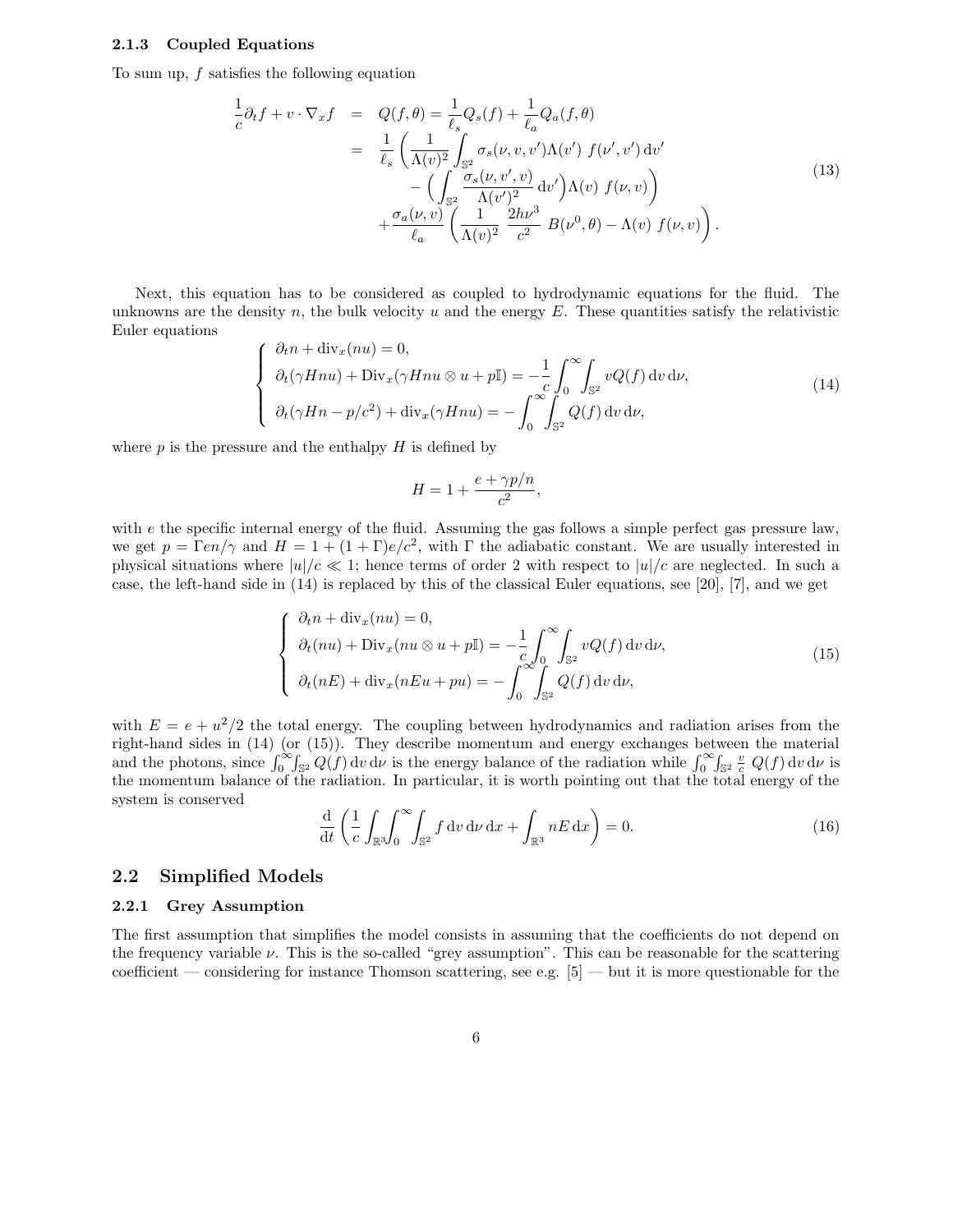absorption coefficient. Therefore, we can integrate equation (13) with respect to  $\nu$ . Let us introduce the following notations

$$
\begin{cases}\n\overline{f}(t, x, v) = \int_0^\infty f(t, x, \nu, v) \, \mathrm{d}\nu, \\
\frac{1}{\Lambda} \mathbb{B}(\theta) = \int_0^\infty B(\nu^0, \theta) \, \mathrm{d}\nu = \int_0^\infty B(\nu^0, \theta) \frac{\mathrm{d}\nu^0}{\Lambda}.\n\end{cases}
$$

For instance, considering the black body emission law (12), we get

$$
\mathbb{B}(\theta) = \Lambda \int_0^\infty \frac{2h(\nu^0)^3}{c^2} \frac{d\nu}{e^{h\nu^0/(k\theta)} - 1}
$$
  
=  $\Lambda \frac{2h}{c^2} \int_0^\infty \left(\frac{k\theta}{h}\right)^3 \frac{\mu^3}{e^\mu - 1} \frac{k\theta}{h\Lambda} d\mu = \frac{\sigma}{\pi} \theta^4$ 

where  $\sigma = \frac{2\pi^5 k^4}{15h^3c^2}$  $\frac{2\pi^3 k^2}{15h^3c^2}$  is the Stefan-Boltzmann constant. Furthermore, denoting  $\Lambda(t, x, v')$  by  $\Lambda'$  for the sake of simplicity and recalling (9), integrating the scattering gain term leads to

$$
\frac{1}{\Lambda^2} \int_0^\infty \int_{\mathbb{S}^2} \sigma_s(v, v') \Lambda' f(v', v') dv' d\nu
$$
  
=  $\frac{1}{\Lambda^2} \int_{\mathbb{S}^2} \sigma_s(v, v') \Lambda' \Big( \int_0^\infty f(v', v') \frac{\Lambda'}{\Lambda} d\nu' \Big) dv'$   
=  $\frac{1}{\Lambda^3} \int_{\mathbb{S}^2} \sigma_s(v, v') \Lambda'^2 \overline{f}(v') dv'.$ 

Hence, from now on we drop the bars and we denote by  $\langle \cdot \rangle$  the integration with respect to the angular variable  $v$ . We are thus led to consider the following kinetic equation

$$
\frac{1}{c}\partial_t f + v \cdot \nabla_x f = Q(f)
$$
\n
$$
= \frac{1}{\ell_s} \left( \frac{\langle \sigma_s \Lambda^2 f \rangle}{\Lambda^3} - \langle \frac{\sigma_s}{\Lambda^2} \rangle \Lambda f \right) + \frac{1}{\ell_a} \sigma_a \left( \frac{\mathbb{B}(\theta)}{\Lambda^3} - \Lambda f \right)
$$
\n
$$
:= \frac{1}{\ell_s} Q_s(f) + \frac{1}{\ell_a} Q_a(f, \theta).
$$
\n(17)

#### 2.2.2 A Simpler Coupling

Next, it is very difficult to deal with a coupled model involving the Euler equations. Instead, we assume that  $n$  and  $u$  are given (with a constant density), and we only consider a diffusion equation for the material temperature  $\theta$ . Hence, the kinetic equation (17) is simply coupled to the following drift-diffusion equation, whose unknown is the energy  $\frac{3}{2}k\theta$ ,

$$
\frac{3}{2}k(\partial_t \theta + \nabla_x \cdot (u\theta) - d\Delta_x \theta) = -\langle \frac{\Lambda}{\gamma} Q(f) \rangle.
$$
 (18)

In particular, let us look at the evolution of the following energy functional

$$
\mathcal{E}(t) = \frac{1}{c} \int_{\mathbb{R}^3} \int_{\mathbb{S}^2} f \, dv \, dx + \frac{3}{2} k \int_{\mathbb{R}^3} \theta \, dx.
$$

We have

$$
\frac{\mathrm{d}}{\mathrm{d}t}\mathcal{E} = \int_{\mathbb{R}^3} \int_{\mathbb{S}^2} \left(1 - \frac{\Lambda}{\gamma}\right) \left(\frac{1}{\ell_s} Q_s + \frac{1}{\ell_a} Q_a\right) \mathrm{d}v \, \mathrm{d}x \n= \int_{\mathbb{R}^3} \frac{u}{c} \cdot \left(\int_{\mathbb{S}^2} v \left(\frac{1}{\ell_s} Q_s + \frac{1}{\ell_a} Q_a\right) \mathrm{d}v\right) \mathrm{d}x.
$$
\n(19)

The right-hand side keeps track of the evolution of the kinetic energy associated to the Euler equation (15), and of the conservation of the total energy in that system, see (16). This remark explains the role of the corrective term  $\Lambda/\gamma$  in the right-hand side of (18): the energy production in (19) is exactly what would come from the kinetic energy balance in  $(15)$  if we had consider an evolution equation for the bulk velocity u.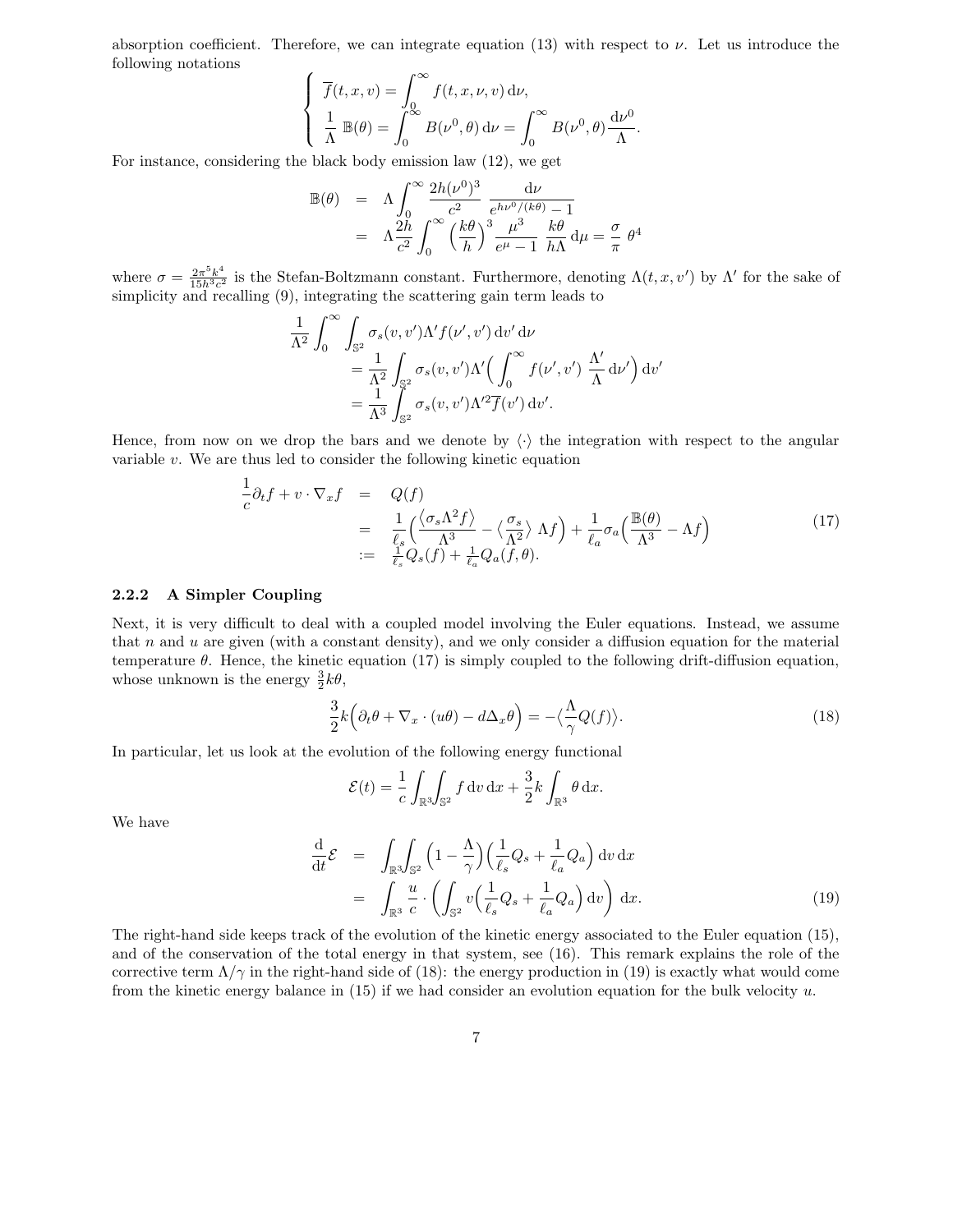Remark 3 Considering the isotropic case (11) with the grey assumption, we have

$$
Q_s(f) = \sigma_s \left(\frac{\langle \Lambda^2 f \rangle}{\Lambda^3} - \Lambda f\right).
$$

With the black body emission law (12), it leads to the interaction operator that was stated in the introduction, see (1).

# 3 Dimension Analysis

We aim at writing the equation in a dimensionless form. To this end, we introduce an observation length unit L, characteristic of the flow behavior. Next, we use the material speed of sound  $u_{\infty}$  as the velocity unit. Thus, we naturally define a time scale by  $T = L/u_{\infty}$ . The material temperature will be scaled according to  $n_{\infty}u_{\infty}^{2}/(3k)$ , with  $n_{\infty}$  the density of the fluid, while radiation terms will be evaluated in comparison to a reference temperature  $\tau_{\infty}$ . Precisely, we will use the quantity  $\sigma \tau_{\infty}^4$  as a dimension unit for f. Therefore, we define starred dimensionless quantities by the following relations

$$
\begin{cases}\nt = T t_{\star} = \frac{L}{u_{\infty}} t_{\star}, & x = L x_{\star}, \\
u(t, x) = u_{\infty} u_{\star}(t_{\star}, x_{\star}), & \theta(t, x) = \frac{n_{\infty} u_{\infty}^2}{3k} \theta_{\star}(t_{\star}, x_{\star}), \\
f(t, x, v) = \sigma \tau_{\infty}^4 f_{\star}(t_{\star}, x_{\star}, v), & \mathbb{B}(\theta) = \sigma \tau_{\infty}^4 \mathbb{B}_{\star}(\theta_{\star}).\n\end{cases}
$$

For the diffusion coefficient, we assume it scales to  $d = u_{\infty} L \mathcal{D}$ , with  $\mathcal{D} > 0$ .

The rescaled equations will depend on the following dimensionless parameters

$$
C = \frac{c}{u_{\infty}}, \qquad \qquad \mathcal{P} = \frac{2\sigma \tau_{\infty}^4}{n_{\infty} u_{\infty}^3},
$$
  

$$
\mathcal{L}_s = \frac{L}{\ell_s}, \qquad \qquad \mathcal{L}_a = \frac{L}{\ell_a}, \qquad \qquad \mathcal{D} = \frac{d}{u_{\infty}L}.
$$

Indeed, performing the change of variables in (17) and (18) leads to the following dimensionless system, where we dropped the stars,

$$
\begin{cases}\n\frac{1}{C}\partial_{t}f + v \cdot \nabla_{x}f = \mathcal{L}_{s}\left(\frac{\langle\sigma_{s}\Lambda^{2}f\rangle}{\Lambda^{3}} - \langle\frac{\sigma_{s}}{\Lambda^{2}}\rangle\Lambda f\right) + \mathcal{L}_{a}\sigma_{a}\left(\frac{\mathbb{B}(\theta)}{\Lambda^{3}} - \Lambda f\right) \\
\partial_{t}\theta + \nabla_{x} \cdot (u\theta) - \mathcal{D}\Delta\theta \\
= -\mathcal{P}\mathcal{L}_{s}\left\langle \frac{\Lambda}{\gamma}\left(\frac{\langle\sigma_{s}\Lambda^{2}f\rangle}{\Lambda^{3}} - \langle\frac{\sigma_{s}}{\Lambda^{2}}\rangle\Lambda f\right)\right\rangle - \mathcal{P}\mathcal{L}_{a}\left\langle \frac{\Lambda}{\gamma}\sigma_{a}\left(\frac{\mathbb{B}(\theta)}{\Lambda^{3}} - \Lambda f\right)\right\rangle\n\end{cases}
$$
\n(20)

with

$$
\Lambda(t, x, v) = \gamma(t, x) \left( 1 - \frac{v \cdot u(t, x)}{\mathcal{C}} \right), \qquad \gamma(t, x) = \frac{1}{\sqrt{1 - |u(t, x)|^2 / \mathcal{C}^2}}.
$$

**Remark 4** If the momentum evolution is taken into account, the dimensionless form of (15) reads

$$
\partial_t(nu) + \text{Div}_x(nu \otimes u + p\mathbb{I}) = -\mathcal{L}_s\left(\langle \sigma_s \Lambda^2 f \rangle \langle \frac{v}{\Lambda^3} \rangle - \langle \frac{\sigma_s}{\Lambda^2} \rangle \langle v \Lambda f \rangle \right) + \mathcal{L}_a \sigma_a \left(\mathbb{B}(\theta) \langle \frac{v}{\Lambda^3} \rangle - \langle v \Lambda f \rangle \right). \tag{21}
$$

In what follows, we deal with asymptotic regimes where

$$
C = \frac{1}{\varepsilon} \gg 1, \qquad \frac{\mathcal{P}}{\mathcal{C}} = 1, \qquad \mathcal{D} = 1. \tag{22}
$$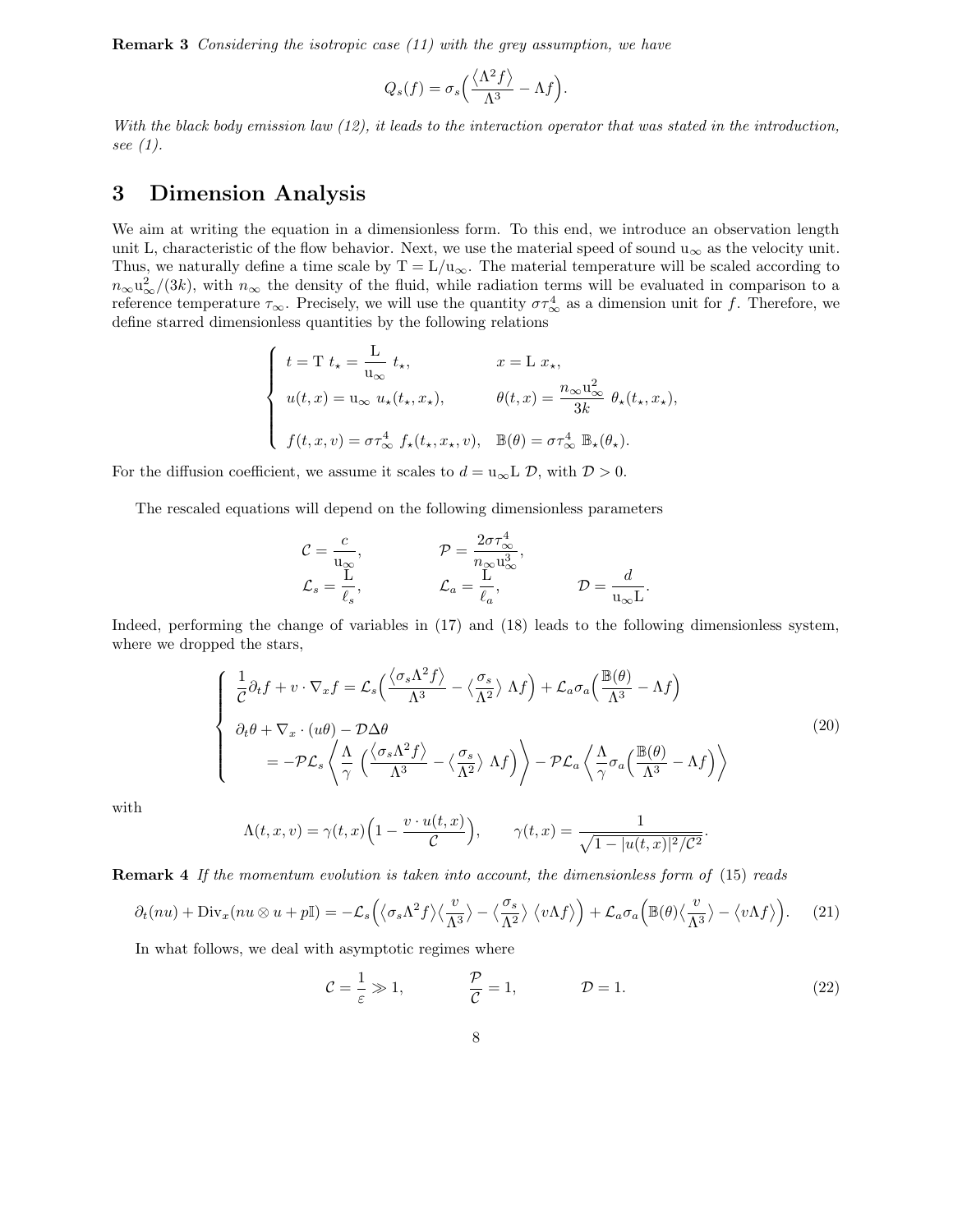It means that we are interested in nonrelativistic flows with a moderate amount of radiation in the flow. Next, it remains to discuss the scaling for the mean free paths. Actually, we can discuss two different asymptotic regimes. The former consists of assuming

$$
\mathcal{L}_s = \varepsilon \ll 1,
$$
\n $\mathcal{L}_a = \frac{1}{\varepsilon} \gg 1.$ 

Here, radiations adapt to the temperature of the material since we can naturally guess that  $f \sim \mathbb{B}(\theta)$ . This is the equilibrium regime which yields a diffusion equation for the common temperature. This kind of regime is in the spirit of results presented in [3], [4]. For the latter we assume

$$
\mathcal{L}_s = \frac{1}{\varepsilon} \gg 1, \qquad \qquad \mathcal{L}_a = \varepsilon \ll 1.
$$

This is the non-equilibrium regime since  $f$  relaxes to a state characterized by a temperature which differs from the material temperature. Accordingly, we are led to a coupled diffusion system (see [12]). Furthermore, Doppler corrections induce additional convective terms in the limit equation.

**Remark 5** Note that the definition of the parameters by means of  $\varepsilon = 1/\mathcal{C}$  can be seen as a constraint on the observation scales with respect to the physical constants. For instance the relation  $\mathcal{L}_{a,s} = 1/\varepsilon$  imposes  $\text{L}^2/\text{T} = c\ell_{a,s}$ . Note also that our scaling assumptions imply that  $\frac{n_{\infty}u_{\infty}^2}{2} = \frac{\sigma\tau_{\infty}^4}{c}$ , which means that the kinetic energy of the fluid balances the radiative energy.

## 4 Dissipation Properties; Main Results

## 4.1 Properties of the Scattering Operator; Dissipation

Our analysis relies crucially on the dissipative properties of System (20). First, let us consider the scattering operator

$$
Q_s(f) = \frac{\langle \sigma_s \Lambda^2 f \rangle}{\Lambda^3} - \langle \frac{\sigma_s}{\Lambda^2} \rangle \Lambda f.
$$

**Proposition 1** Let  $\sigma_s(v, v')$  be a nonnegative function such that  $\sigma_s(v, v') = \sigma_s(v', v)$ . Then, the following properties hold:

i) let  $G: \mathbb{R}^+ \to \mathbb{R}^+$  be a nondecreasing function. We have

$$
\int_{\mathbb{S}^2} Q_s(f) G(\Lambda^4 f) \Lambda dv
$$
\n
$$
= - \int_{\mathbb{S}^2} \int_{\mathbb{S}^2} \frac{\sigma_s(v, v')}{2\Lambda(v)^2 \Lambda(v')^2} \left( \Lambda(v)^4 f(v) - \Lambda(v')^4 f(v') \right)
$$
\n
$$
\times \left( G(\Lambda^4 f)(v) - G(\Lambda^4 f)(v') \right) dv' dv \le 0;
$$

ii)  $\text{Ker}(Q_s) = \text{Span}(\Lambda^{-4})$ ;

$$
iii) \langle \Lambda Q_s \rangle = 0.
$$

**Proof.** Of course, iii) is a direct consequence of i) when choosing  $G(z) = 1$ . In particular it is worth pointing out that  $Q_s$  is not a conservative operator, in the sense that  $\langle Q_s \rangle \neq 0$ . The conservation property of the scattering holds only in the comobile frame. Besides, it is clear that  $Q_s(\Lambda^{-4})=0$  and the converse is also a direct consequence of i) (choose for instance  $G(s) = s$ ). Therefore, only i) needs to be proved. We have

$$
\int_{\mathbb{S}^2} Q_s(f) G(\Lambda^4 f) \Lambda dv
$$
\n
$$
= \int_{\mathbb{S}^2} \left( \int_{\mathbb{S}^2} \sigma_s(v, v') \left( \frac{\Lambda(v')^2 f(v')}{\Lambda(v)^3} - \frac{\Lambda(v) f(v)}{\Lambda(v')^2} \right) dv' \right) G(\Lambda^4 f)(v) \Lambda(v) dv
$$
\n
$$
= \int_{\mathbb{S}^2} \int_{\mathbb{S}^2} \frac{\sigma_s(v, v')}{\Lambda(v)^2 \Lambda(v')^2} \left( \Lambda(v')^4 f(v') - \Lambda(v)^4 f(v) \right) G(\Lambda^4 f)(v) dv' dv.
$$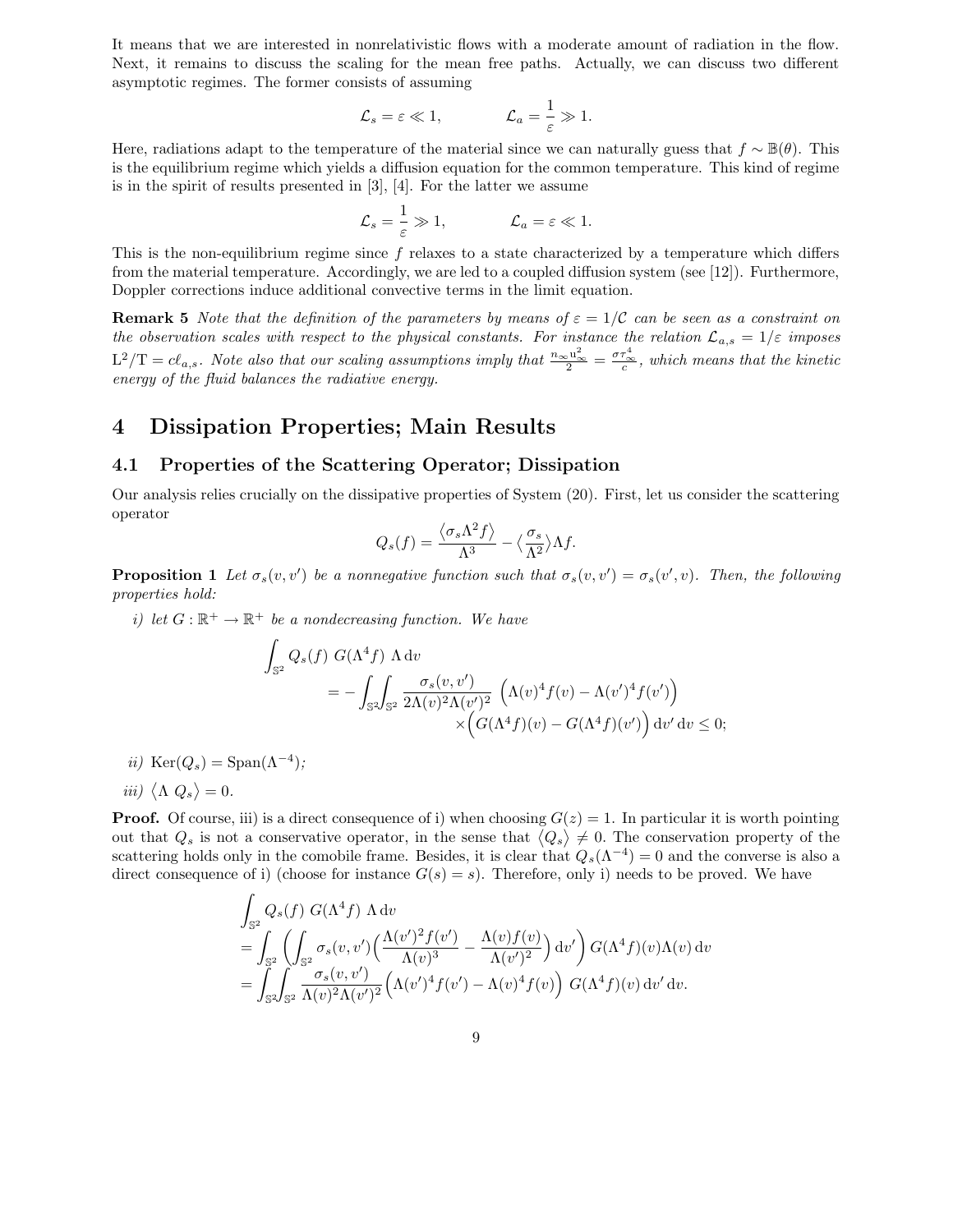We conclude by using the change of variables  $(v, v') \to (v', v)$  which leaves the kernel  $\frac{\sigma_s(v, v')}{\Lambda(v)^2 \Lambda(v')}$  $\frac{\sigma_s(v,v)}{\Lambda(v)^2 \Lambda(v')^2}$  invariant.

**Remark 6** Let us point out that the equilibrium state  $\Lambda^{-4}$  has a nonvanishing flux

$$
\int_{\mathbb{S}^2} v \Lambda^{-4} \, \mathrm{d} v \neq 0.
$$

This remark will lead to additional terms in the limit equations.

**Remark 7** Since we consider the sum  $Q(f)$  of the interaction processes with weight  $\Lambda/\gamma$  in the right-hand side of the diffusion equation (18), then, by iii), only the absorption term actually contributes :

$$
\langle \frac{\Lambda}{\gamma} Q(f) \rangle = \langle \frac{\Lambda}{\gamma} Q_a(f, \theta) \rangle.
$$

**Remark 8** If one deals only with the functions  $G(z) = 1$  or  $G(z) = z$  it is not necessary to assume the symmetry of the kernel  $\sigma_s$  (we refer to [9] on this aspect).

We aim at deducing some a priori estimates, independent of the parameters  $\mathcal{C}, \mathcal{P}, \mathcal{L}_a, \mathcal{L}_s$ . Let us collect here the set of requirements that will be imposed on the data of the problem.

- (H0) The velocity field u belongs to  $W^{1,\infty}(\mathbb{R}^+ \times \mathbb{R}^3)$ .
- (H1) There exist constants  $\sigma_*, \sigma^* > 0$  such that

$$
0 < \sigma_* \le \sigma_a(x, v, v') \le \sigma^*, \qquad 0 < \sigma_* \le \sigma_s(x, v, v') = \sigma_s(x, v', v) \le \sigma
$$

∗

for almost all  $(x, v, v') \in \mathbb{R}^3 \times \mathbb{S}^2 \times \mathbb{S}^2$ .

(H2) The function B is nonnegative and increasing. Let us introduce the following auxiliary functions, associated to B

$$
\Gamma(z) = \int_0^z \mathbb{B}(\theta) \,d\theta, \quad G(z) = \int_0^z \sqrt{\mathbb{B}'(\theta)} \,d\theta, \quad J(z) = \int_0^z \mathbb{B}^{(-1)}(s) \,ds,
$$

where  $\mathbb{B}^{(-1)}$  stands for the inverse function of  $\mathbb{B}$ . We suppose that there exist constants  $p \in (1, 2)$ ,  $M > 0$  such that

$$
\mathbb{B}(\theta)^p \leq M\Gamma(\theta), \qquad \theta^2 \mathbb{B}'(\theta) \leq M\Gamma(\theta),
$$
  
\n
$$
zJ'(z) \leq MJ(z), \qquad J'(z)^{p'} \leq MJ(z), \qquad 1/p+1/p'=1.
$$

(H3) The initial data  $f_0 \geq 0$  and  $\theta_0 \geq 0$  are such that the following quantities

$$
\int_{\mathbb{R}^3} \theta_0 \, dx, \qquad \qquad \int_{\mathbb{R}^3} |\theta_0|^2 \, dx, \qquad \qquad \int_{\mathbb{R}^3} \Gamma(\theta_0) \, dx \n\int_{\mathbb{R}^3} \int_{\mathbb{S}^2} f_0 \, dv \, dx, \qquad \qquad \int_{\mathbb{R}^3} \int_{\mathbb{S}^2} |f_0|^2 \, dv \, dx, \qquad \qquad \int_{\mathbb{R}^3} \int_{\mathbb{S}^2} J(f_0) \, dv \, dx
$$

are bounded uniformly with respect to C, P,  $\mathcal{L}_a$ ,  $\mathcal{L}_s$ .

**Remark 9** Restricting to the special case  $(12)$ , the functions of the temperature involved in these relations are defined as follows

$$
\mathbb{B}(\theta) = \frac{1}{\pi} \theta^4, \qquad \Gamma(\theta) = \frac{1}{5\pi} \theta^5, \qquad G(\theta) = \frac{2}{5\pi} \theta^{5/2}.
$$

Hence, assumption (H2) holds in this case (with  $p = 5/4$ ).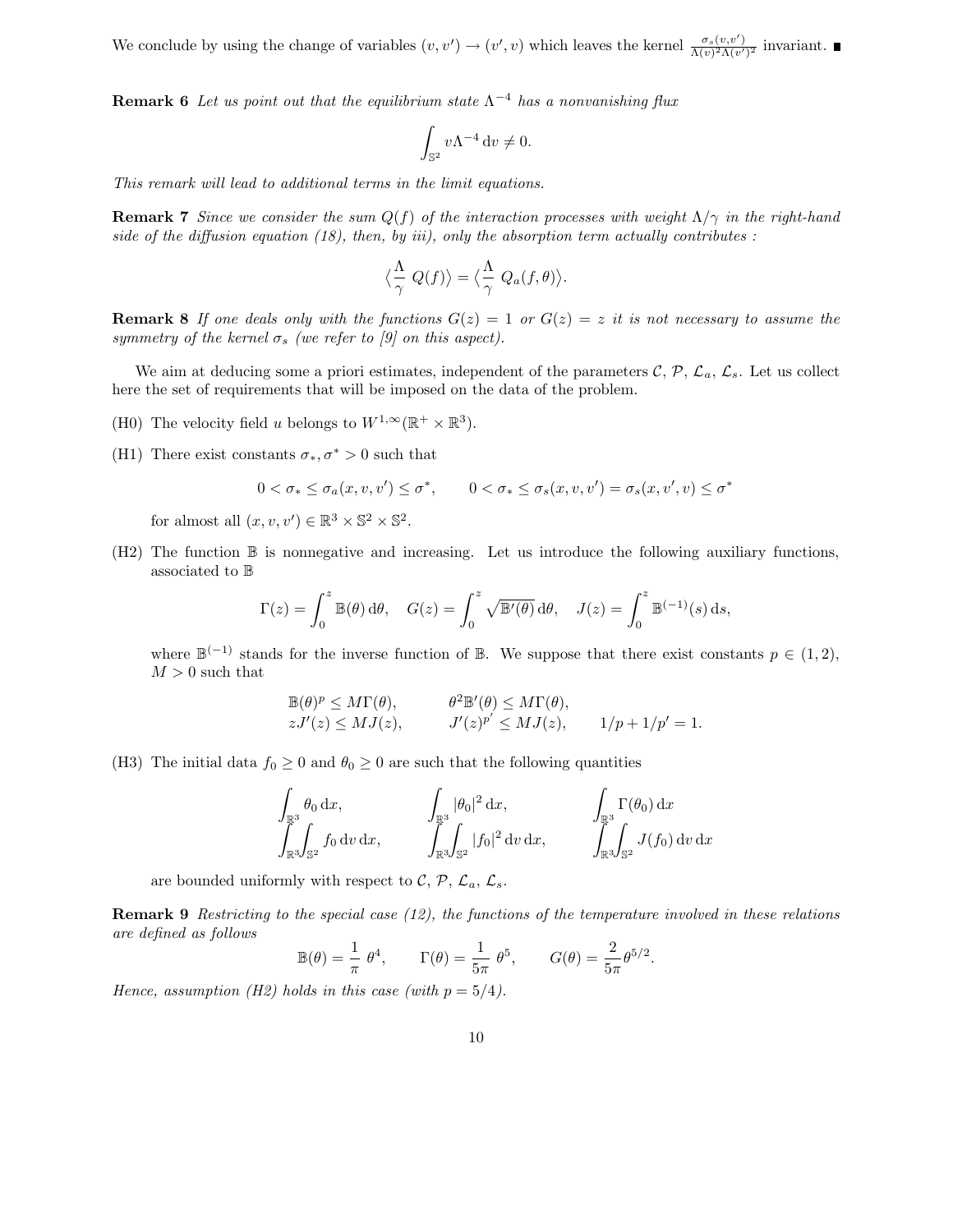The crucial properties of the complete system (20) can be summarized in the following claim (recall that we assume  $\mathcal{D} = 1$ .

**Proposition 2** Let  $(f, \theta)$  be a solution of (17, 18). We assume that (H0) and (H1) hold. We also assume that  $C \in (\mathcal{C}_*, +\infty)$ , with a large enough  $\mathcal{C}_* > 0$  depending on (H0). Let us consider two nonnegative and  $C^2$ convex functions  $\Phi, \Psi : \mathbb{R}^+ \to \mathbb{R}^+$ . We assume that there exists a constant M such that for any  $s \geq 0$ , we have  $|\Phi'(s)|s \leq M\Phi(s)$ . We set

$$
\mathcal{H}(f,\theta)(t) = \int_{\mathbb{R}^3} \int_{\mathbb{S}^2} \Phi(\Lambda^4 f) \, \frac{1}{\Lambda^3} \, \mathrm{d}v \, \mathrm{d}x + \frac{\mathcal{C}}{\mathcal{P}} \int_{\mathbb{R}^3} \Psi(\theta) \, \mathrm{d}x \ge 0. \tag{23}
$$

Then, we have

$$
\frac{\mathrm{d}}{\mathrm{d}t}\mathcal{H}(f,\theta) + \frac{\mathcal{C}}{\mathcal{P}}\int_{\mathbb{R}^3} \Psi^{\prime\prime}(\theta) |\nabla_x \theta|^2 + D_s + D_a = C_1 + C_2 + R_1 + R_2,\tag{24}
$$

with

$$
D_s = C \mathcal{L}_s \int_{\mathbb{R}^3} \int_{\mathbb{S}^2} \int_{\mathbb{S}^2} \frac{\sigma_s(v, v')}{2\Lambda(v)^2 \Lambda(v')^2} \Big( \Lambda(v)^4 f(v) - \Lambda(v')^4 f(v') \Big) \times \Big( \Phi'(\Lambda^4 f)(v) - \Phi'(\Lambda^4 f)(v') \Big) dv' dv dx \ge 0,
$$
  

$$
D_a = C \mathcal{L}_a \int_{\mathbb{R}^3} \int_{\mathbb{S}^2} \frac{\sigma_a(v)}{\gamma \Lambda(v)^2} \Big( \Lambda(v)^4 f(v) - \mathbb{B}(\theta) \Big) \times \Big( \Phi'(\Lambda^4 f)(v) - \Psi'(\theta) \Big) dv dx.
$$

The right-hand side terms in  $(24)$  can be estimated as follows

$$
|C_1| \leq K \int_{\mathbb{R}^3} \int_{\mathbb{S}^2} \Phi(\Lambda^4 f)(v) \, \frac{1}{\Lambda^3} \, \mathrm{d}v \, \mathrm{d}x,\tag{25}
$$

$$
|C_2| \leq \frac{\mathcal{C}}{2\mathcal{P}} \int_{\mathbb{R}^3} \Psi^{\prime\prime}(\theta) |\nabla_x \theta|^2 \, \mathrm{d}x + \frac{\mathcal{C} \|u\|_{L^\infty}^2}{2\mathcal{P}} \int_{\mathbb{R}^3} \theta^2 \Psi^{\prime\prime}(\theta) \, \mathrm{d}x,\tag{26}
$$

$$
|R_1| \leq \frac{K}{\mathcal{C}} \int_{\mathbb{R}^3} \int_{\mathbb{S}^2} \Phi(\Lambda^4 f)(v) \frac{1}{\Lambda^3} dv dx, \tag{27}
$$

$$
|R_2| \leq K \frac{\mathcal{L}_a}{\mathcal{C}} \int_{\mathbb{R}^3} \int_{\mathbb{S}^2} |\Lambda^4 f - \mathbb{B}(\theta)| \frac{|\Phi'(\Lambda^4 f)|}{\Lambda^2} \, \mathrm{d}v \, \mathrm{d}x,\tag{28}
$$

where the constant  $K > 0$  does not depend on the parameters C, P,  $\mathcal{L}_s$  and  $\mathcal{L}_a$ .

**Remark 10** The term  $D_a$  becomes nonnegative provided that  $\Phi$  and  $\Psi$  can be linked by the relation

$$
\Phi'(\mathbb{B}(\theta)) = \Psi'(\theta) \qquad or\,\, equivalently \qquad \Phi'(z) = \Psi'(\mathbb{B}^{(-1)}(z)).
$$

Note that this implies, by convexity, that  $\Phi^{\prime\prime}(\mathbb{B}(\theta))\mathbb{B}'(\theta) = \Psi^{\prime\prime}(\theta) \geq 0$ . In such a case, (23) and (24) can be seen as generalized entropy and entropy dissipation relations. For the black body law (12), the physical choice  $\Psi(\theta) = \ln(\theta)$  leads to  $\Phi(s) = \frac{4}{3} \pi^{-1/4} s^{3/4}$  (coming back to a model with frequencies we would obtain, up to some constants, the usual entropy function  $\Phi(s) = (1 + s) \ln(1 + s) - s \ln(s)$ , see [7]).

We postpone the proof to Appendix C. In consequence, we are able to derive the following useful a priori estimates, whose proofs will also be found in Appendix D and E.

**Corollary 1** Assume that (H0-3) are fulfilled and consider  $C \in (\mathcal{C}_*, +\infty)$  as in Proposition 2. We assume that there exists a constant  $M > 0$  such that

$$
\frac{\mathcal{P}}{\mathcal{C}}, \frac{\mathcal{L}_a}{\mathcal{C}}, \frac{1}{\mathcal{CL}_a} \in (0, M].
$$
\n(29)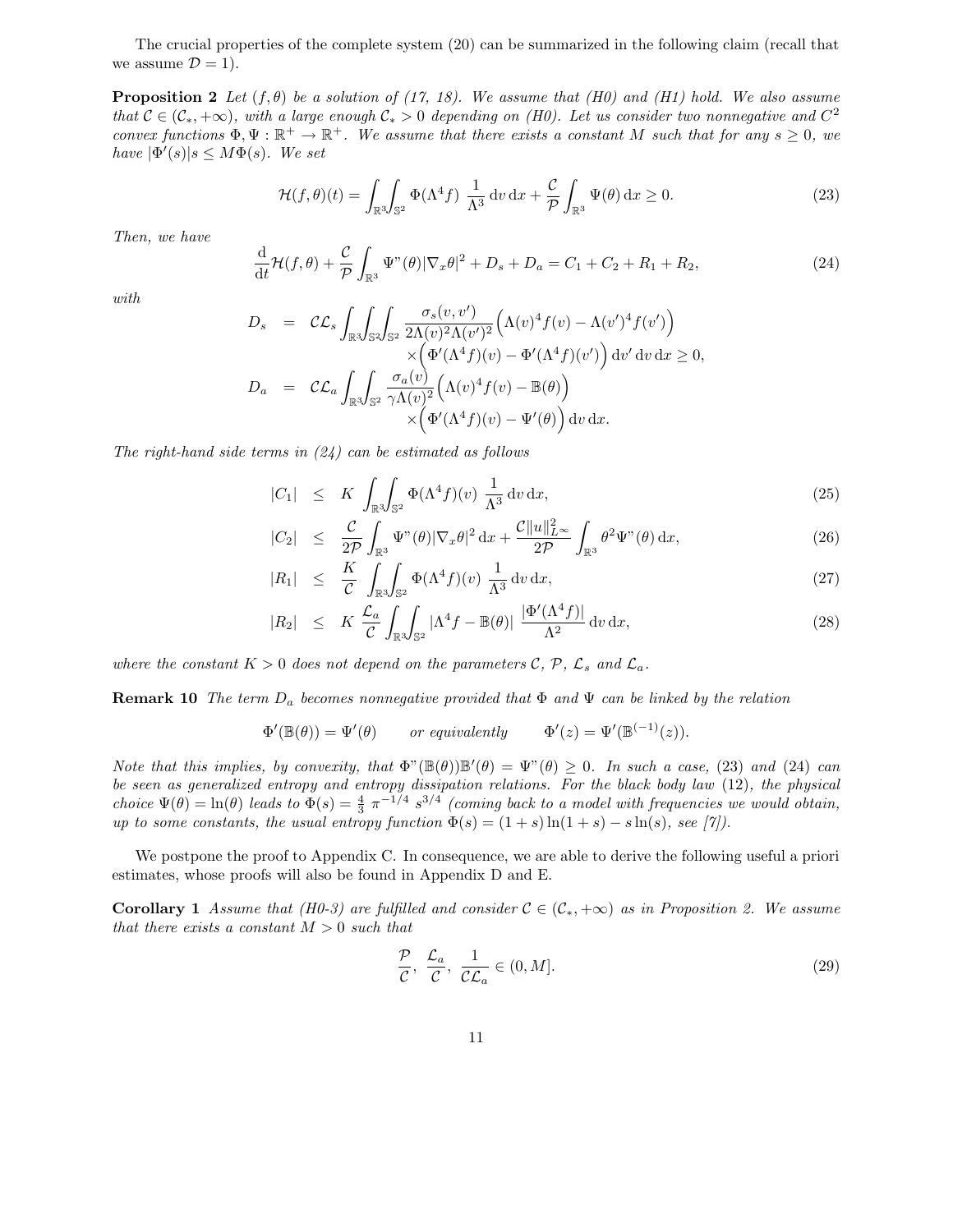Let  $T \in (0,\infty)$ . Then, the following quantities

$$
\int_{\mathbb{R}^3} \theta^2 \, \mathrm{d}x, \qquad \int_{\mathbb{R}^3} \Gamma(\theta) \, \mathrm{d}x \tag{30}
$$

$$
\int_{\mathbb{R}^3} \int_{\mathbb{S}^2} f^2 \, dv \, dx, \qquad \int_{\mathbb{R}^3} \int_{\mathbb{S}^2} J(f) \, dv \, dx \tag{31}
$$

$$
\int_0^t \int_{\mathbb{R}^3} |\nabla_x \theta|^2 \, \mathrm{d}x \, \mathrm{d}s, \qquad \int_0^t \int_{\mathbb{R}^3} |\nabla_x G(\theta)|^2 \, \mathrm{d}x \, \mathrm{d}s \tag{32}
$$

$$
\mathcal{CL}_s \int_0^t \int_{\mathbb{R}^3} \int_{\mathbb{S}^2} |\Lambda^4 f(v') - \Lambda^4 f(v)|^2 \, dv' \, dv \, dx \, ds,\tag{33}
$$

$$
\mathcal{CL}_a \int_0^t \int_{\mathbb{R}^3} \int_{\mathbb{S}^2} |\Lambda^4 f - \mathbb{B}(\theta)|^2 \, \mathrm{d}v \, \mathrm{d}x \, \mathrm{d}s,\tag{34}
$$

are bounded uniformly with respect to C, P,  $\mathcal{L}_a$ ,  $\mathcal{L}_s$  and  $t \in [0, T]$ .

Remark 11 Of course, the restriction (29) is fulfilled for the asymptotic regimes we are interested in. Precisely, we always assume  $P/C = 1$  and either  $CL_a = 1/\varepsilon^2 \gg 1$ ,  $\mathcal{L}_a/C = 1$  (equilibrium regime) or  $\mathcal{CL}_a = 1, \, \mathcal{L}_a/\mathcal{C} \ll 1$  (nonequilibrium regime).

**Corollary 2** Assume that (H0-3) are fulfilled and consider  $C \in (\mathcal{C}_*, +\infty)$  as in Proposition 2. Then, the quantity

$$
\int_{\mathbb{R}^3} \int_{\mathbb{S}^2} f \, \mathrm{d}v \, \mathrm{d}x + \frac{c}{\mathcal{P}} \int_{\mathbb{R}^3} \theta \, \mathrm{d}x
$$

as well as  $\int \mathbb{B}(\theta) dx$  are bounded uniformly with respect to C, P,  $\mathcal{L}_a$ , $\mathcal{L}_s$  and  $t \in [0, T]$ .

### 4.2 Statements of the Results

We can now write the statements of our main results.

**Theorem 1** We consider the non-equilibrium regime  $C = 1/\varepsilon$ ,  $\mathcal{P} = 1/\varepsilon$ ,  $\mathcal{L}_s = 1/\varepsilon$ ,  $\mathcal{L}_a = \varepsilon$ . Assume that (H0-3) are fulfilled. Then, up to a subsequence,  $\rho_{\varepsilon} = \langle f_{\varepsilon} \rangle$  and  $\theta_{\varepsilon}$  converge to  $\rho$  and  $\theta$  respectively, strongly in  $L^2_{\text{loc}}((0,T)\times\mathbb{R}^3)$  and in  $C^0([0,T];L^2(\mathbb{R}^3)$  – weak),  $f_\varepsilon$  converges to  $\rho$  weakly in  $L^2((0,T)\times\mathbb{R}^3\times\mathbb{S}^2)$  and the limit satisfies the following system of drift-diffusion equations<sup>1</sup>

$$
\partial_t \rho - \text{div}_x (\mathbb{D} \nabla_x \rho - 3 \langle v \otimes v \rangle u \rho) = - \langle (\mathcal{D}_x u)^T v \cdot v \rangle \rho + \langle \sigma_a \rangle (\mathbb{B}(\theta) - \rho), \tag{35}
$$

$$
\partial_t \theta + \text{div}_x(u\theta) - \Delta\theta = \langle \sigma_a \rangle (\rho - \mathbb{B}(\theta)). \tag{36}
$$

These equations involve the positive diffusion coefficient  $\mathbb{D}(x) = \langle v \otimes \chi \rangle > 0$  with  $\chi \in (L^{\infty}(\mathbb{R}^3; L^2(\mathbb{S}^2)))^3$ that solves

$$
\int_{\mathbb{S}^2} \sigma_s(x, v, v') \big(\chi(x, v') - \chi(x, v)\big) \, dv' = -v
$$

(we refer to Proposition 3 below for a precise statement on the definition of  $\chi$ ). The system is completed by the initial data  $\rho_{|t=0} = \lim_{\varepsilon \to 0} \langle f_{\varepsilon,0} \rangle$  and  $\theta_{|t=0} = \lim_{\varepsilon \to 0} \theta_{\varepsilon,0}$ , the limits being understood as weakly in  $L^2(\mathbb{R}^3)$ .

**Theorem 2** We consider the equilibrium regime  $C = 1/\varepsilon$ ,  $\mathcal{P} = 1/\varepsilon$ ,  $\mathcal{L}_s = \varepsilon$ ,  $\mathcal{L}_a = 1/\varepsilon$ . Assume that (H0-3) are fulfilled. Then, up to a subsequence,  $\rho_{\varepsilon} = \langle f_{\varepsilon} \rangle$  and  $\theta_{\varepsilon}$  converge to  $\mathbb{B}(\theta)$  and  $\theta$  respectively, strongly in

<sup>&</sup>lt;sup>1</sup>We denote by D<sub>x</sub>u the jacobian matrix of the vector field u whose components are  $\partial_{x_j} u_i$ .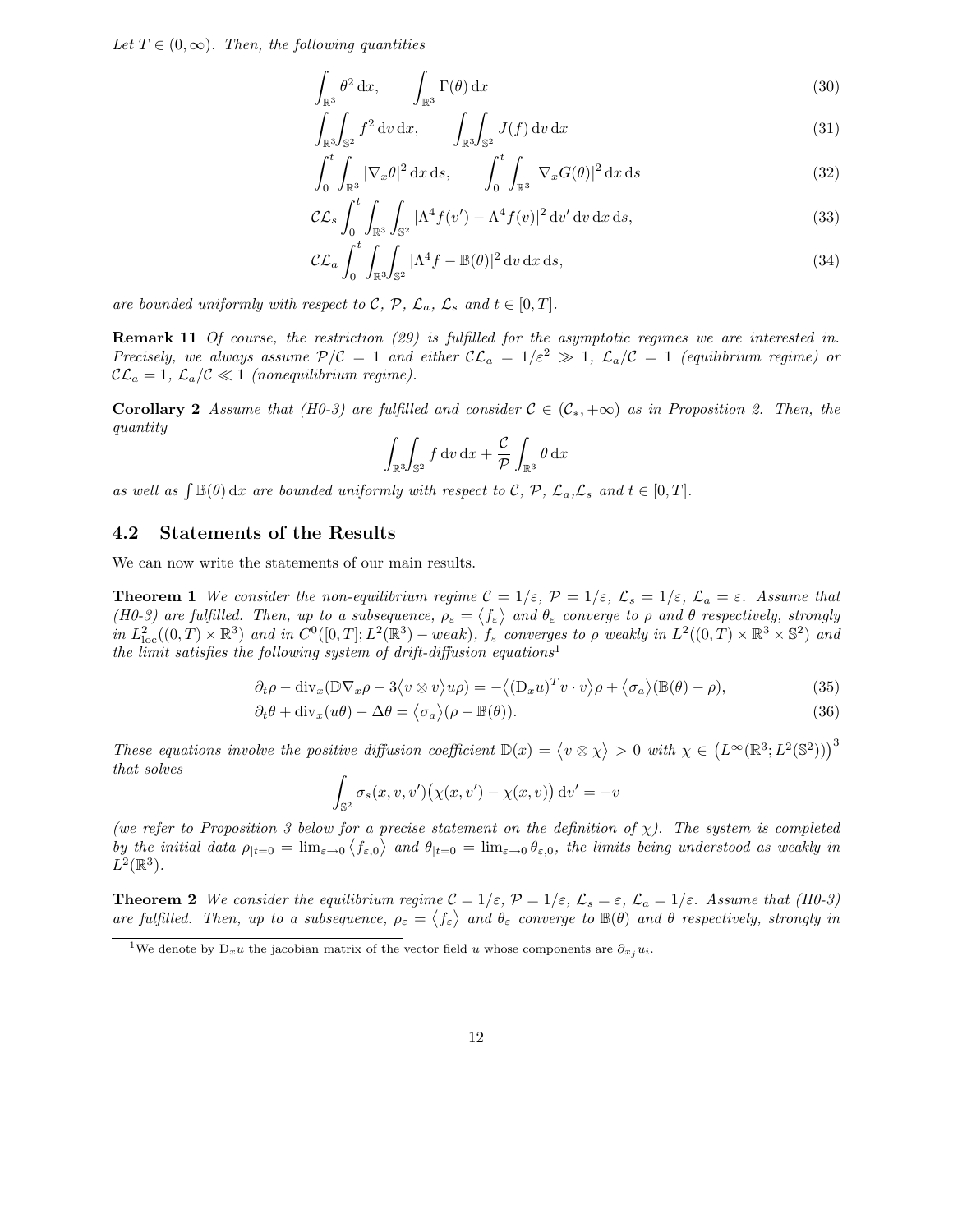$L^2_{\text{loc}}((0,T)\times\mathbb{R}^3)$ ,  $(\rho_{\varepsilon}+\theta_{\varepsilon})$  converges to  $\mathbb{B}(\theta)+\theta$  in  $C^0([0,T];L^2(\mathbb{R}^3)-weak)$ , and  $f_{\varepsilon}$  converges to  $\mathbb{B}(\theta)$ weakly in  $L^2((0,T)\times\mathbb{R}^3\times\mathbb{S}^2)$ . The limit satisfies the following non linear drift-diffusion equation

$$
\partial_t (\theta + \mathbb{B}(\theta)) + \text{div}_x \Big( u(\theta + 3 \langle v \otimes v \rangle) \mathbb{B}(\theta) - \nabla_x \theta - \langle \frac{v \otimes v}{\sigma_a} \rangle \nabla_x \mathbb{B}(\theta) \Big) \n= - \langle (D_x u)^T v \cdot v \rangle \mathbb{B}(\theta).
$$

The system is completed by the initial data  $(\mathbb{B}(\theta) + \theta)_{|t=0} = \lim_{\varepsilon \to 0} (\langle f_{\varepsilon,0} \rangle + \theta_{\varepsilon,0})$ , the limit being understood weakly in  $L^2(\mathbb{R}^3)$ .

Remark 12 Since we are able to prove strong compactness properties, it is worth pointing out that our proofs also apply to more non linear problems. Namely, we can consider coefficients  $\sigma_{s,a}$  which depend continuously on  $\rho$  or  $\theta$ , without requiring any monotonicity property.

Remark 13 Note that the limit equations, in both cases, contain drift terms depending on u, as well as zero-th order terms. In particular, the limit equations are not conservative.

## 5 Non-equilibrium Regime: Proof of Theorem 1

Theorem 1 deals with the scaling (22) and

$$
\mathcal{L}_s = \frac{1}{\varepsilon}, \qquad \mathcal{L}_a = \varepsilon.
$$

Accordingly, we are studying the behavior as  $\varepsilon$  tends to 0, of the sequence  $(f_{\varepsilon}, \theta_{\varepsilon})$  of solutions of the following system

$$
\begin{cases}\n\varepsilon \partial_t f_{\varepsilon} + v \cdot \nabla_x f_{\varepsilon} = \frac{1}{\varepsilon} Q_{s,\varepsilon}(f_{\varepsilon}) + \varepsilon Q_{a,\varepsilon}(f_{\varepsilon}, \theta_{\varepsilon}), \\
Q_{s,\varepsilon}(f_{\varepsilon}) = \frac{\langle \sigma_s \Lambda_{\varepsilon}^2 f_{\varepsilon} \rangle}{\Lambda_{\varepsilon}^3} - \langle \frac{\sigma_s}{\Lambda_{\varepsilon}^2} \rangle \Lambda_{\varepsilon} f_{\varepsilon}, \\
Q_{a,\varepsilon}(f_{\varepsilon}, \theta_{\varepsilon}) = \sigma_a \Big( \frac{\mathbb{B}(\theta_{\varepsilon})}{\Lambda_{\varepsilon}^3} - \Lambda_{\varepsilon} f_{\varepsilon} \Big), \\
\partial_t \theta_{\varepsilon} + \nabla_x \cdot (u\theta_{\varepsilon}) - \Delta \theta_{\varepsilon} \\
= -\frac{1}{\varepsilon} \left\langle \frac{\Lambda_{\varepsilon}}{\gamma_{\varepsilon}} \Big( \frac{1}{\varepsilon} Q_{s,\varepsilon}(f_{\varepsilon}) + \varepsilon Q_{a,\varepsilon}(f_{\varepsilon}, \theta_{\varepsilon}) \Big) \right\rangle = -\left\langle \frac{\Lambda_{\varepsilon}}{\gamma_{\varepsilon}} Q_{a,\varepsilon}(f_{\varepsilon}, \theta_{\varepsilon}) \right\rangle, \n\end{cases} \tag{37}
$$

where we used the notation  $\Lambda_{\varepsilon} = \gamma_{\varepsilon} (1 - \varepsilon u \cdot v), \gamma_{\varepsilon} = 1/\sqrt{1 - \varepsilon^2 u^2}$  (note also that we used Proposition 1-iii)). It is worth starting with the following preliminary lemma (see (65) and (66)).

**Lemma 1** Assume (H0) is satisfied. There exist constants  $\lambda_*, \lambda^*$  and K which do not depend on  $\varepsilon \in (0, \varepsilon_*)$ such that

$$
0 \leq \lambda_* \leq \Lambda_{\varepsilon}(t, x, v) \leq \lambda_*, \qquad |\partial_t \Lambda_{\varepsilon}(t, x, v)| \leq K\varepsilon
$$

hold for every  $(t, x, v) \in (0, T) \times \mathbb{R}^3 \times \mathbb{S}^2$ . Moreover, the sequence  $\Lambda_{\varepsilon}$  satisfies the following properties when ε tends to 0

$$
\Lambda_{\varepsilon} \to 1, \qquad \frac{1 - \Lambda_{\varepsilon}^{\alpha}}{\varepsilon} \to \alpha u \cdot v \quad (\alpha \in \mathbb{R}), \qquad \frac{\nabla_x \Lambda_{\varepsilon}}{\varepsilon} \to -(\mathcal{D}_x u)^T v,
$$

uniformly on  $(0, T) \times \mathbb{R}^3 \times \mathbb{S}^2$ .

Let us define the following macroscopic quantities

$$
\rho_{\varepsilon}(t,x) = \langle f_{\varepsilon} \rangle, \qquad J_{\varepsilon}(t,x) = \langle \frac{v}{\varepsilon} f_{\varepsilon} \rangle.
$$

Since the scattering operator is penalized, we guess that  $f_{\varepsilon}$  behaves for small  $\varepsilon$  as an element of the kernel of the operator. Recalling Proposition 1, we thus set

$$
f_{\varepsilon}(t, x, v) = \left\langle \Lambda_{\varepsilon}^4 f_{\varepsilon} \right\rangle \Lambda_{\varepsilon}^{-4} + \varepsilon g_{\varepsilon}.
$$
\n(38)

Now, the proof of Theorem 1 splits into four steps.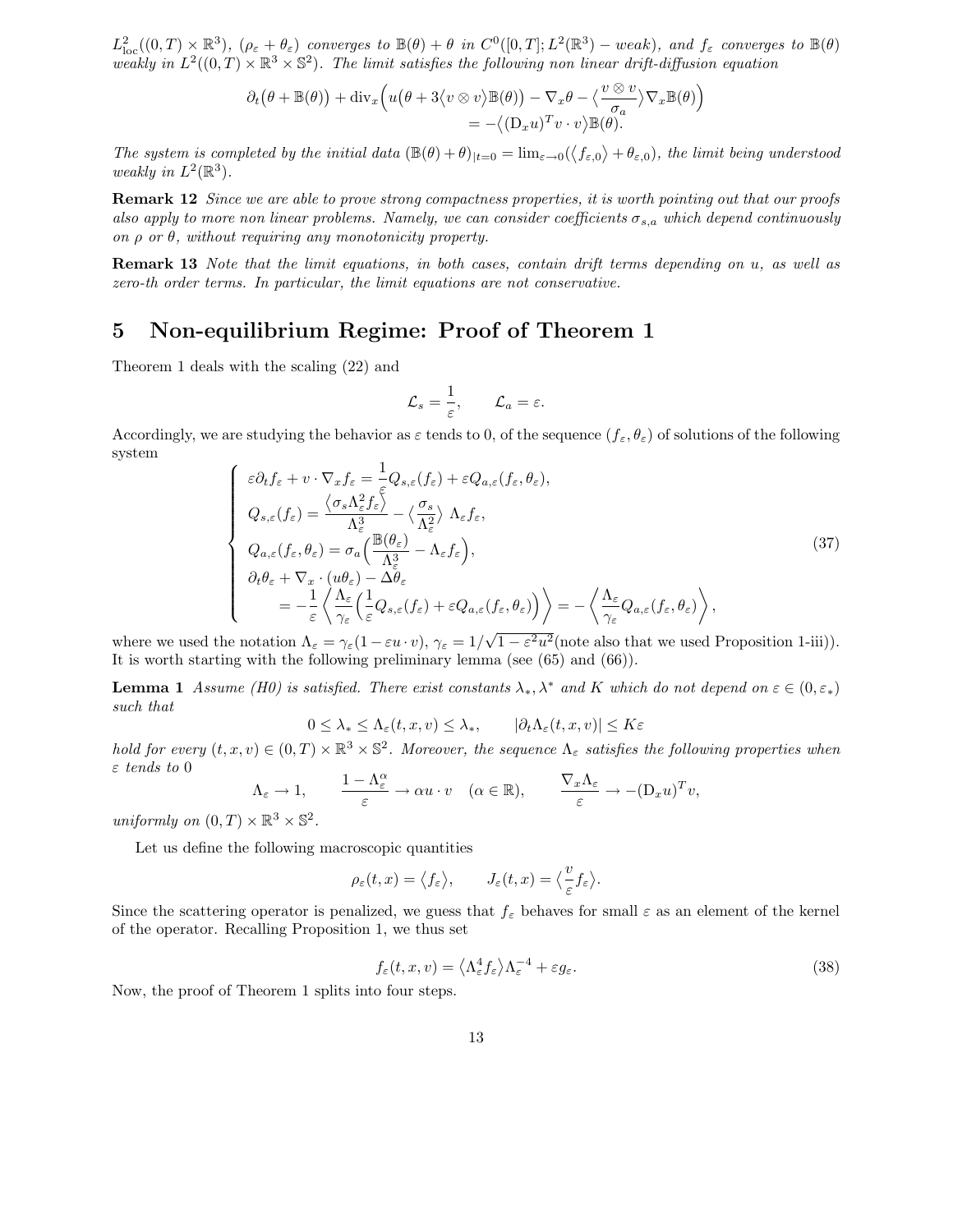### 5.1 A priori Estimates

First of all, let us discuss the uniform estimates satisfied by the sequence of solutions  $(f_{\varepsilon}, \theta_{\varepsilon})$ . They can be deduced as consequences of Corollaries 1 and 2.

Lemma 2 The following properties are satisfied

- i)  $(f_{\varepsilon})_{\varepsilon>0}$  is bounded in  $L^{\infty}(0,T; L^{1} \cap L^{2}(\mathbb{R}^{3} \times \mathbb{S}^{2})),$
- ii)  $(\rho_{\varepsilon})_{\varepsilon>0}$  is bounded in  $L^{\infty}(0,T;L^{1}\cap L^{2}(\mathbb{R}^{3})),$
- *iii*)  $(g_{\varepsilon})_{\varepsilon>0}$  *is bounded in*  $L^2((0,T)\times\mathbb{R}^3\times\mathbb{S}^2)$ ,
- iv)  $(J_{\varepsilon})_{\varepsilon>0}$  is bounded in  $(L^2((0,T)\times\mathbb{R}^3))^3$ ,
- v)  $(\theta_{\varepsilon})_{\varepsilon>0}$  is bounded in  $L^{\infty}(0,T; L^{1} \cap L^{2}(\mathbb{R}^{3}))$  and in  $L^{2}(0,T; H^{1}(\mathbb{R}^{3}))$ ,
- *vi*)  $(\mathbb{B}(\theta_{\varepsilon}) \Lambda_{\varepsilon}^4 f_{\varepsilon})_{\varepsilon > 0}$  *is bounded in*  $L^2((0,T) \times \mathbb{R}^3 \times \mathbb{S}^2)$ .

**Remark 14** This claim justifies the expansion of  $f_{\varepsilon}$  since  $\varepsilon g_{\varepsilon}$  is of order  $\mathcal{O}(\varepsilon)$ . Note also that, coming back to a physical quantity, it is natural to interpret  $(\rho/\sigma)^{1/4}$  as the radiation temperature.

**Proof.** Properties i), iii), v) and vi) are direct consequences of  $(31)$ ,  $(33)$ ,  $(30)$ ,  $(32)$  and  $(34)$  respectively. Estimate ii) follows from (31) and a simple application of the Cauchy-Schwarz inequality. A similar argument shows that  $\langle \Lambda_{\varepsilon}^4 f_{\varepsilon} \rangle$  is bounded in  $L^{\infty}(0,T; L^2(\mathbb{R}^3))$ . Finally, we note that

$$
J_{\varepsilon} = \langle \frac{v}{\varepsilon} \left( \langle \Lambda_{\varepsilon}^{4} f_{\varepsilon} \rangle \Lambda_{\varepsilon}^{-4} + \varepsilon g_{\varepsilon} \right) \rangle
$$
  
\n
$$
= \langle \Lambda_{\varepsilon}^{4} f_{\varepsilon} \rangle \left( \langle \frac{v}{\varepsilon} (\Lambda_{\varepsilon}^{-4} - 1) \rangle + \langle \frac{v}{\varepsilon} \rangle \right) + \langle v g_{\varepsilon} \rangle
$$
  
\n
$$
= \langle \Lambda_{\varepsilon}^{4} f_{\varepsilon} \rangle \langle \frac{v}{\varepsilon} (\Lambda_{\varepsilon}^{-4} - 1) \rangle + 0 + \langle v g_{\varepsilon} \rangle,
$$
\n(39)

since  $\langle v \rangle = 0$ . We conclude by using Lemma 1 combined to the  $L^2$  estimate on  $g_{\varepsilon}$ .

### 5.2 Moment Equations

Now, let us turn to the moment equations satisfied by the moments of  $f_{\varepsilon}$ . We split the result in the following two Lemmata.

Lemma 3 We have

$$
\partial_t \rho_{\varepsilon} + \text{div}_x \Big( J_{\varepsilon} - \big\langle \frac{(1 - \Lambda_{\varepsilon}) v}{\varepsilon} f_{\varepsilon} \big\rangle \Big) = \varepsilon (\partial_t S_{\varepsilon} + V_{\varepsilon}) + U_{\varepsilon}
$$

where  $S_{\varepsilon}$  and  $V_{\varepsilon}$  are bounded in  $L^{\infty}(0,T;L^{2}(\mathbb{R}^{3}))$  and  $U_{\varepsilon} = \langle \frac{v}{\varepsilon} \cdot \nabla_{x} \Lambda_{\varepsilon} f_{\varepsilon} \rangle + \langle \Lambda_{\varepsilon} Q_{a,\varepsilon} \rangle$  is bounded in  $L^{2}((0,T) \times$  $\mathbb{R}^3$ ).

Proof. Let us make the following computation

$$
\partial_t \rho_{\varepsilon} + \text{div}_x J_{\varepsilon} = \partial_t \langle \Lambda_{\varepsilon} f_{\varepsilon} \rangle + \text{div}_x \langle \frac{v}{\varepsilon} \Lambda_{\varepsilon} f_{\varepsilon} \rangle \n+ \partial_t \langle (1 - \Lambda_{\varepsilon}) f_{\varepsilon} \rangle + \text{div}_x \langle \frac{v}{\varepsilon} (1 - \Lambda_{\varepsilon}) f_{\varepsilon} \rangle.
$$

However, we check that

$$
\partial_t \langle \Lambda_{\varepsilon} f_{\varepsilon} \rangle = \langle \partial_t \Lambda_{\varepsilon} f_{\varepsilon} \rangle - \operatorname{div}_x \langle \frac{v}{\varepsilon} \Lambda_{\varepsilon} f_{\varepsilon} \rangle + \langle \frac{v}{\varepsilon} \cdot \nabla_x \Lambda_{\varepsilon} f_{\varepsilon} \rangle + \langle \Lambda_{\varepsilon} Q_{a, \varepsilon} \rangle,
$$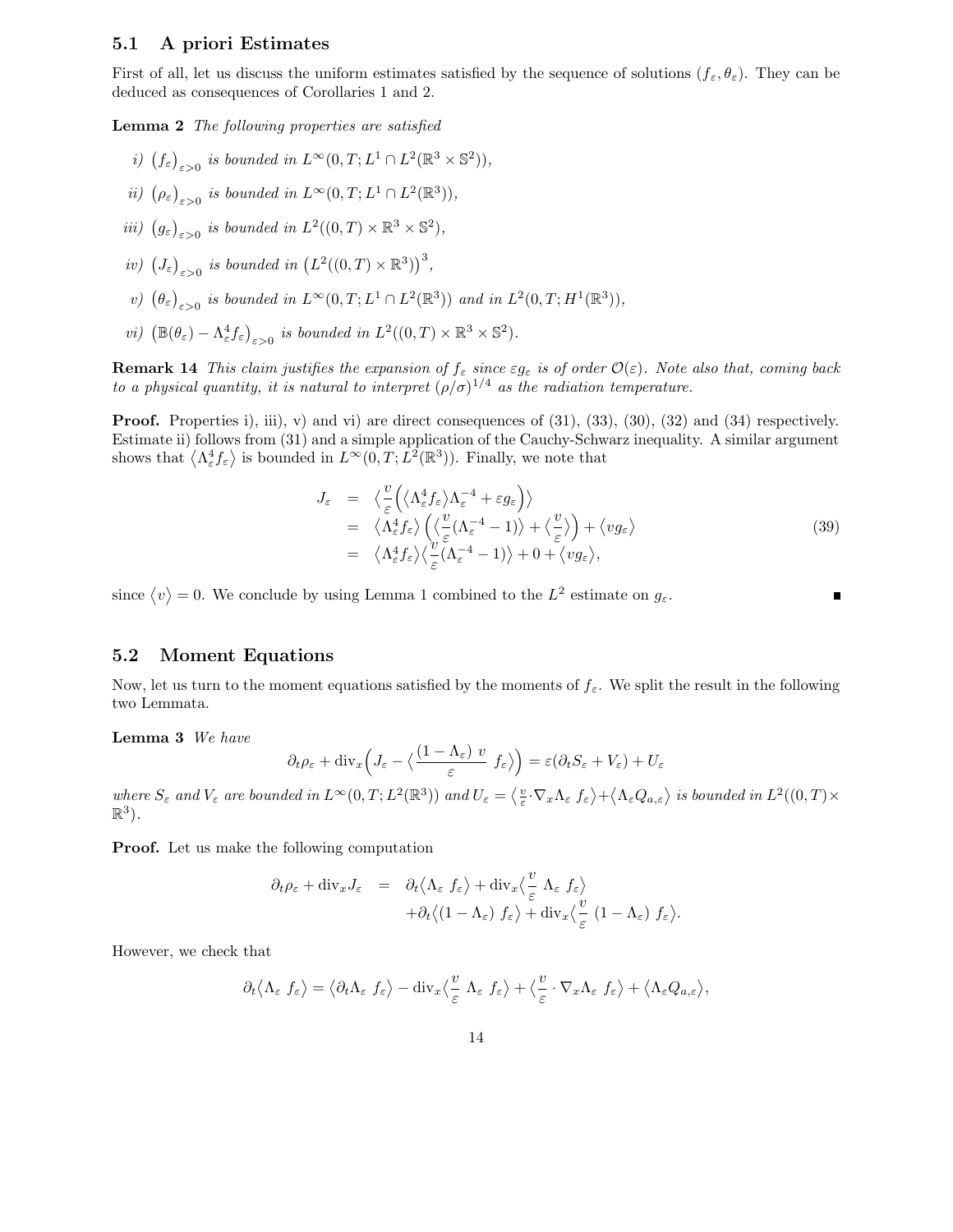since  $\langle \Lambda_{\varepsilon} Q_{s,\varepsilon} \rangle = 0$ . Therefore, we obtain the announced formula with  $S_{\varepsilon} = \frac{1}{\varepsilon} \langle (1 - \Lambda_{\varepsilon}) f_{\varepsilon} \rangle$ ,  $V_{\varepsilon} = \frac{1}{\varepsilon} \langle \partial_t \Lambda_{\varepsilon} f_{\varepsilon} \rangle$ which are both bounded in  $L^{\infty}(0,T;L^2(\mathbb{R}^3))$  by virtue of Lemma 1 and 2-i). On the other hand, by using Lemma 1 and 2-i) again, we realize that  $\langle v \cdot \frac{\nabla_x \Lambda_{\varepsilon}}{\varepsilon} f_{\varepsilon} \rangle$  is also bounded in  $L^{\infty}(0,T; L^2(\mathbb{R}^3))$ . Eventually, writing  $\frac{\mathbb{B}(\theta)}{\Lambda^3} - \Lambda f = \frac{1}{\Lambda^3}(\mathbb{B}(\theta) - \Lambda^4 f)$ , we see that  $\Lambda_{\varepsilon}Q_{a,\varepsilon}$  is bounded in  $L^2((0,T) \times \mathbb{R}^3 \times \mathbb{S}^2)$  by using Lemma 2 vi).

#### Lemma 4 We have

$$
\varepsilon^2 \partial_t J_\varepsilon + \text{Div}_x \mathbb{P}_\varepsilon = Q_\varepsilon
$$

where the right-hand side  $Q_{\varepsilon} = \langle \frac{v}{\varepsilon} Q_{s,\varepsilon}(f_{\varepsilon}) + \varepsilon v Q_{a,\varepsilon}(f_{\varepsilon}) \rangle$  is bounded in  $(L^2((0,T) \times \mathbb{R}^3))$ <sup>3</sup> and

$$
\mathbb{P}_{\varepsilon} = \langle v \otimes v f_{\varepsilon} \rangle = \langle v \otimes v \rangle \, \, \rho_{\varepsilon} + \varepsilon K_{\varepsilon}
$$

 $K_{\varepsilon}$  being bounded in  $(L^2((0,T)\times \mathbb{R}^3))^{3\times 3}$ .

**Proof.** Multiplying Equation (37) by v and integrating leads immediately to the formula. What remains to be discussed are the uniform bounds. At first, we simply expand

$$
\langle v \otimes v f_{\varepsilon} \rangle = \langle v \otimes v \rangle \; \rho_{\varepsilon} + \langle v \otimes v (f_{\varepsilon} - \rho_{\varepsilon}) \rangle.
$$

Then, we note that  $f_{\varepsilon} - \rho_{\varepsilon} = \varepsilon g_{\varepsilon} + \left\langle (\Lambda_{\varepsilon}^4 - 1) f_{\varepsilon} \right\rangle \Lambda_{\varepsilon}^{-4} + \rho_{\varepsilon} (\Lambda_{\varepsilon}^{-4} - 1)$  which proves that the components of the matrix  $K_{\varepsilon} = \frac{1}{\varepsilon} \langle v \otimes v(f_{\varepsilon} - \rho_{\varepsilon}) \rangle$  are bounded in  $L^2((0,T) \times \mathbb{R}^3)$ .

Next, note that

$$
\frac{1}{\varepsilon}Q_{s,\varepsilon}(f_{\varepsilon})=\frac{\langle \Lambda_{\varepsilon}^4 f_{\varepsilon} \rangle}{\varepsilon}Q_{s,\varepsilon}(\Lambda_{\varepsilon}^{-4})+Q_{s,\varepsilon}(g_{\varepsilon})=Q_{s,\varepsilon}(g_{\varepsilon}).
$$

It is bounded in  $L^2((0,T)\times\mathbb{R}^3)$  since we have

$$
\int_{\mathbb{S}^2} |Q_{s,\varepsilon}(g_{\varepsilon})|^2 \, \mathrm{d} v \le K \left( \int_{\mathbb{S}^2} |\langle g_{\varepsilon} \rangle|^2 \, \mathrm{d} v + \int_{\mathbb{S}^2} g_{\varepsilon}^2 \, \mathrm{d} v \right) \le K \int_{\mathbb{S}^2} g_{\varepsilon}^2 \, \mathrm{d} v
$$

where the constant  $K$  depends only on  $(H1)$  and the bounds in Lemma 2-iii). This ends the proof since we already proved that  $Q_{a,\varepsilon}$  is bounded in  $L^2((0,T)\times\mathbb{R}^3)$ .

### 5.3 Compactness Properties

These relations allow us to deduce strong compactness properties on the sequence  $(\rho_{\varepsilon})_{\varepsilon>0}$ . To this end we use a compensated compactness argument which relies on the structure of the moment equations. This has been remarked first by Marcati-Milani [21], and then used in various contexts when dealing with diffusion approximations [19], [9], [16]...

**Lemma 5** The sequence  $(\rho_{\varepsilon})_{\varepsilon>0}$  lies in a (strong) compact set of  $L_{loc}^2((0,T)\times\mathbb{R}^3)$ . It is also compact in  $C^0([0,T];L^2(\mathbb{R}^3) - weak).$ 

**Proof.** The second part of the statement means that we can extract a subsequence, still labelled  $(\rho_{\varepsilon})_{\varepsilon>0}$ **EXECUTE:** The second part of the statement means that we can extract a subsequence, some about  $(\mathcal{P}_{\varepsilon})_{\varepsilon>0}$ ,<br>such that for any test function  $\varphi \in L^2(\mathbb{R}^3)$ ,  $\int \rho_{\varepsilon} \varphi dx$  converges to  $\int \rho \varphi dx$  in  $C^0([$  $\rho \in L^{\infty}(0,T; L^{2}(\mathbb{R}^{3}))$ . This follows from the bound on  $\rho_{\varepsilon}$  (Lemma 2-ii)) combined to Lemma 3 which tells us that  $\partial_t(\rho_{\varepsilon} + \varepsilon S_{\varepsilon})$  is bounded in  $L^2(0,T;H^{-1}(\mathbb{R}^3))$ , with  $S_{\varepsilon}$  bounded in  $L^{\infty}(0,T;L^2(\mathbb{R}^3))$ . This property allows us to recover the initial data when passing to the limit  $\varepsilon \to 0$ .

To prove the strong  $L^2$ -compactness, we use the celebrated Div-Curl Lemma of Murat-Tartar [31]. Indeed, Lemma 3 tells us that

$$
\left\{ \mathrm{div}_{t,x}\Big(\rho_{\varepsilon},J_{\varepsilon}-\big\langle \frac{(1-\Lambda_{\varepsilon})v}{\varepsilon}f_{\varepsilon}\big\rangle\Big),\ \varepsilon>0\right\}
$$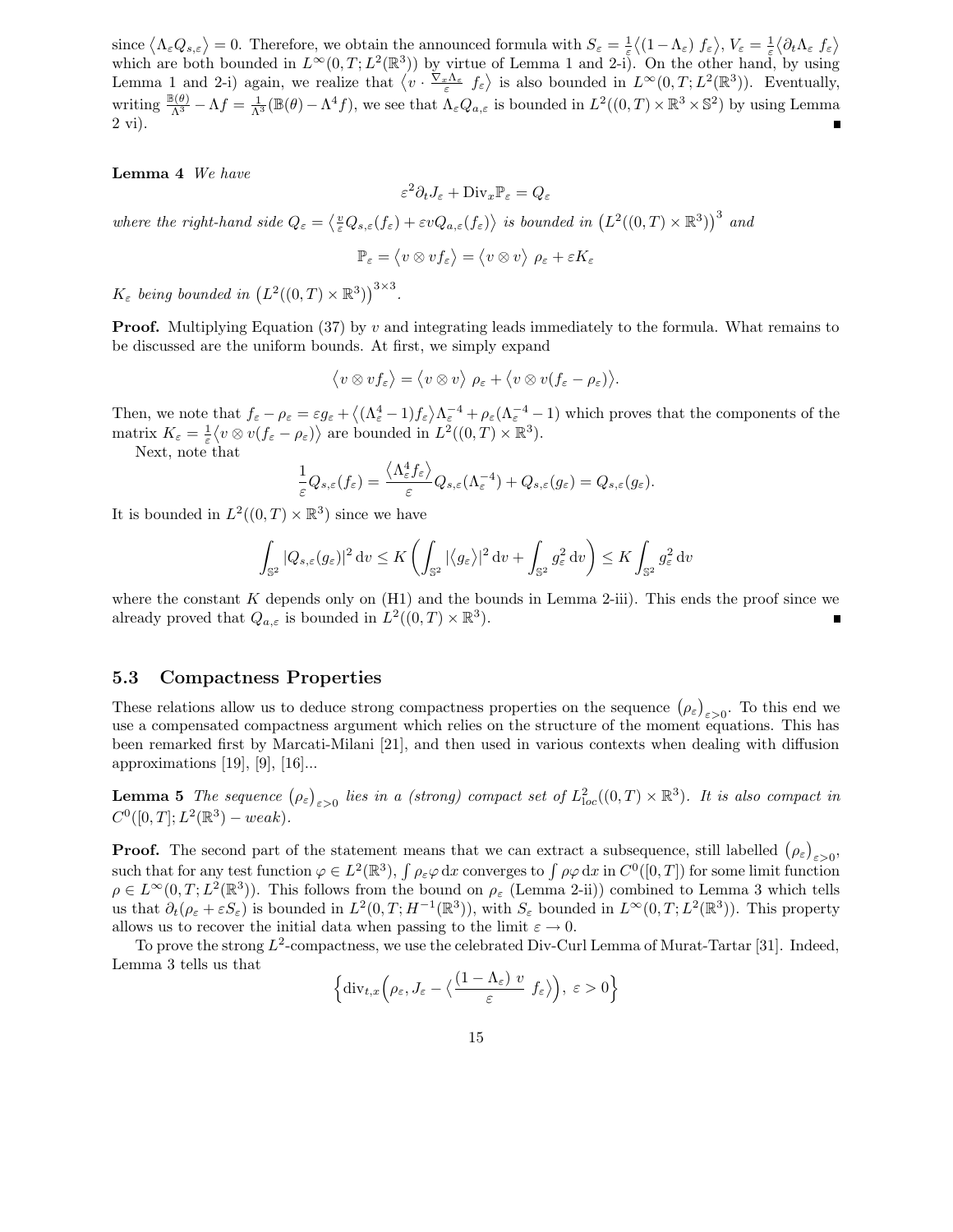lies in a compact set of  $H^{-1}_{loc}((0,T)\times\mathbb{R}^3)$  by using the Rellich embedding theorem. Of course, the components  $(\rho_{\varepsilon})$  and  $(J_{\varepsilon}-\langle \frac{(1-\Lambda_{\varepsilon})v}{\varepsilon}f_{\varepsilon}\rangle)$  of this vector field are bounded in  $L^2((0,T)\times\mathbb{R}^3)$ . Next, we rewrite Lemma 4 as

$$
\nabla_x \rho_{\varepsilon} = \left( \int_{\mathbb{S}^2} v \otimes v \, dv \right)^{-1} \left( -\varepsilon^2 \partial_t J_{\varepsilon} - \varepsilon \text{Div}_x K_{\varepsilon} + Q_{\varepsilon} \right), \tag{40}
$$

which implies that the curl of the  $\mathbb{R}^4$  vector field  $(\rho_{\varepsilon}, 0, 0, 0)$  belongs to a compact set of  $\left(H_{\text{loc}}^{-1}((0, T) \times \mathbb{R}^3)\right)^{4 \times 4}$ since the matrix  $\int v \otimes v \, dv$  is invertible (note the loss of one derivative with respect to time). Assume we are dealing with weakly convergent sequences. Then, the Div-Curl lemma implies that the product  $(\rho_{\varepsilon}, J_{\varepsilon} - \langle \frac{(1-\Lambda_{\varepsilon}) v}{\varepsilon} f_{\varepsilon} \rangle) \cdot (\rho_{\varepsilon}, 0)$  passes to the limit in the  $\mathcal{D}'((0,T) \times \mathbb{R}^3)$  sense, which in turn proves that  $(\rho_{\varepsilon})_{\varepsilon>0}$  converges strongly in  $L^2_{\text{loc}}((0,T)\times \mathbb{R}^3)$ .  $\blacksquare$ 

**Remark 15** The key argument relies on the invertibility of the matrix  $\int v \otimes v \, dv$ . It is worth pointing out that this argument allows us to consider discrete velocity models, which is not the case if we use arguments based on average lemma techniques (see [14], [11]). Indeed, our results apply considering the variable v in some measured space  $(V, dv)$ ,  $V \subset \mathbb{R}^3$ , such that:

$$
\begin{cases} V \text{ is bounded,} \\ \langle 1 \rangle = 1, & \langle v \rangle = 0, \\ \text{meas}\{v \in V, v \cdot \xi \neq 0\} > 0, & \text{for any } \xi \in \mathbb{S}^2. \end{cases}
$$

We refer to [16] and [9] for further comments and applications on this aspect.

Now, let us go back to the material temperature  $\theta_{\varepsilon}$ .

**Lemma 6** The sequence  $(\theta_{\varepsilon})_{\varepsilon>0}$  lies in a (strong) compact set of  $L_{loc}^2((0,T)\times\mathbb{R}^3)$ . It is also compact in  $C^0([0,T];L^2(\mathbb{R}^3) - weak).$ 

Proof. The result follows from the relation

$$
\partial_t \theta_{\varepsilon} = -\mathrm{div}_x(u\theta_{\varepsilon}) + \Delta_x \theta_{\varepsilon} - \langle \frac{\Lambda_{\varepsilon}}{\gamma_{\varepsilon}} Q_{a,\varepsilon} \rangle,
$$

where the right-hand side is bounded in  $L^2(0,T;H^{-1}(\mathbb{R}^3))$ . Hence, the strong compactness follows from an application of the Aubin lemma, see e.g. [30].

#### 5.4 Passage to the limit

We are now ready to pass to the limit in Equation (37). By Lemma 2, we can assume, possibly at the cost of extracting a subsequence, that

$$
\begin{cases}\nf_{\varepsilon} \rightharpoonup f \quad \text{weakly in } L^{2}((0, T) \times \mathbb{R}^{3} \times \mathbb{S}^{2}), \\
\rho_{\varepsilon} \rightharpoonup \rho = \int_{\mathbb{S}^{2}} f \, \mathrm{d}v \quad \text{strongly in } L^{2}((0, T) \times \mathbb{R}^{3}) \\
\quad \text{and in } C^{0}([0, T]; L^{2}(\mathbb{R}^{3}) - weak), \\
J_{\varepsilon} \rightharpoonup J \quad \text{weakly in } (L^{2}((0, T) \times \mathbb{R}^{3}))^{3}, \\
\theta_{\varepsilon} \rightharpoonup \theta \quad \text{strongly in } L^{2}((0, T) \times \mathbb{R}^{3}) \text{ and in } C^{0}([0, T]; L^{2}(\mathbb{R}^{3}) - weak).\n\end{cases}
$$

Actually, the limit f is the macroscopic quantity  $\rho$  since we have

$$
f_{\varepsilon} = \langle \Lambda_{\varepsilon}^4 f_{\varepsilon} \rangle \Lambda_{\varepsilon}^{-4} + \varepsilon g_{\varepsilon} \rightharpoonup f = \langle f \rangle + 0 = \rho \quad \text{ weakly in } L^2((0, T) \times \mathbb{R}^3 \times \mathbb{S}^2).
$$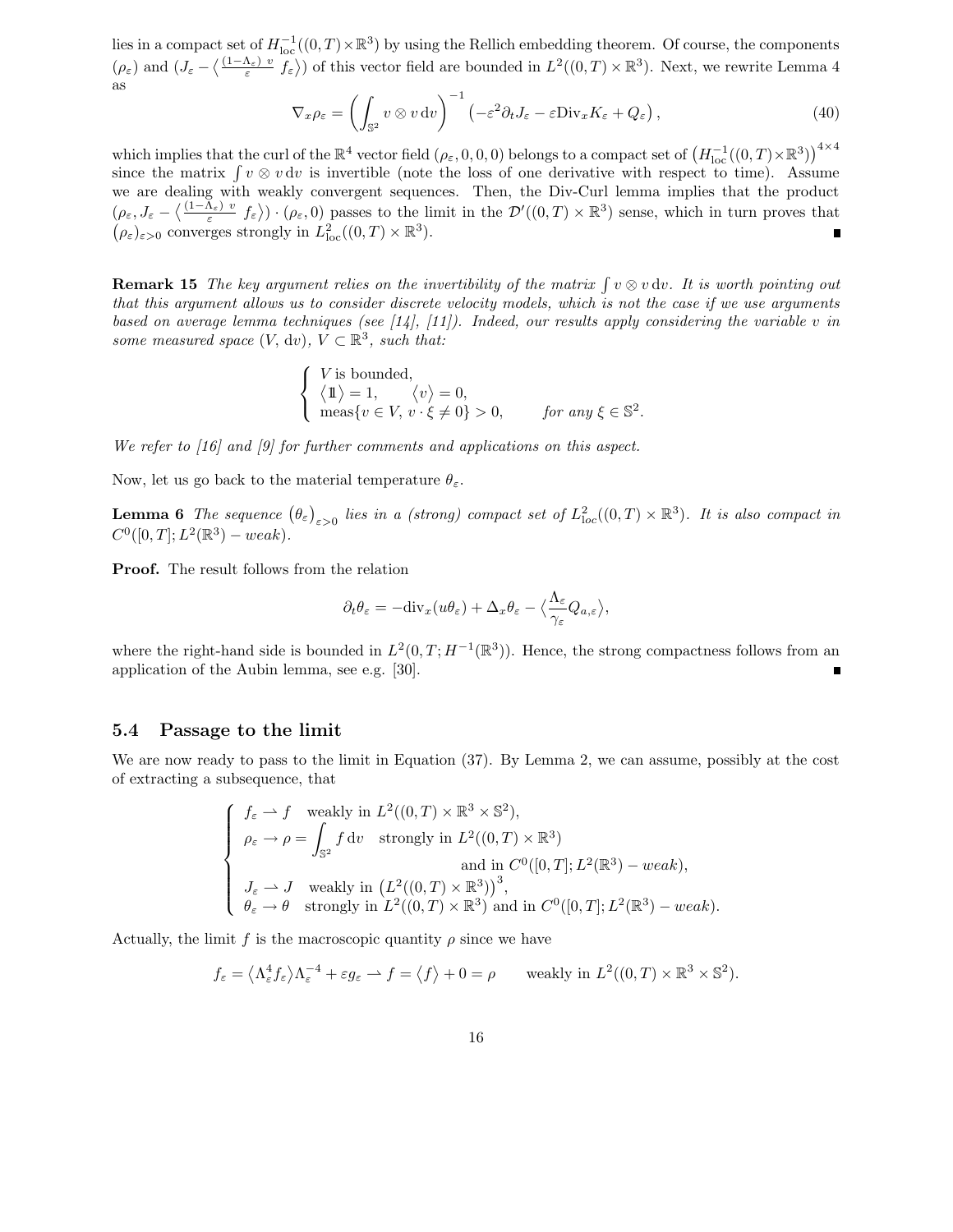Furthermore, we can also assume that  $(\rho_{\varepsilon})$  and  $(\theta_{\varepsilon})$  converge almost everywhere and are dominated. Then, by using Lemma 2-i) and vi), we realize that  $\mathbb{B}(\theta_{\varepsilon}) = \langle \Lambda_{\varepsilon}^4 f_{\varepsilon} \rangle + \langle \mathbb{B}(\theta_{\varepsilon}) - \Lambda_{\varepsilon}^4 f_{\varepsilon} \rangle$  is bounded in  $L^2((0,T) \times \mathbb{R}^3)$ . By using classical tricks of integration theory we can thus show that

$$
\mathbb{B}(\theta_{\varepsilon}) \to \mathbb{B}(\theta) \quad \text{strongly in } L^1_{\text{loc}}((0,T) \times \mathbb{R}^3) \text{ and a.e.}
$$
 (41)

(the convergence holds at least in  $L_{\text{loc}}^p((0,T)\times\mathbb{R}^3)$ ,  $1 \leq p < 2$  and can certainly be improved up to some assumptions on the behavior of the function B). Therefore, passing to the limit in the zero-th moment equation yields

$$
\partial_t \rho + \text{div}_x (J - \langle v \otimes v \rangle u \rho) = -\langle v (D_x u)^T v \rangle \rho + \langle \sigma_a \rangle (\mathbb{B}(\theta) - \rho)
$$
(42)

by using Lemma 1.

Besides, let us remark that the well-known regularizing effects of diffusion asymptotics also apply in this context: the macroscopic limit  $\rho$  has better regularity properties than  $\rho_{\varepsilon}$  itself.

**Lemma 7** The limit  $\rho$  of  $\rho_{\varepsilon}$  satisfies  $\nabla_x \rho \in L^2((0,T) \times \mathbb{R}^3)$ .

**Proof.** For any test function  $\varphi \in C_c^{\infty}((0,T) \times \mathbb{R}^3, (40)$  leads to

$$
\left| \int_0^\infty \int_{\mathbb{R}^3} \rho \nabla_x \varphi \, dx \, dt \right| = \lim_{\varepsilon \to 0} \left| \int_0^\infty \int_{\mathbb{R}^3} \rho_\varepsilon \nabla_x \varphi \, dx \, dt \right|
$$
  
\n=  $\lim_{\varepsilon \to 0} \left| \int_0^\infty \int_{\mathbb{R}^3} (\varepsilon^2 \langle v \otimes v \rangle^{-1} J_\varepsilon \partial_t \varphi + \varepsilon \langle v \otimes v \rangle^{-1} K_\varepsilon \nabla_x \varphi) \, dx \, dt + \int_0^\infty \int_{\mathbb{R}^3} \langle v \otimes v \rangle^{-1} Q_\varepsilon \varphi \, dx \, dt \right|$   
\n $\leq \sup_{\varepsilon > 0} ||Q_\varepsilon||_{L^2} ||\varphi||_{L^2},$ 

since all derivated terms vanish as  $\varepsilon \to 0$ . Since  $(Q_{\varepsilon})$  is bounded in  $L^2((0,T) \times \mathbb{R}^3)$ , we conclude that  $\left| \int_0^\infty \int_{\mathbb{R}^3} \rho \nabla_x \varphi \, dx \, dt \right| \leq K \|\varphi\|_{L^2}$ , which thus implies that  $\nabla_x \rho \in L^2((0,T) \times \mathbb{R}^3)$ .

Next, we immediately pass to the limit in the equation for the material temperature and we get

$$
\partial_t \theta + \mathrm{div}_x(u\theta) - \Delta \theta = \langle \sigma_a \rangle (\rho - \mathbb{B}(\theta)).
$$

We are thus left with the task of identifying the limit  $J$  of  $J_{\varepsilon}$ . We remark that J is related to a weighted average of g, the (weak) limit of  $g_{\varepsilon}$ . Indeed, letting  $\varepsilon \to 0$  in (39) yields

$$
J = 4\langle v \ u \cdot v \rangle \rho + \langle v g \rangle,
$$

by using Lemma 1. Therefore, our aim becomes identifying g. To this end, we need the following claim.

Proposition 3 Let us set

$$
Q_{s,0}(f) = \int_{\mathbb{S}^2} \sigma_s(v,v') \big( f(v') - f(v) \big) \, \mathrm{d}v'.
$$

It defines a self-adjoint bounded operator on  $L^2(\mathbb{S}^2)$ . The kernel of this operator is  $\text{Ker}(Q_{s,0}) = \text{Span}\{\mathbb{1}\}\$ and for any  $\psi \in L^2(\mathbb{S}^2)$  such that  $\int \psi \, dv = 0$ , there exists a unique  $f \in L^2(\mathbb{S}^2)$  satisfying

$$
Q_{s,0}(f) = \psi, \qquad \int_{\mathbb{S}^2} f \, \mathrm{d}v = 0.
$$

Taking into account the dependence with respect to x of the collision kernel, if  $\psi$  belongs to  $L^{\infty}(\mathbb{R}^3; L^2(\mathbb{S}^2))$ then f does too.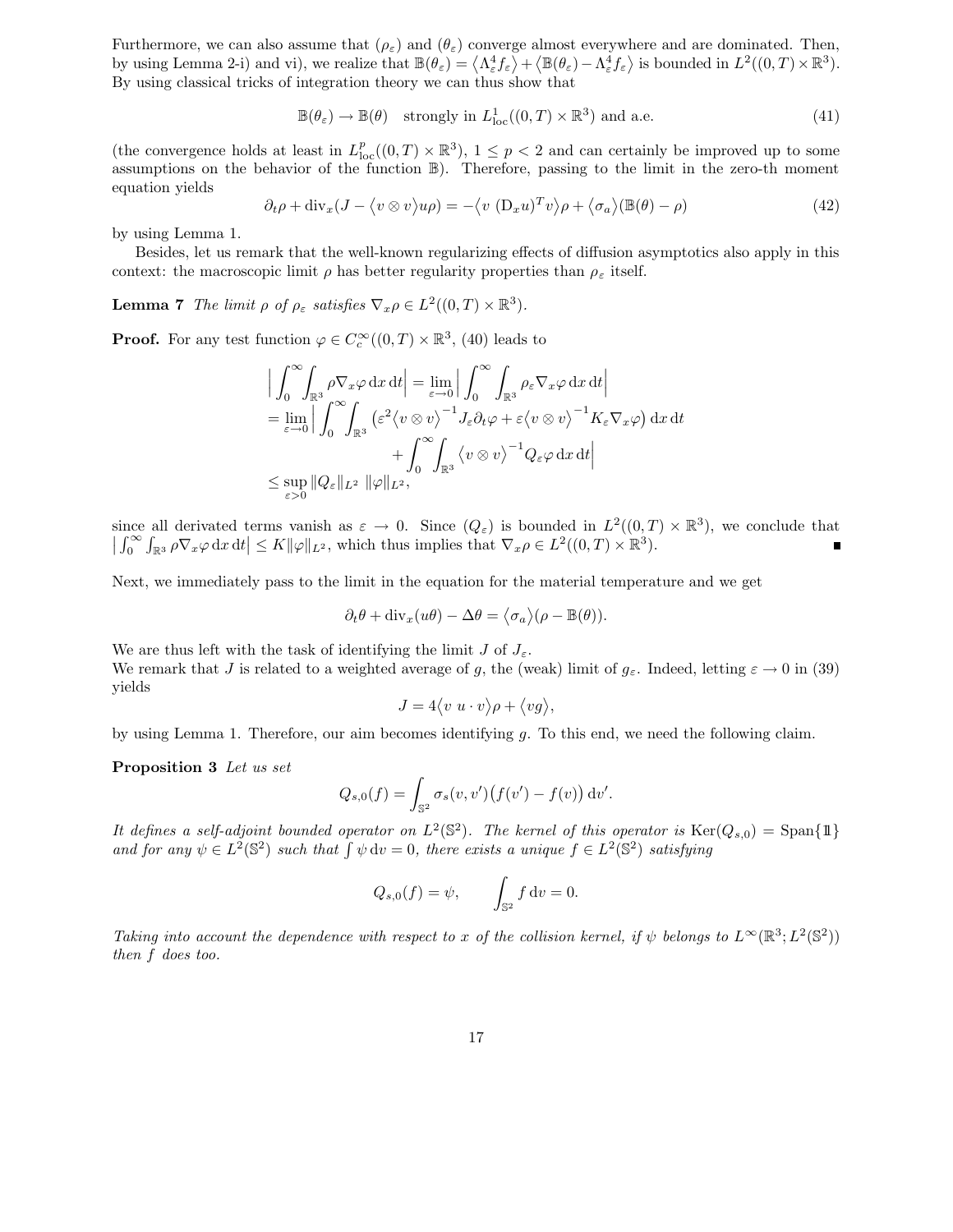The proof relies on the application of the Fredholm alternative for the operator  $Q_{s,0}$ . It will be detailed in Appendix F. In particular, this result allows us to define  $\chi \in (L^{\infty}(\mathbb{R}^3; L^2(\mathbb{S}^2)))^3$  as the solution (with vanishing integral) of  $Q_{s,0}(\chi) = -v$ , as in Theorem 1.

Let  $\varphi \in C_c^{\infty}(\mathbb{R}^3 \times \mathbb{S}^2)$ . We have

$$
\varepsilon \frac{\mathrm{d}}{\mathrm{d}t} \int_{\mathbb{R}^3} \int_{\mathbb{S}^2} f_{\varepsilon} \varphi \, \mathrm{d}v \, \mathrm{d}x - \int_{\mathbb{R}^3} \int_{\mathbb{S}^2} v f_{\varepsilon} \cdot \nabla_x \varphi \, \mathrm{d}v \, \mathrm{d}x \n= \frac{1}{\varepsilon} \int_{\mathbb{R}^3} \int_{\mathbb{S}^2} Q_{s,\varepsilon}(f_{\varepsilon}) \varphi \, \mathrm{d}v \, \mathrm{d}x + \varepsilon \int_{\mathbb{R}^3} \int_{\mathbb{S}^2} Q_{a,\varepsilon}(f_{\varepsilon},\theta_{\varepsilon}) \varphi \, \mathrm{d}v \, \mathrm{d}x.
$$

We rewrite  $\frac{1}{\varepsilon}Q_{s,\varepsilon}(f_{\varepsilon})=Q_{s,\varepsilon}(g_{\varepsilon})$  so that we obtain, as  $\varepsilon \to 0$ ,

$$
-\int_{\mathbb{R}^3}\!\!\int_{\mathbb{S}^2} v\rho \cdot \nabla_x \varphi \,dv \,dx = \int_{\mathbb{R}^3}\!\!\int_{\mathbb{S}^2} Q_{s,0}(g) \varphi \,dv \,dx.
$$

This is also a simple consequence of Lemma 1 combined with the weak convergence  $g_{\varepsilon} \to g$  in  $L^2((0,T) \times$  $\mathbb{R}^3 \times \mathbb{S}^2$ ). It means that g is solution of  $Q_{s,0}(g) = v \cdot \nabla_x \rho$ , which belongs to  $L^2(\mathbb{R}^3 \times \mathbb{S}^2)$ , as noted in Lemma 7. It follows that

$$
g = -\chi \cdot \nabla_x \rho
$$

(up to an element in  $\text{Ker}(Q_{s,0})$  which is irrelevant in the following results). We conclude that

$$
J(t,x) = 4\langle v \ u \cdot v \rangle \rho - \langle v \otimes \chi \rangle \nabla_x \rho. \tag{43}
$$

Inserting this relation into (42) ends the proof of Theorem 1.

**Remark 16** The diffusion coefficient is positive. This is a consequence of Proposition 1 (applied with  $u = 0$ , *i.e.*  $\Lambda = 1$ *).* Indeed, for any  $\xi \in \mathbb{R}^N \setminus \{0\}$ , we have

$$
\langle v \otimes \chi \rangle \xi \cdot \xi = -\langle Q_{s,0}(\chi \cdot \xi) \chi \cdot \xi \rangle \ge \sigma_* \langle (\chi \cdot \xi)^2 \rangle > 0.
$$

The right-hand side cannot vanish, since otherwise  $Q_{s,0}(\chi \cdot \xi) = -v \cdot \xi$  would vanish a.e.

**Remark 17** Considering the isotropic case (11), we simply have  $\chi = \frac{v}{\sigma_s}$  and  $J = \frac{4}{3}\rho u - \frac{1}{3\sigma_s}\nabla_x \rho$ . We are thus led to (5).

## 6 Equilibrium Regime: Proof of Theorem 2

Theorem 2 deals with the scaling (22) and

$$
\mathcal{L}_s = \varepsilon, \qquad \mathcal{L}_a = \frac{1}{\varepsilon}.
$$

Accordingly, we are studying the behavior as  $\varepsilon$  tends to 0, of the sequence  $(f_{\varepsilon}, \theta_{\varepsilon})$  of solutions of the following system

$$
\begin{cases}\n\varepsilon \partial_t f_{\varepsilon} + v \cdot \nabla_x f_{\varepsilon} = \varepsilon Q_{s,\varepsilon}(f_{\varepsilon}) + \frac{1}{\varepsilon} Q_{a,\varepsilon}(f_{\varepsilon}, \theta_{\varepsilon}), \\
\partial_t \theta_{\varepsilon} + \nabla_x \cdot (u\theta_{\varepsilon}) - \Delta \theta_{\varepsilon} \\
= -\frac{1}{\varepsilon} \left\langle \frac{\Lambda_{\varepsilon}}{\gamma_{\varepsilon}} \Big( \varepsilon Q_{s,\varepsilon}(f_{\varepsilon}) + \frac{1}{\varepsilon} Q_{a,\varepsilon}(f_{\varepsilon}, \theta_{\varepsilon}) \Big) \right\rangle = -\frac{1}{\varepsilon^2} \left\langle \frac{\Lambda_{\varepsilon}}{\gamma_{\varepsilon}} Q_{a,\varepsilon}(f_{\varepsilon}, \theta_{\varepsilon}) \right\rangle,\n\end{cases} \tag{44}
$$

where all notations are left unchanged with respect to those of the previous section. The proof follows the same scheme as the proof of Theorem 1; hence we skip some details and only emphasize the main changes

 $\blacksquare$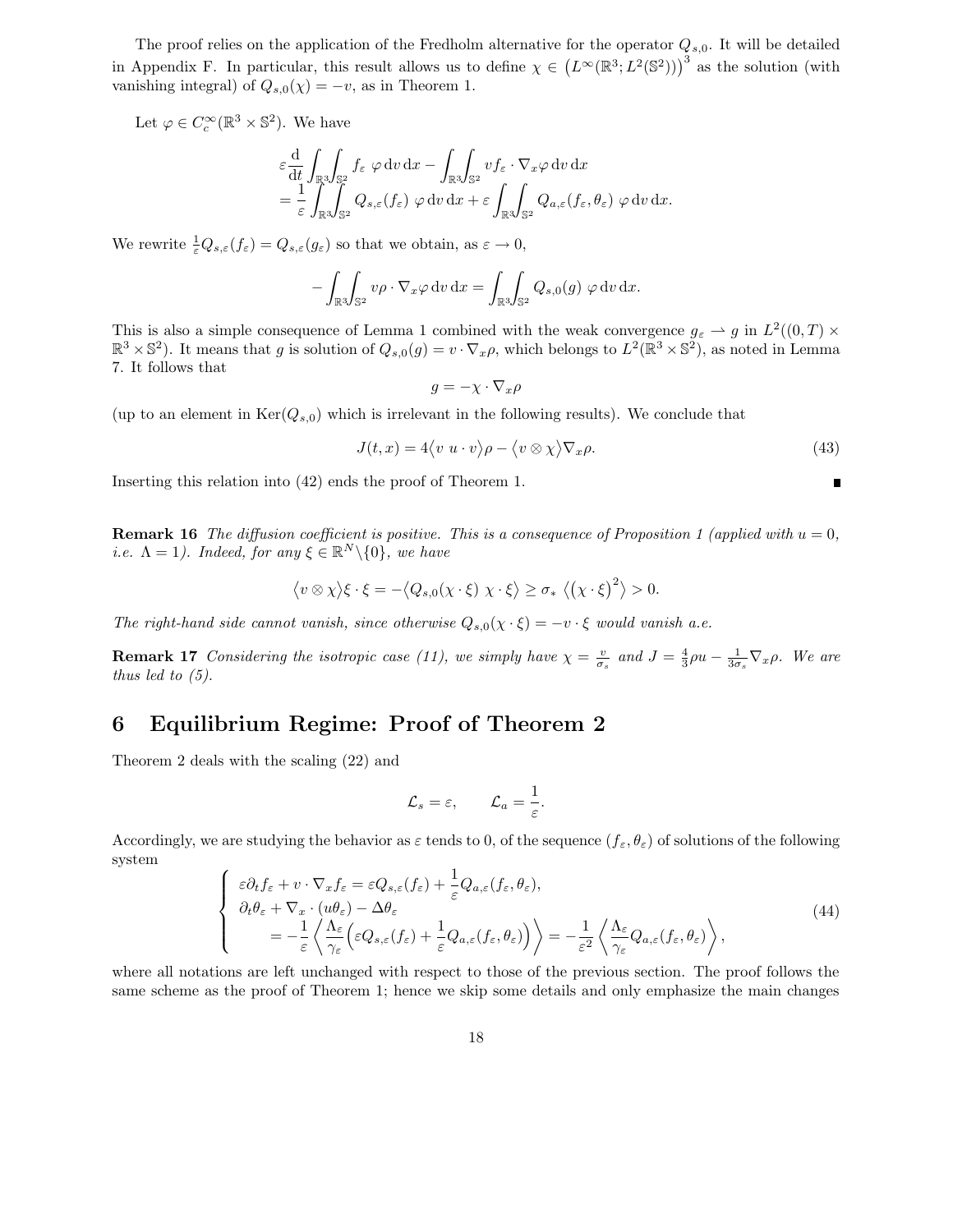in the arguments.

## Step 1. A priori Estimates

- We start with the following direct consequence of Corollaries 1 and 2:
- $(f_{\varepsilon})_{\varepsilon>0}$  is bounded in  $L^{\infty}(0,T; L^{1} \cap L^{2}(\mathbb{R}^{3} \times \mathbb{S}^{2})),$
- $\left( \rho_{\varepsilon} \right)_{\varepsilon > 0}$  is bounded in  $L^{\infty}(0,T; L^{1} \cap L^{2}(\mathbb{R}^{3})),$
- $\left(\theta_{\varepsilon}\right)_{\varepsilon>0}$  is bounded in  $L^{\infty}(0,T; L^{1} \cap L^{2}(\mathbb{R}^{3}))$  and in  $L^{2}(0,T; H^{1}(\mathbb{R}^{3}))$ ;
- $-\left(g_{\varepsilon} = \frac{f_{\varepsilon} \Lambda_{\varepsilon}^{-4} \mathbb{B}(\theta_{\varepsilon})}{\varepsilon}\right)_{\varepsilon > 0}$  is bounded in  $L^2((0,T) \times \mathbb{R}^3 \times \mathbb{S}^2)$ .

Furthermore, we remark that

$$
\|\rho_{\varepsilon} - \mathbb{B}(\theta_{\varepsilon})\|_{L^{2}((0,T)\times\mathbb{R}^{3})} = \|\langle (1 - \Lambda_{\varepsilon}^{4}) f_{\varepsilon} \rangle + \varepsilon \langle \Lambda_{\varepsilon}^{4} g_{\varepsilon} \rangle \|_{L^{2}((0,T)\times\mathbb{R}^{3})} \le K\varepsilon
$$
\n(45)

by using Lemma 1. Finally, let us set  $J_{\varepsilon} = \langle \frac{v}{\varepsilon} f_{\varepsilon} \rangle$ . We rewrite it as

$$
J_{\varepsilon} = \langle v g_{\varepsilon} \rangle + \langle v \frac{\Lambda_{\varepsilon}^{-4} - 1}{\varepsilon} \mathbb{B}(\theta_{\varepsilon}) \rangle \tag{46}
$$

which shows that  $(J_{\varepsilon})$  is bounded in  $(L^2((0,T)\times\mathbb{R}^3))$ <sup>3</sup>, by using Lemma 1 again.

#### Step 2. Moment Equations

Combining the zero-th moment equation and the temperature equation leads to

$$
\partial_t (\rho_\varepsilon + \theta_\varepsilon) + \text{div}_x \left( J_\varepsilon - \langle v \frac{1 - \Lambda_\varepsilon}{\varepsilon} f_\varepsilon \rangle + u \theta_\varepsilon - \nabla_x \theta_\varepsilon \right) = \varepsilon (\partial_t S_\varepsilon + V_\varepsilon) + \widetilde{U_\varepsilon}
$$
(47)

where  $S_{\varepsilon}$  and  $V_{\varepsilon}$  are defined as in Lemma 3 and are bounded in  $L^{\infty}(0,T; L^{2}(\mathbb{R}^{3}))$  while

$$
\widetilde{U_{\varepsilon}} = \left\langle \frac{v}{\varepsilon} \cdot \nabla_x \Lambda_{\varepsilon} f_{\varepsilon} \right\rangle + \left\langle \Lambda_{\varepsilon} \frac{1 - 1/\gamma_{\varepsilon}}{\varepsilon^2} Q_{a,\varepsilon}(f_{\varepsilon}, \theta_{\varepsilon}) \right\rangle.
$$

Obviously,  $\langle \frac{v}{\varepsilon} \nabla_x \Lambda_{\varepsilon} f_{\varepsilon} \rangle$  is bounded in  $L^2((0,T) \times \mathbb{R}^3)$ . Then, we note that

$$
Q_{a,\varepsilon}(f_{\varepsilon},\theta_{\varepsilon})=-\varepsilon\sigma_a\Lambda_{\varepsilon}g_{\varepsilon}\xrightarrow[\varepsilon\to 0]{}0
$$

in  $L^2((0,T)\times\mathbb{R}^3\times\mathbb{S}^2)$  while we check readily that  $\frac{1-1/\gamma_{\varepsilon}}{\varepsilon^2}$  is bounded in  $L^{\infty}((0,T)\times\mathbb{R}^3)$ . Hence, the last term in the definition of  $\widetilde{U_{\varepsilon}}$  vanishes as  $\varepsilon \to 0$ .

Besides, we get

$$
\varepsilon^2 \partial_t J_\varepsilon + \text{Div}_x \mathbb{P}_\varepsilon = \frac{1}{\varepsilon} \langle vQ_{a,\varepsilon} \rangle + \varepsilon \langle vQ_{s,\varepsilon}(f_\varepsilon) \rangle = -\langle v\sigma_a \Lambda_\varepsilon g_\varepsilon \rangle + \varepsilon \langle vQ_{s,\varepsilon} \rangle. \tag{48}
$$

The right-hand side is bounded in  $(L^2((0,T)\times\mathbb{R}^3\times\mathbb{S}^2))^3$ . As a consequence of (45) we obtain

$$
\mathbb{P}_{\varepsilon}(t,x) = \langle v \otimes v \rangle \rho_{\varepsilon} + \varepsilon \widetilde{K}_{\varepsilon},\tag{49}
$$

with  $\widetilde{K}_{\varepsilon} = -\left\langle \frac{v \otimes v}{\varepsilon} \left( (\rho_{\varepsilon} - \mathbb{B}(\theta_{\varepsilon})) - \varepsilon \Lambda_{\varepsilon}^4 g_{\varepsilon} + (\Lambda_{\varepsilon}^4 - 1) f_{\varepsilon} \right) \right\rangle$  bounded in  $(L^2((0, T) \times \mathbb{R}^3))$ <sup>3</sup>.

#### Step 3. Compactness Properties

Extracting subsequences if necessary, we can assume that

- $-f_{\varepsilon} \rightharpoonup f$  weakly in  $L^2((0,T) \times \mathbb{R}^3 \times \mathbb{S}^2)$ ,
- $-g_{\varepsilon} \rightharpoonup g$  weakly in  $L^2((0,T) \times \mathbb{R}^3 \times \mathbb{S}^2),$
- $-\rho_{\varepsilon} \rightharpoonup \rho$  weakly in  $L^2((0,T) \times \mathbb{R}^3)$ ,
- $J_{\varepsilon} \rightharpoonup J$  weakly in  $(L^2((0,T) \times \mathbb{R}^3))^3$ ,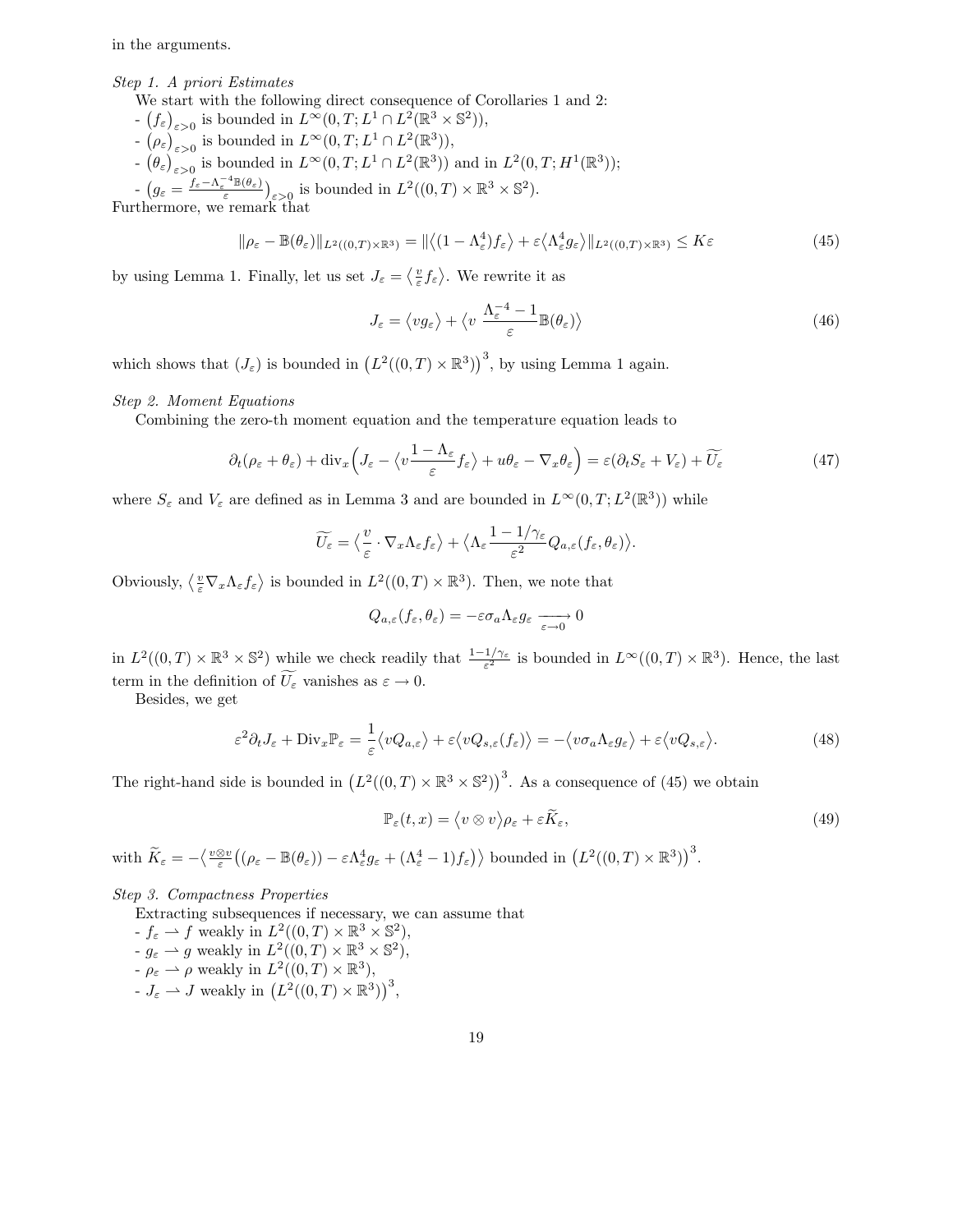$-\theta_{\varepsilon} \rightharpoonup \theta$  weakly in  $L^2((0,T) \times \mathbb{R}^3)$ .

Since  $f_{\varepsilon} = \mathbb{B}(\theta_{\varepsilon})\Lambda_{\varepsilon}^{-4} + \varepsilon g_{\varepsilon}$ , we deduce from (45) that  $f_{\varepsilon} \to f = \rho = \langle f \rangle$  which does not depend on the variable v and coincides with the weak limit in  $L^2$  of the sequence  $\mathbb{B}(\theta_\varepsilon)$ . Thus, we might expect that  $\rho = \mathbb{B}(\theta)$ , but the justification of this relation requires some strong compactness. To this end, we use a compensated compactness argument again. Indeed, from (47) we deduce that

$$
\left\{ \mathrm{div}_{t,x} \left( \rho_{\varepsilon} + \theta_{\varepsilon}, J_{\varepsilon} - \left\langle v \frac{1 - \Lambda_{\varepsilon}}{\varepsilon} f_{\varepsilon} \right\rangle + u \theta_{\varepsilon} - \nabla_x \theta_{\varepsilon} \right), \, \varepsilon > 0 \right\}
$$

lies in a compact set of  $H^{-1}_{loc}((0,T)\times\mathbb{R}^3)$ . Note that this relation also proves that  $(\rho_{\varepsilon}+\theta_{\varepsilon})$  lies in a compact set of  $C^0([0, T]; L^2(\mathbb{R}^3) - weak)$ .

On the other hand, we rewrite (48) and (49) as

$$
\nabla_x \rho_{\varepsilon} = \langle v \otimes v \rangle^{-1} \left( -\varepsilon^2 \partial_t J_{\varepsilon} - \varepsilon \text{Div}_x \widetilde{K}_{\varepsilon} - \langle v(\sigma_a \Lambda_{\varepsilon} g_{\varepsilon} - \varepsilon Q_{s,\varepsilon}(f_{\varepsilon})) \rangle \right)
$$

which implies that:

-  $(\nabla_x \rho_{\varepsilon})_{\varepsilon > 0}$  belongs to a compact set of  $H^{-1}_{loc}((0,T) \times \mathbb{R}^3)$ ,

- the gradient with respect to x of the limit  $\rho$  belongs to  $L^2((0,T) \times \mathbb{R}^3)$ .

Furthermore, the a priori estimates guarantee that  $(\nabla_x \theta_\varepsilon)$  is bounded in  $L^2((0,T) \times \mathbb{R}^3)$ , thus it also lies in a compact set of  $H^{-1}_{loc}((0,T)\times\mathbb{R}^3)$ . We interpret these facts by saying that  $\text{curl}_{t,x}(\rho_{\varepsilon}+\theta_{\varepsilon},0,0,0)$  belongs to a compact set of  $(H_{\text{loc}}^{-1}((0,T)\times\mathbb{R}^3))^{4\times4}$ . Therefore, applying the Div-Curl lemma yields

$$
(\rho_{\varepsilon} + \theta_{\varepsilon})^2 \rightharpoonup (\rho + \theta)^2,
$$

in  $\mathcal{D}'((0,T)\times\mathbb{R}^3)$ . We deduce that  $\rho_{\varepsilon}+\theta_{\varepsilon}$  converges strongly to  $\rho+\theta$  in  $L^2_{\text{loc}}((0,T)\times\mathbb{R}^3)$ .

Let us set  $F(z) = z + \mathbb{B}(z)$ . Using (45), we realize that  $F(\theta_{\varepsilon}) = \rho_{\varepsilon} + \theta_{\varepsilon} + (\mathbb{B}(\theta_{\varepsilon}) - \rho_{\varepsilon})$  converges strongly to  $\rho + \theta$  in  $L^2_{loc}((0,T) \times \mathbb{R}^3)$ . Extracting more subsequences if necessary, we can assume that this convergence holds a.e. so that  $\theta_{\varepsilon} = F^{(-1)}(F(\theta_{\varepsilon}))$  tends to  $F^{(-1)}(\rho + \theta)$  a.e. Consequently,  $\theta_{\varepsilon}$  converges to  $\theta = F^{(-1)}(\rho + \theta)$  a.e. and strongly in  $L_{loc}^p((0,T) \times \mathbb{R}^3)$ ,  $1 \leq p < 2$ . Coming back to (45), it follows that  $\rho_{\varepsilon}$ converges to  $F(\theta) - \theta = \mathbb{B}(\theta)$  a.e. and strongly in  $L^p_{loc}((0,T) \times \mathbb{R}^3)$ ,  $1 \le p < 2$ .

#### Step 4. Passage to the Limit

Letting  $\varepsilon$  tend to 0 in (47) yields

$$
\partial_t(\rho+\theta) + \mathrm{div}_x (J - \langle (v \otimes v)u \rangle \rho + u\theta - \nabla_x \theta \rangle = -\langle v \ D_x u^T v \rangle \rho.
$$

We have seen that  $\rho = \mathbb{B}(\theta)$  and it only remains to identify J. Let  $\varphi \in C_c^{\infty}(\mathbb{R}^3 \times \mathbb{S}^2)$ . We have

$$
\varepsilon \frac{\mathrm{d}}{\mathrm{d}t} \int_{\mathbb{R}^3} \int_{\mathbb{S}^2} f_{\varepsilon} \varphi \, \mathrm{d}v \, \mathrm{d}x - \int_{\mathbb{R}^3} \int_{\mathbb{S}^2} v f_{\varepsilon} \cdot \nabla_x \varphi \, \mathrm{d}v \, \mathrm{d}x \n= \frac{1}{\varepsilon} \int_{\mathbb{R}^3} \int_{\mathbb{S}^2} Q_{a,\varepsilon}(f_{\varepsilon}, \theta_{\varepsilon}) \varphi \, \mathrm{d}v \, \mathrm{d}x + \varepsilon \int_{\mathbb{R}^3} \int_{\mathbb{S}^2} Q_{s,\varepsilon}(f_{\varepsilon}) \varphi \, \mathrm{d}v \, \mathrm{d}x.
$$

We rewrite  $\frac{1}{\varepsilon}Q_{a,\varepsilon}(f_{\varepsilon},\theta_{\varepsilon})=-\sigma_a\Lambda_{\varepsilon}g_{\varepsilon}$ . Letting  $\varepsilon\to 0$  leads to

$$
-\int_{\mathbb{R}^3}\!\!\int_{\mathbb{S}^2} v\rho \cdot \nabla_x \varphi \,dv \,dx = -\int_{\mathbb{R}^3}\!\!\int_{\mathbb{S}^2} \sigma_a g \varphi \,dv \,dx.
$$

Since this relation holds for any test function and  $\nabla_x \rho \in L^2((0,T) \times \mathbb{R}^3)$ , we deduce that

$$
v\cdot\nabla_x\rho=-\sigma_a g
$$

holds. Hence, coming back to  $(46)$ , we obtain the formula

$$
J(t,x) = -\langle \frac{v \otimes v}{\sigma_a} \rangle \nabla_x \rho + 4 \langle v \otimes v \rangle u \rho,
$$

which ends the proof of Theorem 2.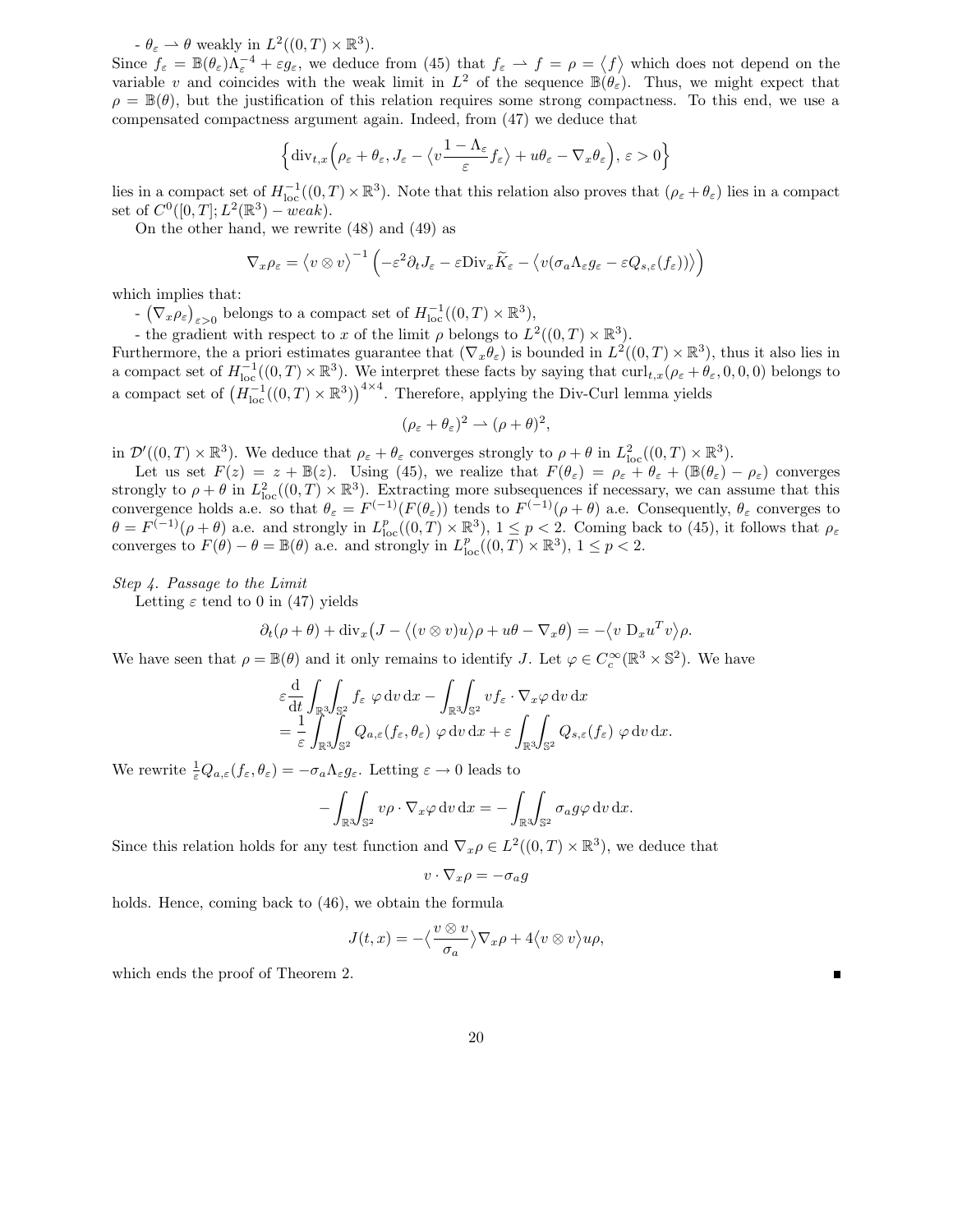## 7 Numerical Results in One Dimension

In order to be able to compute solutions of (37) numerically, we need to simplify the expressions of the source-terms so that we can recognize in the kinetic equation the non-stiff and the stiff parts that allow the use of classical splitting schemes [29], [22], [10]. These methods have been well known since decades and are particularly efficient for evolution equations; they have been used very successfully to treat relaxation of hyperbolic problems, see e.g. [17, 1]..., the survey [25] and the references therein. Let us consider the non-equilibrium regime described in equations (37) in the one-dimensional case, that is, the space variable x belongs to R and the direction variable v belongs to  $(-1, 1)$ . For numerical simulations of the equilibrium regime, we refer to [18]. In what follows we restrict to the situations with constant coefficients  $\sigma_{a,s}$  and to the simple coupling with the convection-diffusion equation for the material temperature. Further numerical investigations with the full hydrodynamic system are postponed to a forthcoming work. Let us also mention the recent work [2] which uses a different numerical approach to treat a macroscopic version of the problem. The aims of the numerical investigation are:

- to check on numerical grounds the convergence as  $\varepsilon \to 0$  to the solutions of the limit equations,

- to discuss the role of the assumptions, in particular the regularity of the velocity field u and the heat diffusion D.

### 7.1 Expansion of the equations

At first, let us expand equations (37) with respect to  $\varepsilon$ . Expanding the kinetic unknown as  $f_{\varepsilon}(t, x, v)$  =  $\rho_{\varepsilon}(t,x) + \varepsilon \tilde{g}_{\varepsilon}(t,x,v)$ , we rewrite  $Q_{s,\varepsilon}$  as

$$
\frac{1}{\sigma_s} Q_{s,\varepsilon}(f_\varepsilon) = -\varepsilon \tilde{g}_\varepsilon + T_1(v)\rho_\varepsilon + T_2 \rho_\varepsilon + \varepsilon S_1(v, \tilde{g}_\varepsilon),\tag{50}
$$

where

$$
T_1(v) = (\langle \Lambda^2 \rangle \Lambda^{-3} - \langle \Lambda^2 \rangle \langle \Lambda^{-3} \rangle) - (\Lambda - \langle \Lambda \rangle),
$$
  
\n
$$
T_2 = \langle \Lambda^2 \rangle \langle \Lambda^{-3} \rangle - \langle \Lambda \rangle,
$$
  
\n
$$
S_1(v, \tilde{g}_{\varepsilon}) = \langle \Lambda^2 \tilde{g}_{\varepsilon} \rangle \Lambda^{-3} - (\Lambda - 1) \tilde{g}_{\varepsilon},
$$

keeping in mind that we will get rid of the higher oder terms in (37) (see Remark 18). We get

- $\langle T_1(v) \rangle = 0$  and  $T_1(v) = 4\varepsilon uv + 2\varepsilon^2 u^2 (3v^2 1) + \mathcal{O}(\varepsilon^3)$ , •  $T_2 = \frac{4}{3}$  $\frac{1}{3}\varepsilon^2u^2+\mathcal{O}(\varepsilon^4),$
- $S_1(v, \tilde{g}_{\varepsilon}) = \varepsilon u(v\tilde{g}_{\varepsilon} 2\langle v\tilde{g}_{\varepsilon}\rangle) + \mathcal{O}(\varepsilon^2).$

In the same way, we have

$$
\frac{1}{\sigma_a} Q_{a,\varepsilon}(f_\varepsilon, \theta_\varepsilon) = \mathbb{B}(\theta_\varepsilon) - \rho_\varepsilon + \mathcal{O}(\varepsilon).
$$
\n(51)

Let us now rewrite (37) according to the previous Taylor expansions, adding  $-v\partial_x \rho$  on the left- and righthand sides of the kinetic equation to introduce  $\tilde{q}$ , so that

$$
\partial_t f_{\varepsilon} + v \partial_x \tilde{g}_{\varepsilon} = \frac{-\sigma_s \tilde{g}_{\varepsilon} - v \partial_x \rho_{\varepsilon} + \sigma_s 4v u \rho_{\varepsilon}}{\varepsilon} + \sigma_s u \left[ 2 \left( 3v^2 - \frac{1}{3} \right) \rho_{\varepsilon} u + \left( v \tilde{g}_{\varepsilon} - 2 \langle v \tilde{g}_{\varepsilon} \rangle \right) \right] + \sigma_a (\mathbb{B}(\theta_{\varepsilon}) - \rho_{\varepsilon}) + \mathcal{O}(\varepsilon), \tag{52}
$$

$$
\partial_t \theta_{\varepsilon} + \partial_x (u \theta_{\varepsilon}) - \mathcal{D} \partial_{xx}^2 \theta_{\varepsilon} = -\sigma_a (\mathbb{B}(\theta_{\varepsilon}) - \rho_{\varepsilon}) + \mathcal{O}(\varepsilon).
$$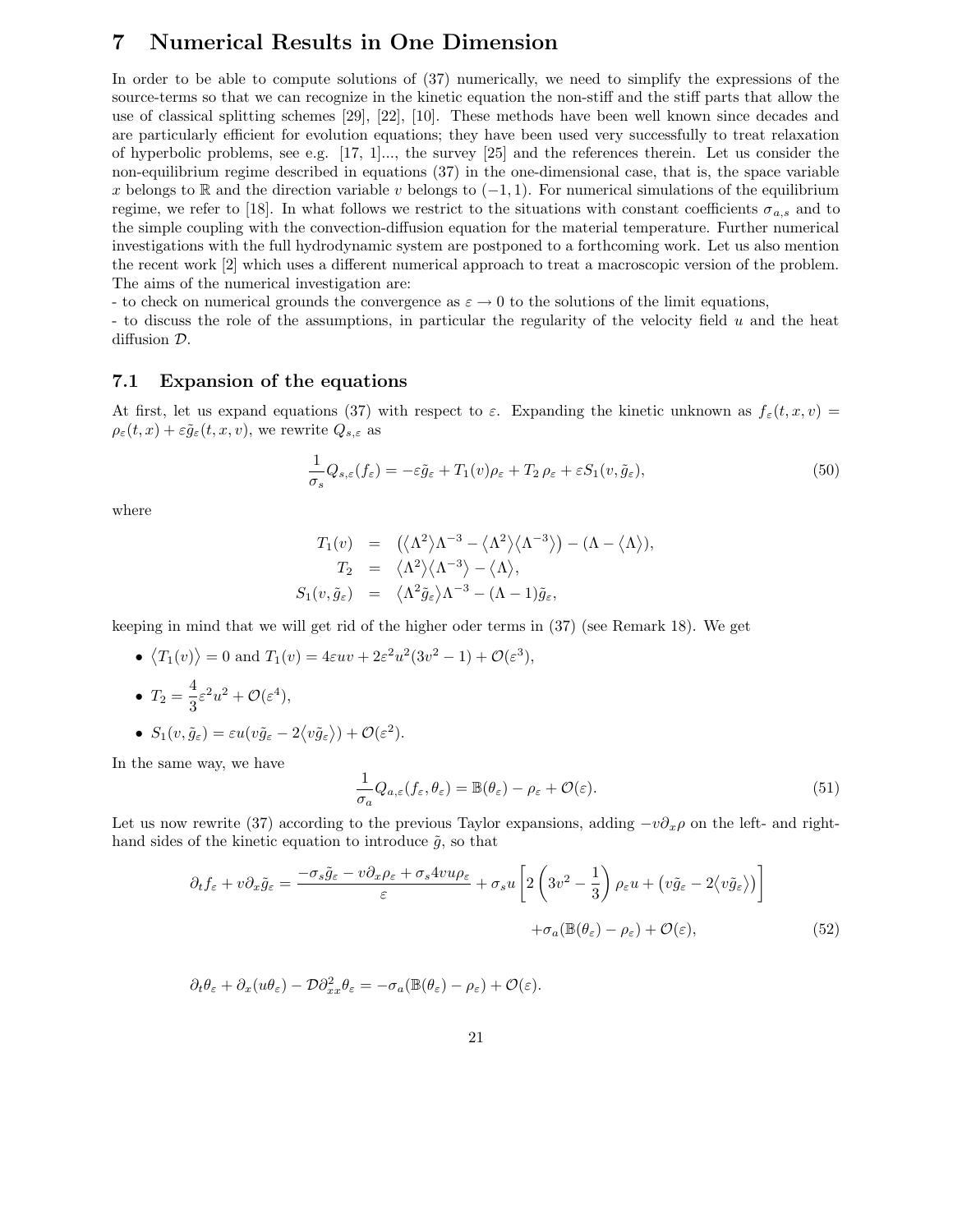### 7.2 Numerical scheme

We need to describe precisely the discrete setting we are going to use : let the direction variables  $(v_k)_{k\in\{1,\ldots,2p\}}$ belong to  $(-1,1) \setminus \{0\}$  for  $p \in \mathbb{N}^*$  and satisfy

• 
$$
\frac{1}{2p} \sum_{k=1}^{2p} v_k = 0,
$$
  
\n•  $\frac{1}{2p} \sum_{k=1}^{2p} v_k^2 = \frac{1}{3},$ 

in accordance with the choice of a Lebesgue measure in the continuous setting. Let us denote the discretized quantities by  $f_{\varepsilon,k,j}^n$  (resp.  $\theta_{\varepsilon,j}^n$ ,  $u_j^n$ ) where  $j \in \mathbb{Z}$  and  $n \in \mathbb{N}$ , which represents an approximate value of  $\int_{\varepsilon}$ (n∆t, j∆x, v<sub>k</sub>) (resp.  $\theta_{\varepsilon}$ (n $\Delta t$ , j $\Delta x$ ), u(n $\Delta t$ , j $\Delta x$ )) where  $\Delta t$  and  $\Delta x$  are the time and space steps : f is now the double sequence of vectors  $f_{\varepsilon} = (f_{\varepsilon,k,j}^n)_{1 \leq k \leq 2p, n \in \mathbb{N}, j \in \mathbb{Z}}$ . For the sake of simplicity, we will often omit the subscripts  $_k$  and j. In order to compute numerically the solutions of (37), we will use a splitting-type scheme for the intensity  $f$ . Indeed, the kinetic equations for  $f$  contain source terms that can be split into a non-stiff part and a stiff part, the mean value of which vanishes, so that the second part of the splitting scheme can be solved explicitly up to a spatial discretization. This is close to the approach in [6]. We set up the numerical resolution of (52) as follows:

• assume the initial data  $f^0$  (respectively  $\theta^0$ ) is discretized in  $(f_j^0)_{j\in\mathbb{Z}}$  (resp.  $(\theta_j^0)_{j\in\mathbb{Z}}$ ) such that

$$
f_{k,j}^0 = (\Delta x)^{-1} \int_{[(j-1/2)\Delta x, (j+1/2)\Delta x)} f(0, x, v_k) \, dx, \ j \in \mathbb{Z}, \ k \in \{1, \dots, 2p\}
$$

(resp.

$$
\theta_j^0 = (\Delta x)^{-1} \int_{[(j-1/2)\Delta x, (j+1/2)\Delta x)} \theta(0, x) \, dx, \ j \in \mathbb{Z} \Bigg);
$$

- iterate the following three-step scheme :
	- 1. compute  $\theta_{\varepsilon}^{n+1}$  using a finite difference scheme that takes into account correctly the convection term. For a scheme of order one, one can take an explicit three-point scheme for the Laplacian and a upwind-type discretization for the convection term. Indeed, this is safer than a centered discretization, which can be expected to be strongly oscillatory, since the Peclet number Pe =  $||u||_{\infty} \Delta x/\mathcal{D}$  is of order 1 (the critical value to ensure stability being Pe<sub>crit</sub> = 2, see [24] p. 44, [27] p. 197): choosing a upwind-scheme can be interpreted as smoothing since it increases artificially the diffusion. The Courant number  $\mu = \Delta t/(\Delta x)^2$  is then chosen so that  $\mu = 1/4$ .
	- 2. solve, for each  $k \in \{1, \ldots, 2p\},\$

$$
\partial_t f_{\varepsilon,k} + v_k \partial_x \tilde{g}_{\varepsilon,k} = \sigma_s u \left[ 2 \left( 3v_k^2 - \frac{1}{3} \right) \rho_\varepsilon u + \left( v_k \tilde{g}_{\varepsilon,k} - 2 \langle v \tilde{g}_{\varepsilon,k} \rangle \right) \right] + \sigma_a (\mathbb{B}(\theta_\varepsilon) - \rho_\varepsilon), \tag{53}
$$

thanks to a convection-type spatial discretization : for example, one can take an upwind-type  $\mathbb{D}_k$ for the transport term  $-v_k\partial_x\tilde{g}_{\varepsilon}$  and one gets, for each  $k \in \{1, \ldots, 2p\}$ ,

$$
f_{\varepsilon,k}^{n+1/2} = f_{\varepsilon,k}^n + \Delta t \, \mathbb{D}_k(\tilde{g}_{\varepsilon,k}^n)
$$
  
\n
$$
+ \Delta t \left( \sigma_s u^n \left[ 2 \left( 3v_k^2 - \frac{1}{3} \right) \rho_{\varepsilon}^n u^n + \left( v_k \tilde{g}_{\varepsilon,k}^n - 2 \langle v \tilde{g}_{\varepsilon,k}^n \rangle \right) \right] + \sigma_a(\mathbb{B}(\theta_{\varepsilon}^n) - \rho_{\varepsilon}^n) \right),
$$
  
\n
$$
\rho_{\varepsilon}^{n+1/2} = \sum_{k=1}^{2p} f_{\varepsilon,k}^{n+1/2},
$$
  
\n
$$
\tilde{g}_{\varepsilon,k}^{n+1/2} = \frac{f_{\varepsilon,k}^{n+1/2} - \rho_{\varepsilon}^{n+1/2}}{\varepsilon}, \ k \in \{1, ..., 2p\};
$$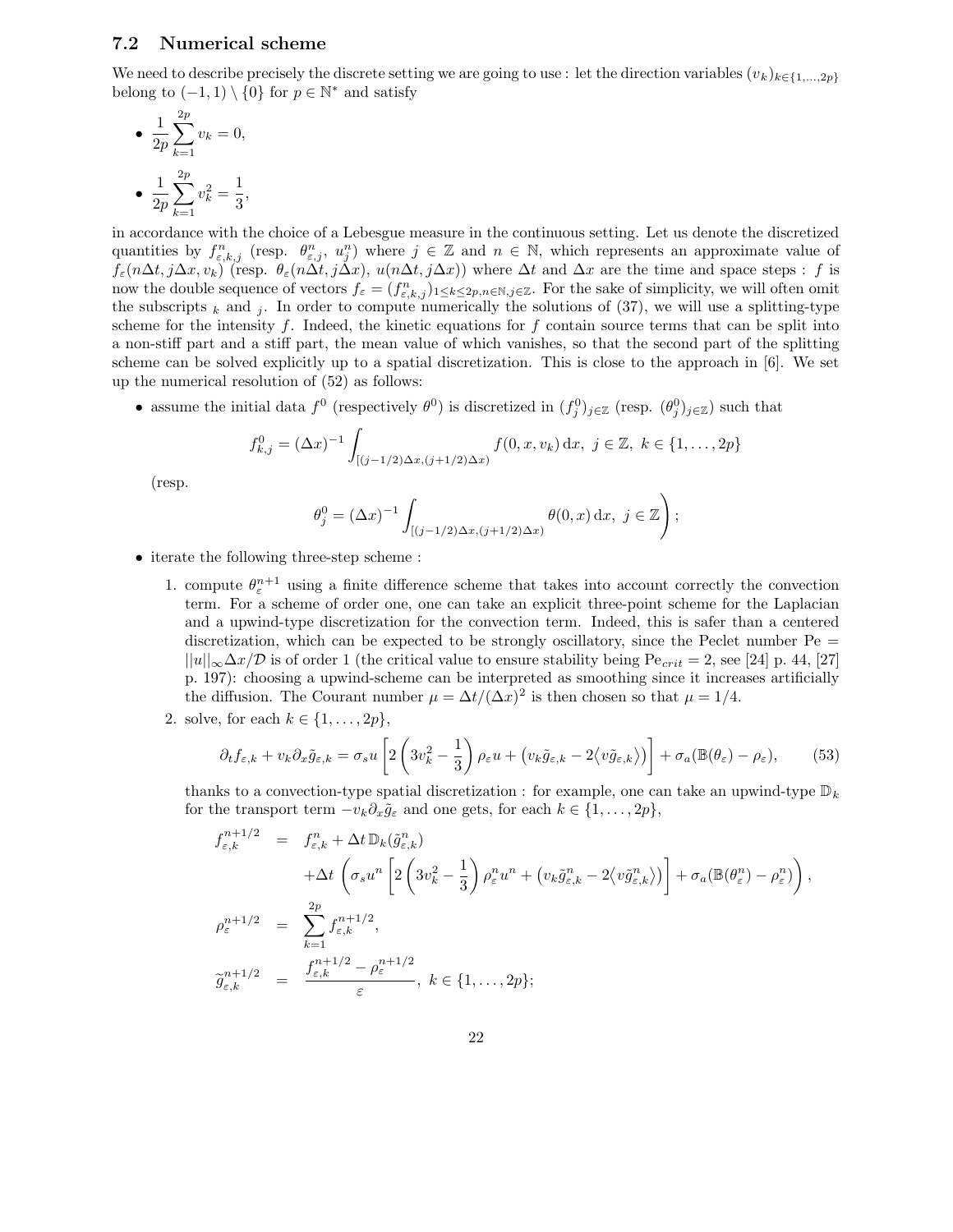3. solve, for each  $k \in \{1, \ldots, 2p\},\$ 

$$
\begin{cases}\n\partial_t g_{\varepsilon,k} = -\sigma_s \frac{g_{\varepsilon,k}}{\varepsilon^2} - \frac{v_k \partial_x \rho_{\varepsilon}}{\varepsilon^2} + \sigma_s \frac{4v_k u \rho_{\varepsilon}}{\varepsilon^2}, \\
\partial_t f_{\varepsilon,k} = -\sigma_s \frac{f_{\varepsilon,k} - \rho_{\varepsilon}}{\varepsilon^2} - \frac{v_k \partial_x \rho_{\varepsilon}}{\varepsilon} + \sigma_s \frac{4v_k u \rho_{\varepsilon}}{\varepsilon}.\n\end{cases}
$$
\n(54)

Note that, since  $\rho_{\varepsilon} = \langle f_{\varepsilon} \rangle$ ,  $\partial_t \rho_{\varepsilon}$  vanishes in Step 3 by (54), that is  $\rho_{\varepsilon}^{n+1} = \rho_{\varepsilon}^{n+1/2}$ ! Therefore, one has a semi-discrete explicit expression for  $f_{\varepsilon}$  and  $\tilde{g}_{\varepsilon}$ :

$$
\tilde{g}_{\varepsilon,k}^{n+1} = e^{-\sigma_s \Delta t/\varepsilon^2} \tilde{g}_{\varepsilon,k}^{n+1/2} + (1 - e^{-\sigma_s \Delta t/\varepsilon^2}) \left( \frac{1}{\sigma_s} \bar{\mathbb{D}}_k (\rho_{\varepsilon}^{n+1/2}) + 4u^n v_k \rho_{\varepsilon}^{n+1/2} \right),\tag{55}
$$

$$
f_{\varepsilon,k}^{n+1} = e^{-\sigma_s \Delta t/\varepsilon^2} f_{\varepsilon,k}^{n+1/2} + (1 - e^{-\sigma_s \Delta t/\varepsilon^2}) \left( \rho_{\varepsilon}^{n+1/2} + \varepsilon \left( \frac{1}{\sigma_s} \bar{\mathbb{D}}_k (\rho_{\varepsilon}^{n+1/2}) + 4u^n v_k \rho_{\varepsilon}^{n+1/2} \right) \right)
$$

where  $\bar{\mathbb{D}}_k$  is a spatial discretization of  $-v_k\partial_x$ . The numerical approximation of the convective term  $-v_k\partial_x\rho_{\varepsilon}$  that appears in the expression of  $\tilde{g}_{\varepsilon}^{n+1}$  is indeed really intricate. However tempting it may seem to take  $\bar{\mathbb{D}}_k = \mathbb{D}_k$ , this naive choice can lead to misleading approximations. This can be readily remarked at once in the basic case  $u = 0$  and  $\sigma_a = 0$  which leads to a system of non-coupled pure heat equations

$$
\label{eq:1D20} \left\{ \begin{array}{l} \partial_t \rho - \frac{1}{3\sigma_s} \partial^2_{xx} \rho = 0 \\ \partial_t \theta - \mathcal{D} \partial^2_{xx} \theta = 0. \end{array} \right.
$$

Choosing an upwind-type discretization for  $\mathbb{D}_k$  leads to choosing the opposite direction for  $\bar{\mathbb{D}}_k$  in order to have a three point centered scheme for the final heat equations. Indeed, the limit-scheme at  $\varepsilon = 0$  for  $\rho$  is

$$
\rho^{n+1} = \rho^n + \frac{\Delta t}{\sigma_s} \sum_k \bar{\mathbb{D}}_k \mathbb{D}_k(\rho^n),
$$

so that, if  $\bar{\mathbb{D}}_k = \mathbb{D}_k$  for all  $k$ , one finds the scheme

$$
\rho_j^{n+1} = \rho_j^n + \frac{\Delta t}{3\sigma_s \Delta x^2} (\rho_j^n - 2\rho_{j-1}^n + \rho_{j+1}^n),
$$

which is unconditionnally  $L^2$ -unstable.

Moreover, taking a close look at the expression of  $f_{\varepsilon}^{n+1}$ , we note that the maximum principle is not true in general for  $(f_{\varepsilon}^n)_n$ : Formula (56) can produce negative values. Note that the mean value of the  $\mathcal{O}(\varepsilon)$  term in  $\varepsilon$  in (56) vanishes, so that it has no influence on our final computation of  $\rho_{\varepsilon}$  and  $\theta_{\varepsilon}$  at order  $\mathcal{O}(\varepsilon)$ . So, neglecting the terms of order  $\varepsilon$ ,  $f_{\varepsilon}^{n+1}$  clearly appears as a convex combination of non-negative quantities :

$$
f_{\varepsilon}^{n+1} = e^{-\sigma_s \Delta t/\varepsilon^2} f_{\varepsilon}^{n+1/2} + (1 - e^{-\sigma_s \Delta t/\varepsilon^2}) \rho_{\varepsilon}^{n+1/2}.
$$
 (57)

Finally, we use Equation (57) to compute  $f_{\varepsilon}$  and Equation (55) for  $\tilde{g}_{\varepsilon}$ .

Remark 18 Let us point out the following facts:

• The important ratio here is of course  $\sigma_s \Delta t/\varepsilon^2$ : if  $\sigma_s$  and  $\Delta t$  are fixed, then, as  $\varepsilon$  tends to zero, one finds that  $\tilde{g}_{\varepsilon,k}$  tends to  $-v_k\partial\rho + 4uv_k\rho$  and this limit is compatible with the limit (43) of  $g_{\varepsilon}$  which was defined by (38) when taking into account Lemma 1. Numerically, we will of course consider that there exists a constant C such that  $\varepsilon \le C\Delta x$ . Since we are interested in the limit  $\varepsilon \to 0$ , this assumption is satisfactory.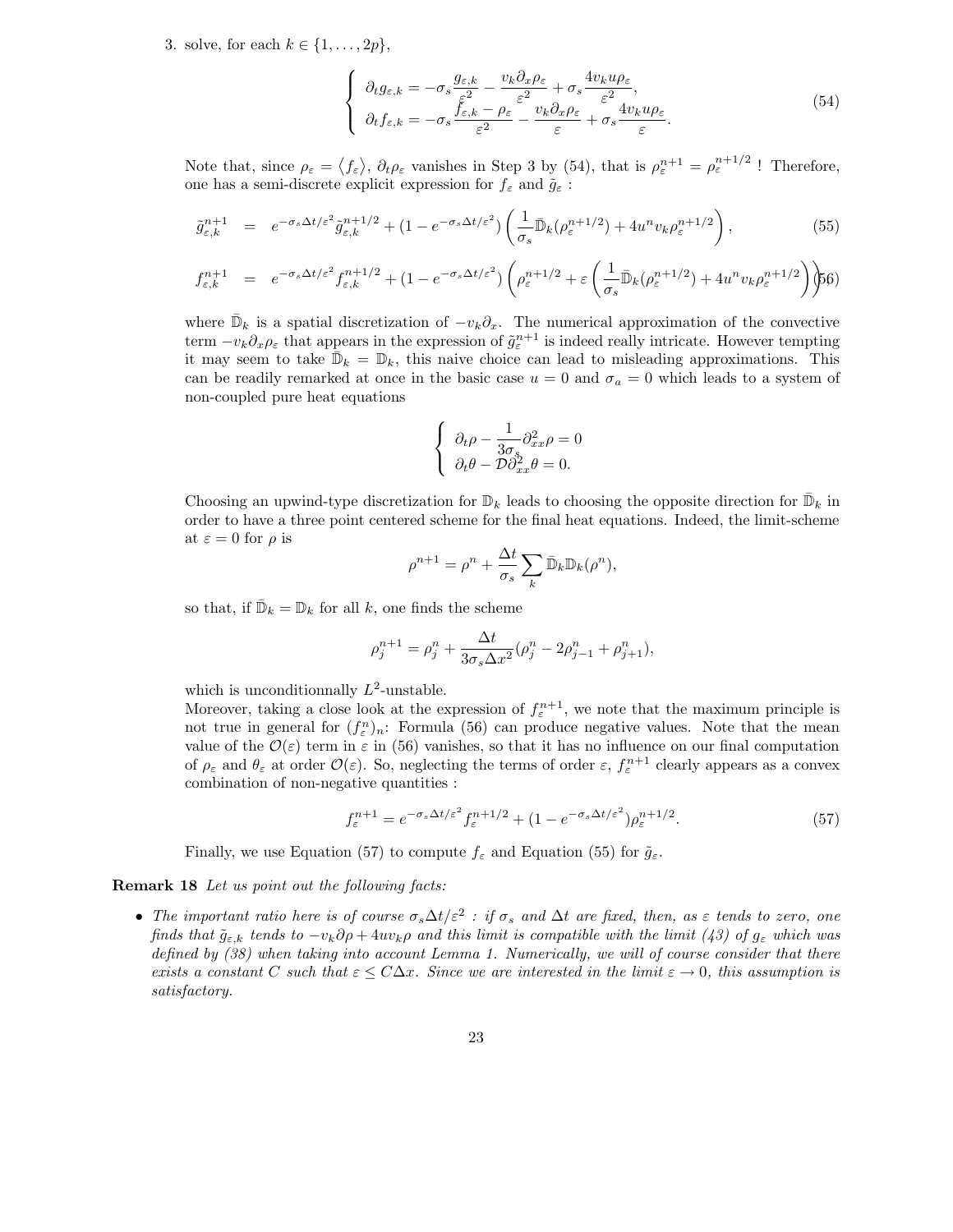• Having got rid of the  $\mathcal{O}(\varepsilon)$  terms in the computations of  $f_{\varepsilon}$  does not contradict the fact we also work with  $\tilde{g}_{\varepsilon}$ : indeed, in the end, we are only interested in viewing the results for the macroscopic quantities  $\rho_{\varepsilon}$  and  $\theta_{\varepsilon}$ .

Let us now take a look at the numerical results : at first, we take data that satisfy the hypotheses of Theorem 1 at  $t > 0$ ; then we stretch the computations to a bulk velocity that violates (H0), namely a shock wave, and to a vanishing thermal diffusion coefficient  $\mathcal D$  (see Equation (20)).

### 7.3 Results in the case of a rarefaction wave

Let us now focus on the results we obtained using this scheme (movies are available at the address http://math.univ-lille1.fr/lafitte/rt).

Consider at first that the bulk velocity  $u$  is a rarefaction wave, solution of the Burgers equation

$$
\partial_t u + \partial_x u^2 / 2 = 0,\tag{58}
$$

such that  $u(0, x) = -10$  if  $x < 0$  and  $u(0, x) = 10$  if  $x > 0$ .

We represent hereafter the results for  $\varepsilon = 0$ , computed through the following steps :

Step 1 is the same as before,

#### Step 2' is

$$
f_{0,k}^{n+1/2} = f_{0,k}^{n} + \Delta t \, \mathbb{D}_k(\tilde{g}_{0,k}^n)
$$
  
 
$$
+ \Delta t \left( \sigma_s u \left[ 2 \left( 3v_k^2 - \frac{1}{3} \right) \rho_0^n u^n + (v_k \tilde{g}_{0,k}^n - 2 \langle v \tilde{g}_{0,k}^n \rangle) \right] + \sigma_a(\mathbb{B}(\theta_0^n) - \rho_0^n) \right), \quad (59)
$$

$$
\rho_0^{n+1/2} = \sum_{k=1}^{2p} f_{0,k}^{n+1/2},\tag{60}
$$

$$
(61)
$$

Step 3' is merely

$$
\tilde{g}_{0,k}^{n+1} = \frac{1}{\sigma_s} \bar{\mathbb{D}}_k (\rho_0^{n+1/2}) + 4u^n v_k \rho_0^{n+1/2}, \qquad (62)
$$

$$
f_{0,k}^{n+1} = \rho_0^{n+1/2}, \tag{63}
$$

We choose the number of positive directions  $v$  to be 5.

#### • Thermal equilibrium

Here, the initial data  $\rho^0$ ,  $f^0$  and  $\theta^0$  are chosen such that the initial system is at the thermal equilibrium, that is  $Q_{a,\varepsilon}(f^0,\theta^0)=0$ :  $\theta^0=\rho^0=\mathbf{1}_{[-2,2]}$ . Figure 1 represents the speed u, the temperature  $\theta$  and the intensity  $\rho$  at four different times. The interesting aspects here are the facts that the thermal equilibrium is obviously unstable, that is the absorption phenomenon is clearly not the main one, and that the diffusion coefficients are very different for  $\rho$  and  $\theta$ : the slopes of  $\rho$  are steeper than those of  $θ$  and a gap appears in  $ρ$ .

#### • Disjoint supports and different amplitudes

Assume now the temperature of the fluid is high on a compact interval and that a high intensity is observed at some other place. Figure 2 represents the speed u, the temperature  $\theta$  and the intensity  $\rho$ at four different times. One notes at once three interesting phenomena that are quite in accordance with our model (37) :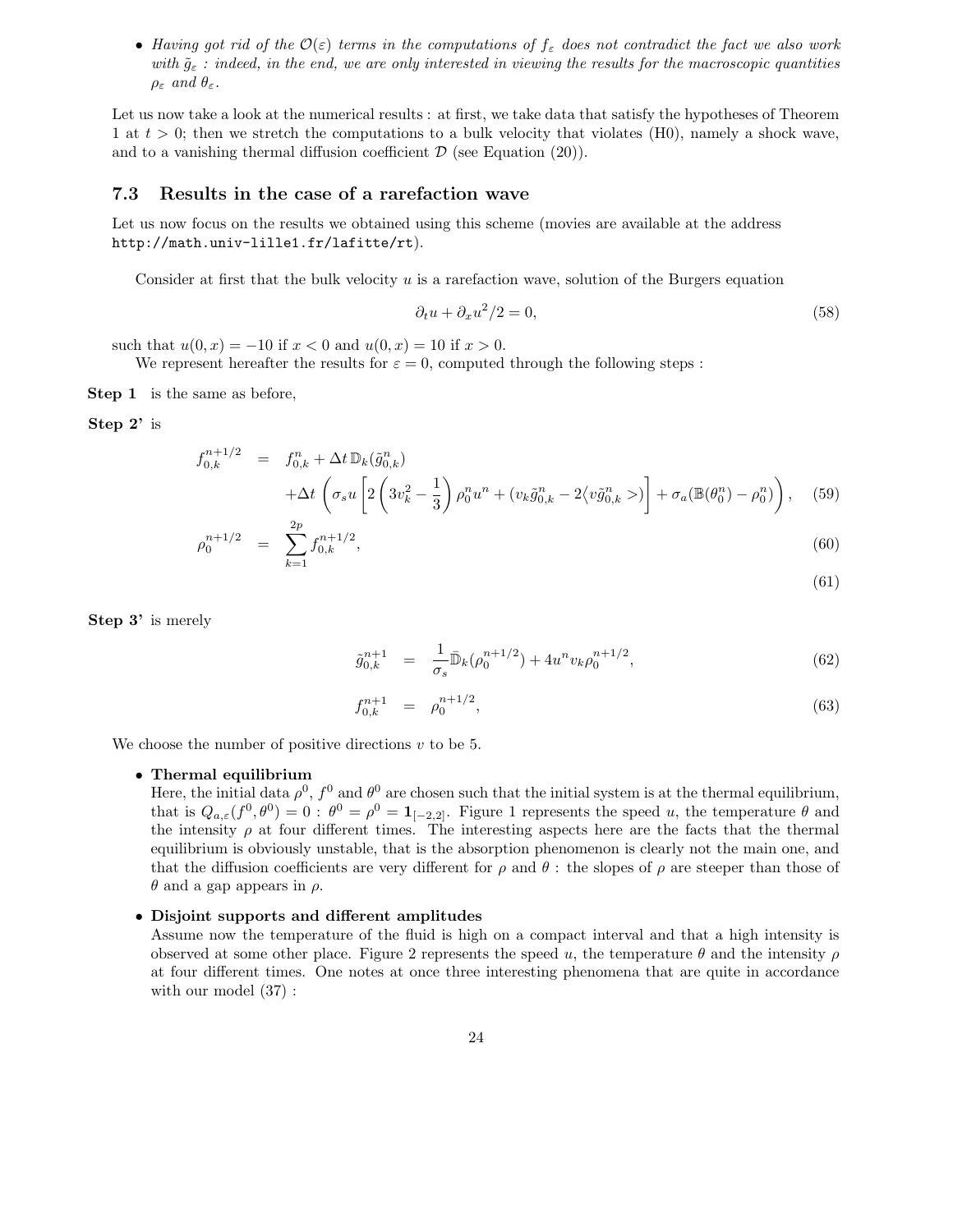- the convection in the opposite directions following the bulk velocity and the fact that the energy stays localized,
- the rising of temperature (resp. intensity) where initially only the intensity (resp. the temperature) was high,
- the diffusive aspects : the temperature  $\theta$  is, quite in accordance with (37), more spread out than the intensity  $\rho$ , since the diffusion coefficient  $\mathcal{D} = 1$  is larger than the limit coefficient  $1/3 = \int v^2 dv$ .

**Remark 19** Numerically, the energy  $\rho + \theta$  is conserved when  $\varepsilon = 0$ , but not otherwise : of course, the difference is of order  $\mathcal{O}(\varepsilon)$ , in accordance with our assumptions (see (19) and Corollary 2). This is due to the fact that the bulk velocity u is given, so that there is indeed a hidden pressure term in  $(14)$ . If we had built our model such that the total energy was conserved, then we would have had a non zero RHS in (58).

#### • Comparing the results for different values of  $\varepsilon$

Figure 3 represents the  $L^1$  spatial distance between the solutions  $\theta_\varepsilon$  (resp,  $\rho_\varepsilon$ ) and the relaxed solution  $\theta_0$  (resp.  $\rho_0$ ) at the same time tmax, using five different discretizations. The different values that we chose for  $\varepsilon$  are proportional to  $\sqrt{\sigma_s \Delta t}$ , since the important ratio is  $\sigma_s \Delta t/\varepsilon^2$  (see Remarks 18). In our case, since we chose  $\Delta t = \Delta x^2/4$ ,  $\varepsilon$  is simply proportional to  $\Delta x$ : the computation were made using

$$
\frac{2\varepsilon}{\sqrt{\sigma_s}\Delta x} \in \{1, 1.5, 2.3, 3, 4, 5, 6, 7, 10, 20, 30, 50, 60\}.
$$

At first, one sees that the convergence as  $\varepsilon$  tends to 0 seems to be quite fast : the error is constant after a short while. In fact, we find that the  $L^1$ -error for  $\rho$  is of order  $\mathcal{O}((\Delta x)^2)$ . This is not surprising and is due to the splitting method. Moreover, at  $\varepsilon = 0$ , computing  $\rho_0$  through (59), (60) and then (62) and (63) is equivalent to treating directly the drift-diffusion limit equation for  $\rho$  with an upwinddiscretization for the convection term and the classical centered three-point scheme for the diffusion term. What is more interesting is that the  $L^1$ -error for  $\theta$  is also of order  $\mathcal{O}((\Delta x)^2)$  if  $\sigma_a > 0$ , that is as soon as the coupling induces an intervention of  $\varepsilon$  in the equation for  $\theta$ . Finally, the order of  $\theta$  is better also because we chose a splitting method.

### 7.4 Results in the case of a shock wave

One can at once guess that the term  $\rho \partial_x u$  in (35) will create numerical instabilities in the case of a shock wave. Hereafter are two cases that illustrate this phenomenon.

#### • Thermal equilibrium

Figure 4 shows that the fact that the initial data is nonzero around  $x = 0$  implies that there is an immediate blow-up for  $\rho$  around  $x = 0$ , but this blow-up is delayed for  $\theta$  because of the effects of the diffusion.

#### • Disjoint supports

We witness in Figure 5 the fact that it is indeed precisely at  $x = 0$  that the blow-up occurs : the energy travels towards  $x = 0$  since the bulk velocity is positive on the left and negative on the right. When the two parts of the solution get at  $x = 0$ , the energy concentrates and there is an blow-up.

## 7.5 Changing the parameters  $\sigma_a$  and  $\sigma_s$

• Changing  $\sigma_a$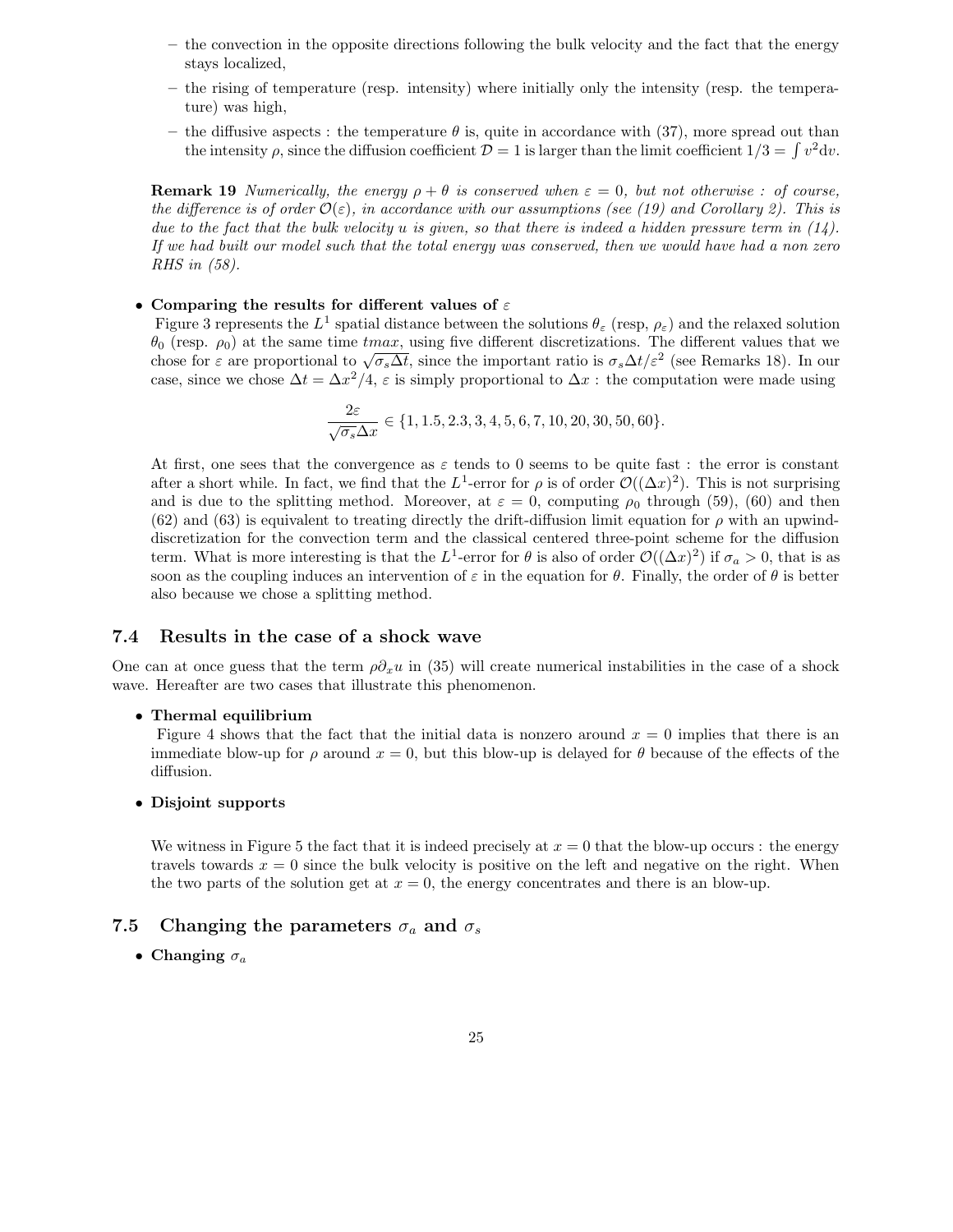Figure 6 allows us to compare different evolutions depending on different values for  $\sigma_a$  in the case of a rarefaction wave: one notes at once that, although the initial data are symmetric, the solution is not when  $\sigma_a = 1$  but gets more and more symmetric as  $\sigma_a$  increases. Indeed, the coupling gets bigger and consequently the phenomena tend to balance each other.

In Figure 7, in the case of a shock wave, we note that increasing  $\sigma_a$  delays the blow-up for  $\rho$ . Moreover, the energy of  $\rho$  transfers to  $\theta$  a lot more quickly when  $\sigma_a$  is bigger.

• Changing  $\sigma_s$ 

Increasing  $\sigma_s$  means that the coefficient diffusion in the limit equation (35) decreases, and this is the reason why we note an obvious sharpening of the slopes of  $\rho$  in Figure 8 and oscillations. What we also note is that our increasing  $\sigma_s$  speeds up the blow-up for  $\theta$ .

## 7.6 Results when there is no thermal diffusion

The major effect that one notes is the sharpening of the slopes of  $\theta$ , as shown in Figure 9. This is of course not surprising since the equation for  $\theta$  is now a purely convective one. Recall however that the assumption  $\mathcal{D} > 0$ was used in the proof of convergence (see Subsection 5.3) as a means to obtain some strong compactness propreties. From a physical viewpoint, the fact that the scheme is able to reproduce the nondiffusive case is very satisfactory.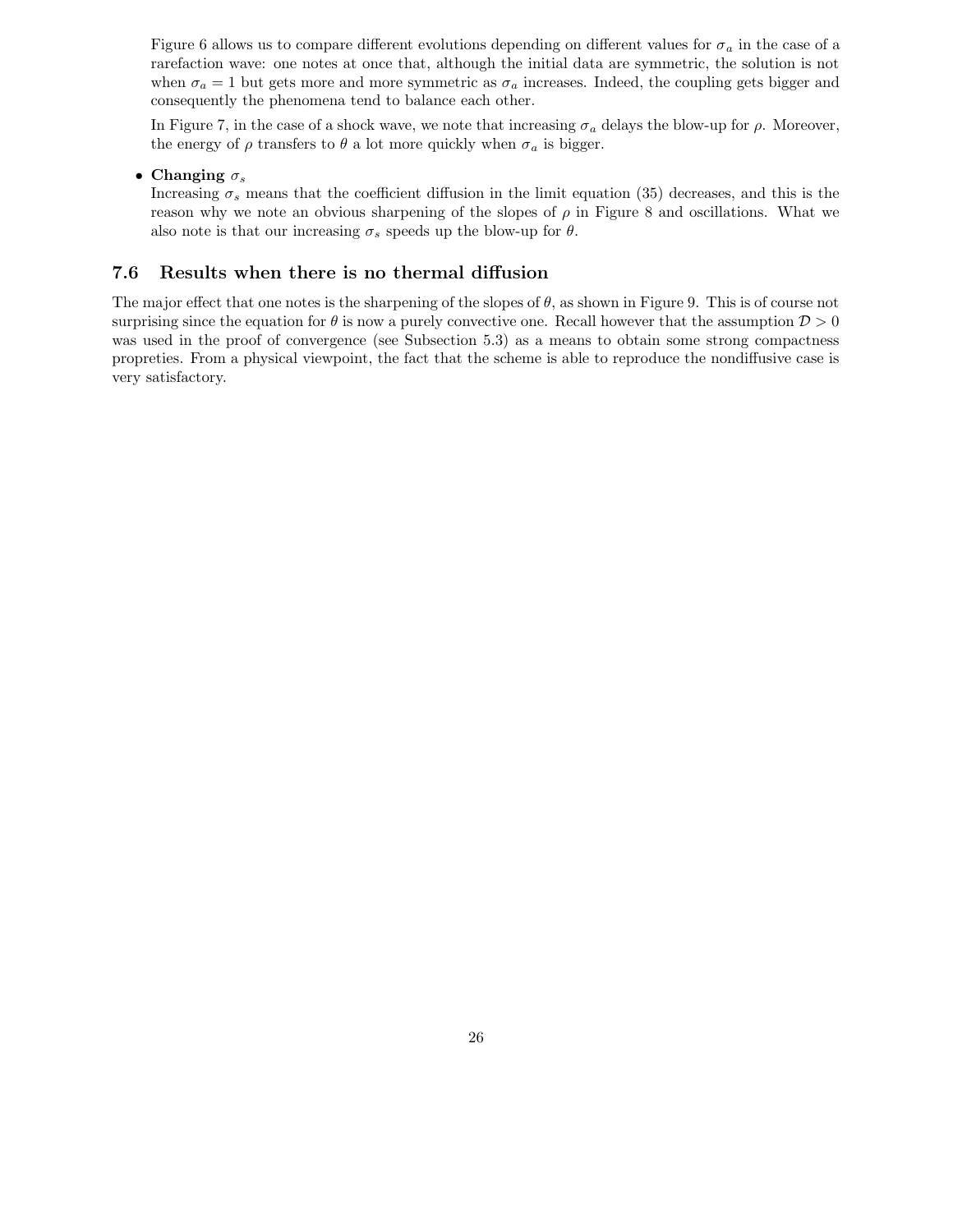# Appendix

# A Table of Physical Constants

For the sake of information, let us recall here the value of some physical constants used in the paper.

- 1. speed of light:  $c = 2.99792458 \cdot 10^8$  m/s,
- 2. Boltzmann constant:  $k = 1.3806503(24) \cdot 10^{-23}$  J/K,
- 3. Planck constant:  $h = 6.62606876(52) \cdot 10^{-34}$  J.s,
- 4. Stefan-Boltzmann constant:  $\sigma = \frac{2\pi^5 k^4}{15h^3 c^2}$  $\frac{2\pi^3 k^4}{15h^3c^2} = 5.670400(40) \cdot 10^{-8} \text{ W.m}^{-2}\text{K}^{-4}.$

Source : CODATA Recommended Values of the Fundamental Physical Constants: 1998 by Peter J. Mohr and Barry N. Taylor National Institute of standards and Technology, Gaithersburg, MD 20899-8401

## B Expression of the Scattering Operator

The computations start with the following preliminary result which shows how some weights arise from the change of variables (6).

**Lemma 8** For any (smooth enough) function  $\varphi$ , we have

$$
\int_{\mathbb{S}^2} \varphi(\nu^0, v^{0'}) \, \mathrm{d}v^{0'} = \int_{\mathbb{S}^2} \varphi(\nu^0, v^{0'}) \frac{1}{\Lambda(v')^2} \, \mathrm{d}v' \tag{64}
$$

П

where in the right-hand side  $v^{0'}$  is understood as the function of  $v^{0}$  and  $v'$  defined by the formulae (6) and  $\Lambda(v') = (1 - v' \cdot u(t, x)/c) / \sqrt{1 - |u(t, x)|^2/c^2}.$ 

**Proof.** We follow the arguments given in [7]. Namely, we use the invariance property (7) by considering a sequence of mollifiers  $\zeta_k : \mathbb{R} \to \mathbb{R}^+$ . Let us denote the integral in the left-hand side of (64) by  $I^0$ . Then, we compute as follows

$$
I^{0} = \lim_{k \to \infty} \int_{0}^{\infty} \int_{\mathbb{S}^{2}} \varphi(\mu^{0}, v^{0'}) \zeta_{k}(\mu^{0} - \nu^{0}) dv^{0'} d\mu^{0}
$$
  
\n
$$
= \lim_{k \to \infty} \int_{0}^{\infty} \int_{\mathbb{S}^{2}}^{\infty} \varphi(\mu^{0}, v^{0'}) \zeta_{k}(\mu^{0} - \nu^{0}) \frac{\mu'}{\mu^{0}} dv' d\mu'
$$
  
\n(change of variables  $(\mu^{0}, v^{0'}) \rightarrow (\mu', v')$  with (7))  
\n
$$
= \int_{\mathbb{S}^{2}} \left( \lim_{k \to \infty} \int_{0}^{\infty} \varphi(\mu^{0}, v^{0'}) \zeta_{k}(\mu^{0} - \nu^{0}) \frac{\mu'}{\mu^{0}} d\mu' \right) dv'
$$
  
\n
$$
= \int_{\mathbb{S}^{2}} \left( \lim_{k \to \infty} \int_{0}^{\infty} \varphi(\mu^{0}, v^{0'}) \zeta_{k}(\mu^{0} - \nu^{0}) \left( \frac{\mu'}{\mu^{0}} \right)^{2} d\mu_{0} \right) dv'
$$
  
\n(change of variables  $\mu' \rightarrow \mu^{0}$  with  $v'$  fixed)  
\n
$$
= \int_{\mathbb{S}^{2}} \varphi(\nu^{0}, v^{0'}) \frac{1}{\Lambda(v')^{2}} dv'
$$

by using the definition  $\Lambda(v') = \mu^0/\mu'.$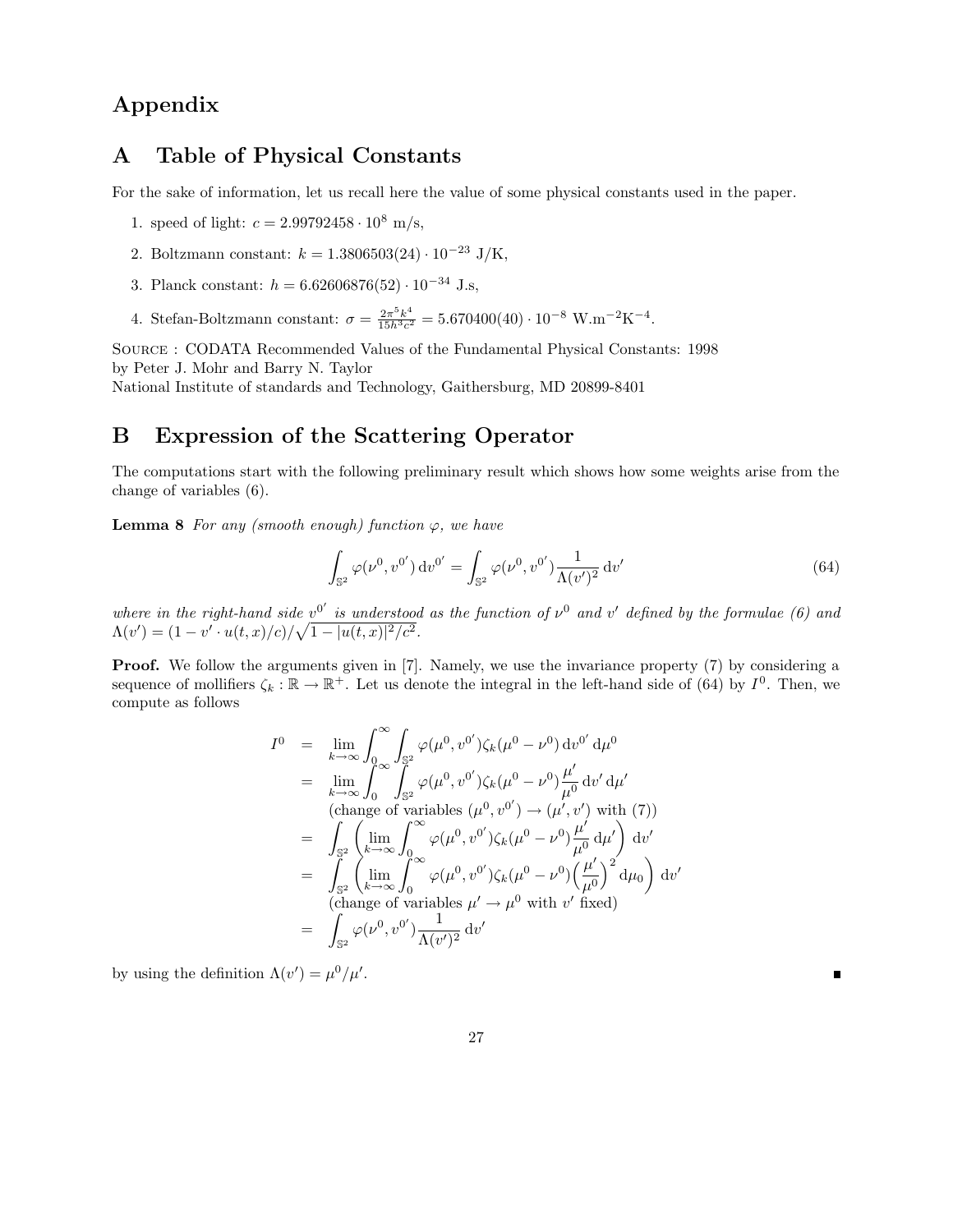The expression of the loss term follows immediately. By using (8), we obtain

$$
Q_s^-(\nu, v) = \left(\frac{\nu}{\nu^0}\right)^2 \int_{\mathbb{S}^2} \sigma_s^0(\nu^0, v^{0'}, v^0) dv^{0'} f^0(\nu^0, v^0)
$$
  
\n
$$
= \left(\frac{\nu}{\nu^0}\right)^2 \int_{\mathbb{S}^2} \sigma_s^0(\nu^0, v^{0'}, v^0) \frac{1}{\Lambda(v')^2} dv' \left(\frac{\nu^0}{\nu}\right)^3 f(\nu, v)
$$
  
\n
$$
= \int_{\mathbb{S}^2} \sigma_s(\nu, v', v) \frac{1}{\Lambda(v')^2} dv' \Lambda f(\nu, v)
$$

where we have set  $\sigma_s(\nu, v, v') = \sigma_s^0(\nu^0, v^0, v^{0'})$ ,  $\nu^0$  and  $v^0$  being associated to  $\nu, v$  by (6) as  $v^{0'}$  is defined from  $v'$  and  $\nu_0$ .

Then, we turn to the gain term by using the same tricks. We get

$$
\left(\frac{\nu^{0}}{\nu}\right)^{2} Q_{s}^{+}(\nu, v) = \int_{\mathbb{S}^{2}} \sigma_{s}^{0}(\nu^{0}, v^{0}, v^{0'}) f^{0}(\nu^{0}, v^{0'}) dv^{0'}
$$
\n
$$
= \lim_{k \to \infty} \int_{0}^{\infty} \int_{\mathbb{S}^{2}} \sigma_{s}^{0}(\mu^{0}, v^{0}, v^{0'}) f^{0}(\mu^{0}, v^{0'}) \zeta_{k}(\mu^{0} - \nu^{0}) dv^{0'} d\mu^{0}
$$
\n
$$
= \lim_{k \to \infty} \int_{0}^{\infty} \int_{\mathbb{S}^{2}} \sigma_{s}^{0}(\mu^{0}, v^{0}, v^{0'}) \left(\frac{\mu^{0}}{\mu'}\right)^{3} f(\mu', v') \zeta_{k}(\mu^{0} - \nu^{0}) dv^{0'} d\mu^{0}
$$
\n(use of (8),  $(\mu', v')$  functions of  $(\mu^{0}, v^{0'})$  by (6))\n
$$
= \lim_{k \to \infty} \int_{0}^{\infty} \int_{\mathbb{S}^{2}} \sigma_{s}^{0}(\mu^{0}, v^{0}, v^{0'}) \left(\frac{\mu^{0}}{\mu'}\right)^{3} f(\mu', v') \zeta_{k}(\mu^{0} - \nu^{0}) \frac{\mu'}{\mu^{0}} dv' d\mu'
$$
\n(change of variables  $(\mu^{0}, v^{0'}) \rightarrow (\mu', v')$  with (7))\n
$$
= \int_{\mathbb{S}^{2}} \left(\lim_{k \to \infty} \int_{0}^{\infty} \sigma_{s}^{0}(\mu^{0}, v^{0}, v^{0'}) \left(\frac{\mu^{0}}{\mu'}\right)^{2} f(\mu', v') \zeta_{k}(\mu^{0} - \nu^{0}) \frac{\mu'}{\mu^{0}} d\mu^{0}\right) dv'
$$
\n(change of variables  $\mu' \rightarrow \mu^{0}$  with  $v'$  fixed)\n
$$
= \int_{\mathbb{S}^{2}} \sigma_{s}^{0}(\nu^{0}, v^{0}, v^{0'}) \Lambda(v') f(\nu', v') dv' = \int_{\mathbb{S}^{2}} \sigma_{s}(\nu, v, v') \Lambda(v') f(\nu', v') dv'.
$$

# C Proof of Proposition 2

As a preliminary remark, note that we can work with large enough values of the parameter  $\mathcal C$  so that for some constants  $\lambda_*, \lambda^*,$ 

$$
0 < \lambda_* \le \Lambda = \frac{1 - v \cdot u/\mathcal{C}}{\sqrt{1 - u^2/\mathcal{C}^2}} \le \lambda^* \tag{65}
$$

holds for any  $\mathcal{C} \geq \mathcal{C}_{*}$  and almost all  $(t, x) \in \mathbb{R}^{+} \times \mathbb{R}^{3}$ , the starred quantities depending on (H0). Furthermore, we check readily that in this context we have also

$$
\begin{cases} |\nabla_x \Lambda| \leq \frac{K}{C}, & |\partial_t \Lambda| \leq \frac{K}{C} \\ 0 < k \leq \gamma \leq 1, & 0 < \frac{k}{C^2} \leq 1 - \frac{1}{\gamma} \leq \frac{K}{C^2} \end{cases} \tag{66}
$$

for some constants  $K, k > 0$  which depend only on (H0), but do not depend on the scaling parameters  $\mathcal{C}, \mathcal{P}$ ,  $\mathcal{L}_s$  and  $\mathcal{L}_a$ . We adopt from now on the convention that K stands for a constant which depends only on (H0), (H1), but does not depend on the scaling parameters disregarding the fact that the value of the constant may change from a line to another.

As usual, we discuss the result by using the equations and performing formal integration by parts. A rigorous and complete proof can be obtained through standard regularization arguments and in the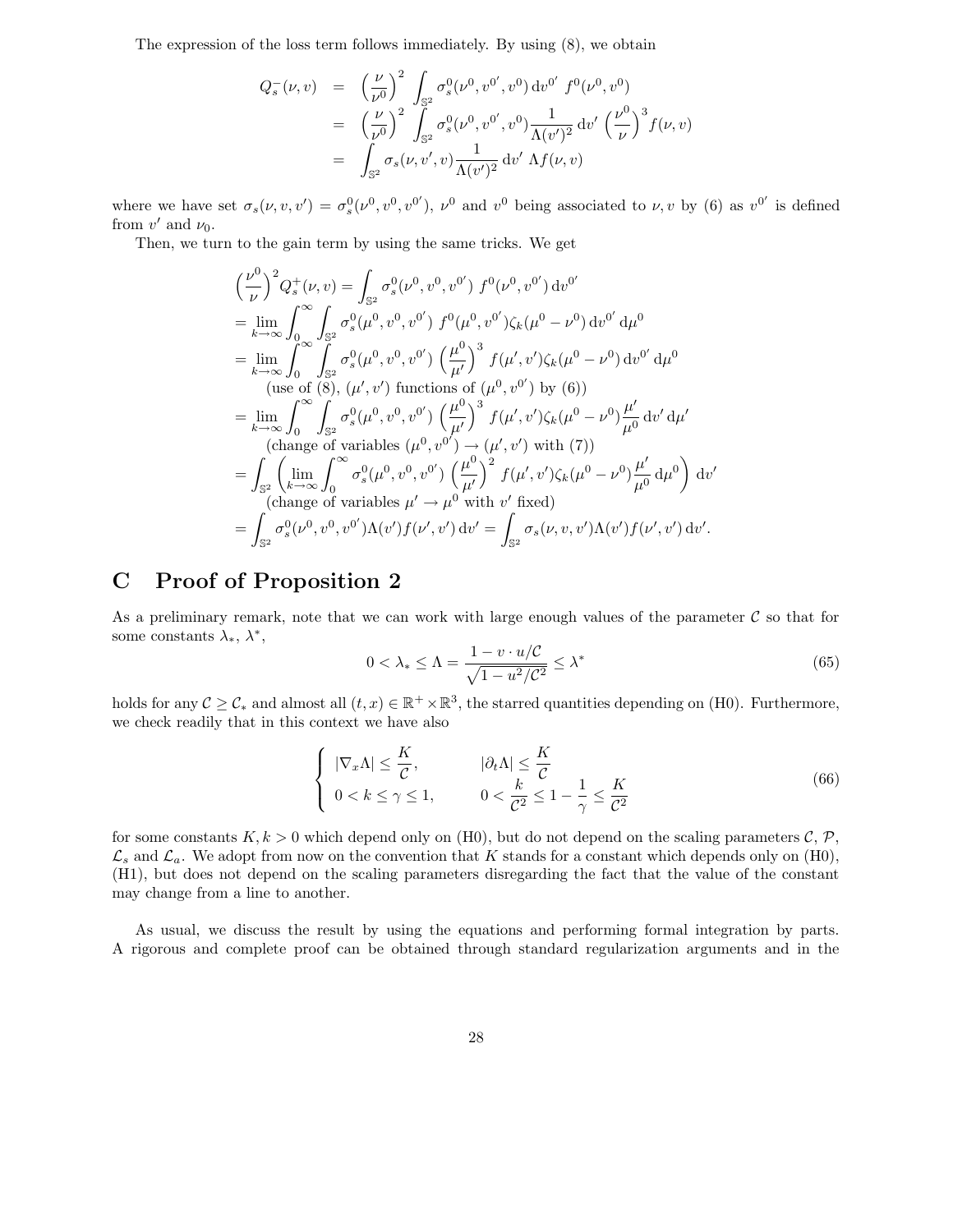construction of the solution. Indeed, we write

$$
\frac{d}{dt}\mathcal{H}(f,\theta) = \int_{\mathbb{R}^3} \int_{\mathbb{S}^2} \Phi'(\Lambda^4 f) \partial_t f \Lambda \, dv \, dx + \frac{\mathcal{C}}{\mathcal{P}} \int_{\mathbb{R}^3} \Psi'(\theta) \partial_t \theta \, dx \n+ \int_{\mathbb{R}^3} \int_{\mathbb{S}^2} \left\{ 4\Phi'(\Lambda^4 f) f - 3\Phi(\Lambda^4 f) \frac{1}{\Lambda^4} \right\} \partial_t \Lambda \, dv \, dx \right\} := -R_1 \n= C_1 + \mathcal{C} \mathcal{L}_s \int_{\mathbb{R}^3} \int_{\mathbb{S}^2} \Phi'(\Lambda^4 f) Q_s(f) \Lambda \, dv \, dx \n+ \mathcal{C} \mathcal{L}_a \int_{\mathbb{R}^3} \int_{\mathbb{S}^2} \Phi'(\Lambda^4 f) Q_a(f,\theta) \Lambda \, dv \, dx - \mathcal{C} \mathcal{L}_a \int_{\mathbb{R}^3} \Psi'(\theta) \langle \frac{\Lambda}{\gamma} Q_a(f,\theta) \rangle \, dx \n+ C_2 - \frac{\mathcal{C}}{\mathcal{P}} \int_{\mathbb{R}^3} \Psi''(\theta) |\nabla_x \theta|^2 \, dx - R_1
$$
\n(67)

with the notation

$$
C_1 = -C \int_{\mathbb{R}^3} \int_{\mathbb{S}^2} \Phi'(\Lambda^4 f) v \cdot \nabla_x f \Lambda dv dx
$$
  

$$
C_2 = \frac{C}{\mathcal{P}} \int_{\mathbb{R}^3} \Psi''(\theta) \nabla_x \theta \cdot u\theta dx.
$$

(Note that we have used Remark 7.) By using (65), we estimate easily

$$
|R_1| \leq K \int_{\mathbb{R}^3} \int_{\mathbb{S}^2} \left| \Phi(\Lambda^4 f) + \Phi'(\Lambda^4 f) \Lambda^4 f \right| \left| \partial_t \Lambda \right| \frac{1}{\Lambda^3} \, \mathrm{d}v \, \mathrm{d}x.
$$

It yields (27) by using (66) and the assumption on the function Φ.

The second term in the right-hand side of (67) has been treated in Proposition 1: it is exactly  $-D_s$ . The third and forth terms combine. We obtain

$$
\mathcal{CL}_{a} \int_{\mathbb{R}^{3}} \int_{\mathbb{S}^{2}} \left( \Phi'(\Lambda^{4} f) - \Psi'(\theta) \frac{1}{\gamma} \right) Q_{a}(f, \theta) \Lambda \, dv \, dx \n= \mathcal{CL}_{a} \int_{\mathbb{R}^{3}} \int_{\mathbb{S}^{2}} \frac{\sigma_{a}}{\gamma \Lambda^{2}} \left( \Phi'(\Lambda^{4} f) - \Psi'(\theta) \right) \left( \mathbb{B}(\theta) - \Lambda^{4} f \right) \, dv \, dx \n+ \mathcal{CL}_{a} \int_{\mathbb{R}^{3}} \int_{\mathbb{S}^{2}} \sigma_{a} \left( 1 - \frac{1}{\gamma} \right) \left( \mathbb{B}(\theta) - \Lambda^{4} f \right) \frac{\Phi'(\Lambda^{4} f)}{\Lambda^{2}} \, dv \, dx \qquad \bigg\} := R_{2}.
$$

The remaining term  $R_2$  is readily estimated by using (66).

It remains to deal with the convective terms  $C_1$  and  $C_2$ . At first, we simply use the Cauchy-Schwarz inequality to dominate

$$
\begin{array}{rcl}\n|C_2| & \leq & \displaystyle\frac{\mathcal{C}}{\mathcal{P}}\int_{\mathbb{R}^3}\sqrt{\Psi^{"}(\theta)}|\nabla_x\theta|\,\sqrt{\Psi^{"}(\theta)}|u\theta|\,\mathrm{d}x \\
& \leq & \displaystyle\frac{\mathcal{C}}{2\mathcal{P}}\left(\int_{\mathbb{R}^3}\Psi^{"}(\theta)|\nabla_x\theta|^2\,\mathrm{d}x+\|u\|_{L^\infty}^2\int_{\mathbb{R}^3}\Psi^{"}(\theta)\,\theta^2\,\mathrm{d}x\right).\n\end{array}
$$

Eventually, integrations by part yield

$$
C_1 = C \int_{\mathbb{R}^3} \int_{\mathbb{S}^2} \Phi'(\Lambda^4 f) v \cdot \left( -\frac{\nabla_x(\Lambda^4 f)}{\Lambda^4} + \frac{f}{\Lambda^4} \nabla_x \Lambda^4 \right) \Lambda dv dx
$$
  
=  $C \int_{\mathbb{R}^3} \int_{\mathbb{S}^2} \Phi(\Lambda^4 f) v \cdot \nabla_x(\Lambda^{-3}) dv dx$   
+  $C \int_{\mathbb{R}^3} \int_{\mathbb{S}^2} \Phi'(\Lambda^4 f) \Lambda^4 f v \cdot \frac{\nabla_x(\Lambda^4)}{\Lambda^4} \frac{1}{\Lambda^3} dv dx.$ 

Then, we conclude that (25) holds by using (66). This ends the proof.

 $\blacksquare$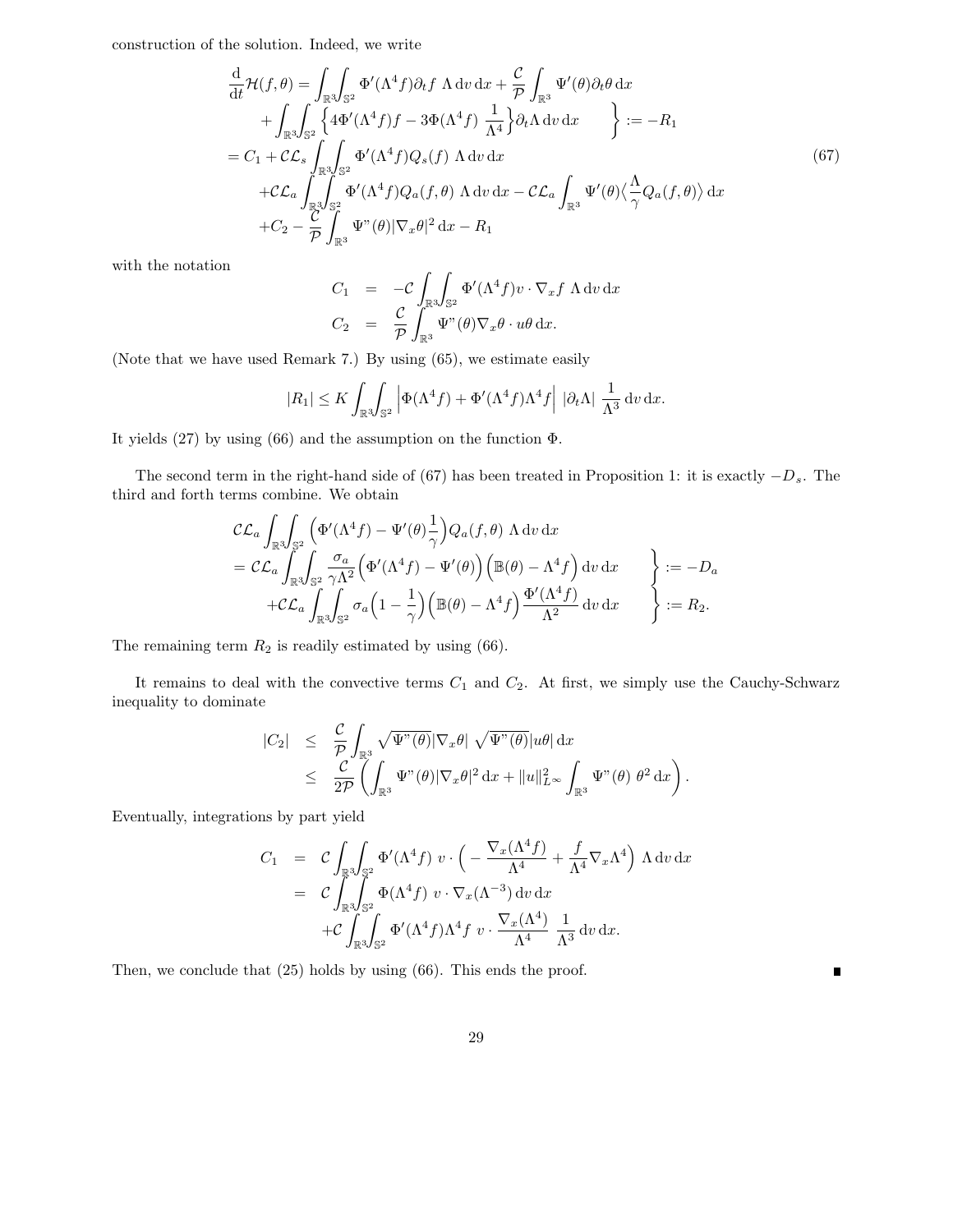## D Proof of Corollary 1

Our task consists of dominating the right-hand side in (24) so that we will be able to use the Gronwall lemma. It follows from Proposition 2 with suitable choices of the functions  $\Phi$  and  $\Psi$ .

First, notice that  $C_1$  and  $R_1$  are clearly dominated by  $\mathcal{H}(f,\theta)$ . Next, the first term in the right-hand side of (26) is compensated by the second integral in the left-hand side of (24). Besides, assuming that  $\theta^2\Psi''(\theta) \leq M\Psi(\theta)$  allows us to dominate the second term by  $\mathcal{H}(f,\theta)$ . The treatment of the terms coming from  $R_2$  is slightly more delicate. Using the Young inequality yields

$$
|R_2| \leq K\nu C \mathcal{L}_a \int_{\mathbb{R}^3} \int_{\mathbb{S}^2} |\Lambda^4 f - \mathbb{B}(\theta)|^2 \, dv \, dx + \frac{K \mathcal{L}_a}{4\nu C^3} \int_{\mathbb{R}^3} \int_{\mathbb{S}^2} |\Phi'(\Lambda^4 f)|^2 \, \frac{dv \, dx}{\Lambda^4},\tag{68}
$$

for any  $\nu \in (0,1)$ . Note that, up to now, we do not use any relation between the functions  $\Phi$  and  $\Psi$ .

Then, we first use these relations with  $\Phi(z) = z^2/2$ , and, according to Remark 10,  $\Psi(z) = \int_0^z \mathbb{B}(\theta) d\theta$ , which has been denoted by Γ. With this choice, we simply have

$$
\mathcal{H}(f,\theta) = \frac{1}{2} \int_{\mathbb{R}^3} \int_{\mathbb{S}^2} f^2 \Lambda^5 \, \mathrm{d}v \, \mathrm{d}x + \frac{\mathcal{C}}{\mathcal{P}} \int_{\mathbb{R}^3} \Gamma(\theta) \, \mathrm{d}x.
$$

Next, using (H1) and (65), we get

$$
D_a \ge \frac{\sigma_*}{(\lambda^*)^2} \ \mathcal{CL}_a \int_{\mathbb{R}^3} \int_{\mathbb{S}^2} |\Lambda^4 f - \mathbb{B}(\theta)|^2 \, dv \, dx,
$$

while

$$
D_s \geq \frac{\sigma_*}{2(\lambda^*)^4} \mathcal{CL}_s \int_{\mathbb{R}^3} \int_{\mathbb{S}^2} |\Lambda(v)|^4 f(v) - \Lambda(v')^4 f(v')|^2 dv' dv dx.
$$

On the other hand, we have

$$
\frac{|\Phi'(\Lambda^4 f)|^2}{\Lambda^4} \leq K f^2 \Lambda^5,
$$

in view of (65). Coming back to (68), we thus obtain

$$
|R_2| \leq K\nu c \mathcal{L}_a \int_{\mathbb{R}^3} \int_{\mathbb{S}^2} |\Lambda^4 f - \mathbb{B}(\theta)|^2 dv dx + \frac{K\mathcal{L}_a}{4\nu c^3} \mathcal{H}(f,\theta).
$$

Combining these informations and choosing, say,  $\nu = \frac{\sigma_*}{2(\lambda^*)^2}$ , we are finally led to

$$
\frac{\mathrm{d}}{\mathrm{d}t} \mathcal{H}(f,\theta) + \frac{\mathcal{C}}{2\mathcal{P}} \int_{\mathbb{R}^3} |\nabla_x G(\theta)|^2 \,\mathrm{d}x \n+ \frac{\sigma_*}{2(\lambda^*)^2} \mathcal{C} \mathcal{L}_a \int_{\mathbb{R}^3} \int_{\mathbb{S}^2} |\Lambda^4 f - \mathbb{B}(\theta)|^2 \,\mathrm{d}v \,\mathrm{d}x \n+ \frac{\sigma_*}{2(\lambda^*)^4} \mathcal{L}_s \mathcal{C} \int_{\mathbb{R}^3} \int_{\mathbb{S}^2} |\Lambda(v)^4 f(v) - \Lambda(v')^4 f(v')|^2 \,\mathrm{d}v' \,\mathrm{d}v \,\mathrm{d}x \n\leq \left( K + \frac{2(\lambda^*)^2 \mathcal{L}_a}{4\sigma_* C^2} \right) \mathcal{H}(f,\theta).
$$
\n(69)

A direct application of the Gronwall lemma, with (29) and (H3), proves the second estimates in (30) and  $(32)$ , the  $L^2$ -estimate in  $(31)$  and it also justifies  $(33)$  and  $(34)$ .

We go one step further by using now another choice for the functions  $\Phi$  and  $\Psi$ . Namely, let us use  $\Psi(\theta) = \theta^2/2$  and  $\Phi(z) = \int_0^z \mathbb{B}^{(-1)}(s) ds$  (which has been denoted by  $J(z)$ ). As explained above, the main difficulty relies on the term denoted by  $R_2$ . We simply write

$$
|R_2| \le K \frac{\mathcal{L}_a}{\mathcal{C}} \left( \int_{\mathbb{R}^3} \int_{\mathbb{S}^2} \Lambda^4 f \left| J'(\Lambda^4 f) \right| \, \frac{dv \, dx}{\Lambda^2} + \int_{\mathbb{R}^3} \int_{\mathbb{S}^2} \mathbb{B}(\theta) \left| J'(\Lambda^4 f) \right| \, \frac{dv \, dx}{\Lambda^2} \right). \tag{70}
$$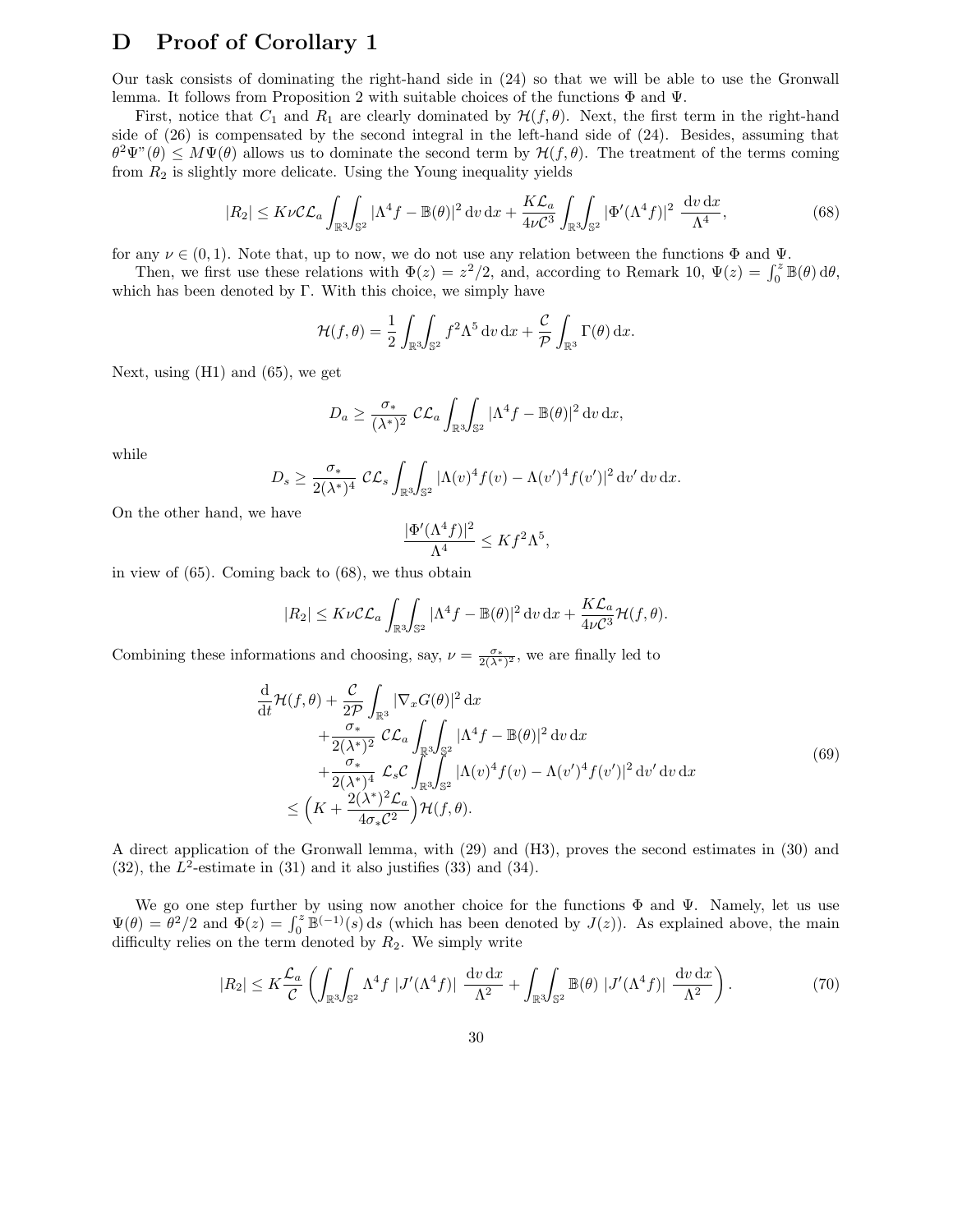Assumption (H2) allows to dominate the first term by  $\mathcal{H}(f, \theta)$ . Finally, the Young inequality yields

$$
\int_{\mathbb{R}^3} \int_{\mathbb{S}^2} \mathbb{B}(\theta) J'(\Lambda^4 f) \frac{dv dx}{\Lambda^2} \leq \frac{1}{p} \int_{\mathbb{R}^3} \mathbb{B}(\theta)^p dx + \frac{1}{p'} \int_{\mathbb{R}^3} \int_{\mathbb{S}^2} \left| \frac{J'(\Lambda^4 f)}{\Lambda^2} \right|^{p'} dv dx
$$
  

$$
\leq K \left( \int_{\mathbb{R}^3} \Gamma(\theta) dx + \int_{\mathbb{R}^3} \int_{\mathbb{S}^2} J(f\Lambda^4) \frac{1}{\Lambda^3} dv dx \right),
$$

where the last line follows by using (H2). Therefore, we can now complete the estimates in (31) and (30) by means of the Gronwall lemma, using (29), (H3) and the bound on  $\Gamma(\theta)$  which has been justified in the previous step.

# E Proof of Corollary 2

It is more convenient to deal with a modified energy involving the weight  $\Lambda$ . Precisely, we have

$$
\frac{d}{dt} \left( \int_{\mathbb{R}^3} \int_{\mathbb{S}^2} f \Lambda \, dv \, dx + \frac{c}{\mathcal{P}} \int_{\mathbb{R}^3} \theta \, dx \right) \n= \int_{\mathbb{R}^3} \int_{\mathbb{S}^2} f \partial_t \Lambda \, dv \, dx - C \int_{\mathbb{R}^3} \int_{\mathbb{S}^2} v \cdot \nabla_x f \Lambda \, dv \, dx \n+ C \mathcal{L}_a \int_{\mathbb{R}^3} \int_{\mathbb{S}^2} \left( 1 - \frac{1}{\gamma} \right) \Lambda Q_a \, dv \, dx \n= \int_{\mathbb{R}^3} \int_{\mathbb{S}^2} f \partial_t \Lambda \, dv \, dx + C \int_{\mathbb{R}^3} \int_{\mathbb{S}^2} v f \cdot \nabla_x \Lambda \, dv \, dx \n+ C \mathcal{L}_a \int_{\mathbb{R}^3} \int_{\mathbb{S}^2} \left( 1 - \frac{1}{\gamma} \right) \frac{\mathbb{B}(\theta)}{\Lambda^2} dv \, dx - C \mathcal{L}_a \int_{\mathbb{R}^3} \int_{\mathbb{S}^2} \left( 1 - \frac{1}{\gamma} \right) \Lambda^2 f \, dv \, dx.
$$

We use the assumption (H2) which implies  $\frac{\Gamma(\theta)^{1-1/p}}{1-1/p} = \int_0^{\theta} \frac{\mathbb{B}(s)}{\Gamma(s)^{1/p}}$  $\frac{\mathbb{B}(s)}{\Gamma(s)^{1/p}}$  ds  $\leq M \int_0^\theta ds = M\theta$ . Then, we use the Hölder inequality with exponent  $q = 1/(2 - p)$ ,  $q' = 1/(p - 1)$  and we get

$$
\int_{\mathbb{R}^3} \mathbb{B}(\theta) dx \leq \left( \int_{\mathbb{R}^3} \Gamma(\theta) dx \right)^{1/q} \left( \int_{\mathbb{R}^3} \Gamma(\theta)^{(1-p(2-p))/(p(p-1))} dx \right)^{1/q'}
$$
  
\n
$$
\leq \left( \int_{\mathbb{R}^3} \Gamma(\theta) dx \right)^{2-p} \left( \int_{\mathbb{R}^3} \theta dx \right)^{p-1}
$$
  
\n
$$
\leq (2-p) \int_{\mathbb{R}^3} \Gamma(\theta) dx + (p-1) \int_{\mathbb{R}^3} \theta dx.
$$

Furthermore, coming back to (66)and (29), we note that all the quantities  $\mathcal{C}\nabla_x\Lambda$ ,  $\partial_t\Lambda$  and  $\mathcal{CL}_a(1-1/\gamma) \leq$  $K\mathcal{L}_a/\mathcal{C}$  are bounded uniformly with respect to the scaling parameters. We thus obtain

$$
\frac{d}{dt} \left( \int_{\mathbb{R}^3} \int_{\mathbb{S}^2} f \Lambda dv dx + \int_{\mathbb{R}^3} \theta dx \right) \n\leq K \left( \int_{\mathbb{R}^3} \int_{\mathbb{S}^2} f \Lambda dv dx + \int_{\mathbb{R}^3} \theta dx + \int_{\mathbb{R}^3} \Gamma(\theta) dx \right)
$$

for some constant K which does not depend on the parameters  $\mathcal{C}, \mathcal{P}, \mathcal{L}_s, \mathcal{L}_a$ . An application of the Gronwall lemma ends the proof.

## F Proof of Proposition 3

Proposition 1 applies for  $u = 0$ ,  $\Lambda = 11$ . Thus, we have

$$
Ker(Q_{s,0}) = \text{Span}\{\mathbb{1}\}, \qquad \langle Q_{s,0}(f) \rangle = 0,
$$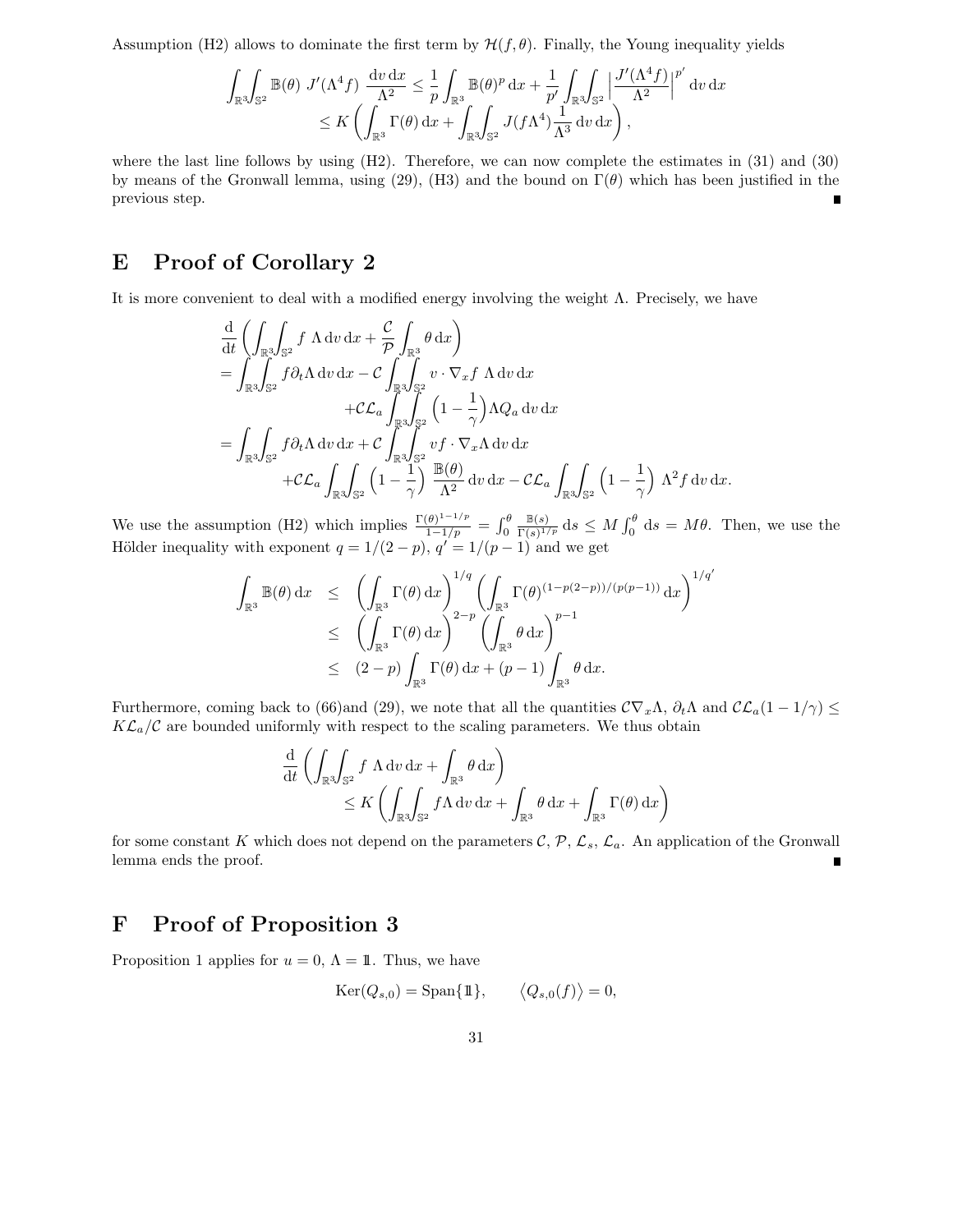which shows that  $\text{Ran}(Q_{s,0}) \subset \text{Span}(\{1\}^{\perp}$ . In particular the vanishing condition  $\langle h \rangle = 0$  is a necessary condition to solve the equation  $Q_{s,0}(f) = h$ . Moreover, the following coercivity estimate

$$
-\int_{\mathbb{S}^2} Q_{s,0}(f) f \, dv \ge \frac{\sigma_*}{2} \int_{\mathbb{S}^2} \int_{\mathbb{S}^2} |f(v') - f(v)|^2 \, dv' \, dv = \sigma_* \int_{\mathbb{S}^2} |f(v) - \langle f \rangle|^2 \, dv
$$

holds. Therefore,  $a(f,g) = \int_{\mathbb{S}^2} Q_{s,0}(f)g \,dv$  defines a bilinear continuous form on  $L^2(\mathbb{S}^2)$ , which is coercive on the closed set  $\{f \in L^2(\mathbb{S}^2), \langle f \rangle = 0\}$ . Hence, the equation  $Q_{s,0}(f) = h$  can be solved on this set by a direct application of the Lax-Milgram lemma. Estimates on the solution are immediate consequences of the coercivity relation. (Much more general collision operators are dealt with in [9].)

Acknowledgments. We are gratefully indebted to Ch. Buet and B. Després who gave us the preliminary version of ref. [7] and for very fruitful discussions. We also warmly thank D. Ramon, from society Hygeos, for many advice and interesting comments on the physics of the problem.

## References

- [1] Aregba-Driollet D., Natalini R., Convergence of relaxation schemes for conservation laws, Appl. Anal., 61, 163–193 (1996).
- [2] BUET C., CORDIER S., Asymptotic preserving scheme and numerical methods for radiative hydrodynamic models, C. R. Math. Acad. Sci. Paris, 338, 951–956 (2004).
- [3] BARDOS C., GOLSE F., PERTHAME B., The Rosseland approximation for the radiative transfer equations, Comm. Pure Appl. Math., 40, 691–721 (1987) and Comm. Pure Appl. Math., 42, 891–894 (1989).
- [4] BARDOS C., GOLSE F., PERTHAME B., SENTIS R., The nonaccretive radiative transfer equations: existence of solutions ans Rosseland approximations, J. Funct. Anal., 77, 434–460 (1988).
- [5] BATTANER E. **Astrophysical fluid dynamics** (Cambridge University press, 1996).
- [6] Bouchut F., Guarguaglini F. R., Natalini, R., Diffusive BGK approximations for nonlinear multidimensional parabolic equations, Indiana Univ. Math. J. 49 (2000), no. 2, 723–749.
- [7] BUET CH., DESPRÉS B., Asymptotic analysis of fluid models for the coupling of radiation and hydrodynamics, Preprint.
- [8] CHALUB F., MARKOWICH P., PERTHAME B., SCHMEISER C., Kinetic models for chemotaxis and their drift-diffusion limits, Monatsh. Math., 142, 123–141 (2004).
- [9] DEGOND P., GOUDON T., POUPAUD F., *Diffusion limit for non homogeneous and non reversible pro*cesses, Indiana Univ. Math. J., 49, 1175–1198 (2000).
- [10] Descombes S., Massot M., Operator splitting for nonlinear reaction-diffusion systems with an entropic structure: singular perturbation and order reduction, Numer. Math., 97, 667–698 (2004).
- [11] DI PERNA R., LIONS P.-L., MEYER Y.,  $L^p$  regularity of velocity averages, Ann. Inst. H. Poincaré Anal. Non Linéaire, 8, 271–287 (1991).
- [12] Dogbe C., The radiative transfer equations: diffusion approximation under accretiveness and compactness assumptions, Comp. Math. Appl., 42, 783–791 (2001).
- [13] GOLSE F., From kinetic to macroscopic models in Kinetic equations and asymptotic theory, Perthame B., Desvillettes L. Eds., series in Appl. Math, vol. 4 (Gauthier-Villars, 2000) pp. 41–121.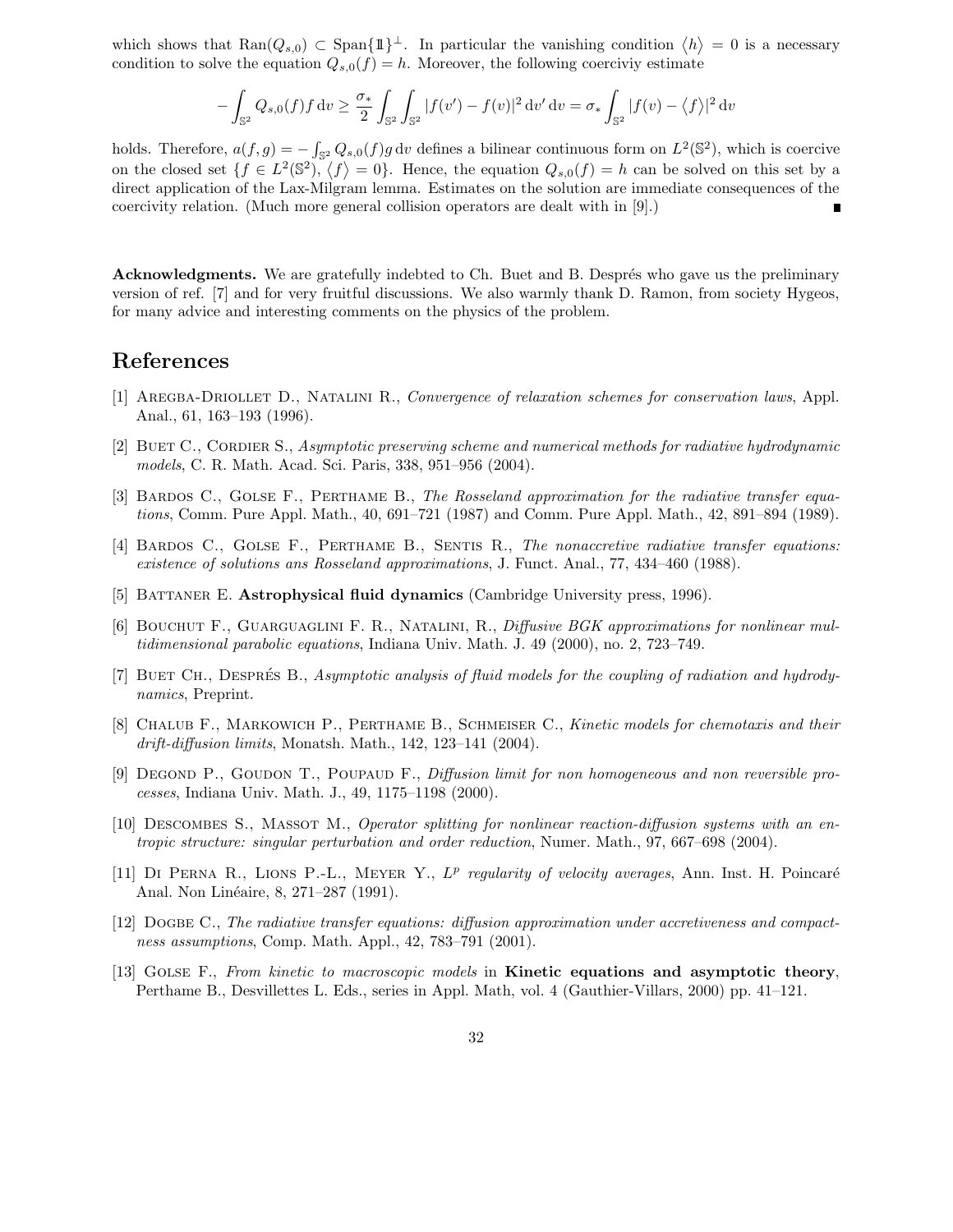- [14] Golse F., Lions P.-L., Perthame B., Sentis R., Regularity of the moments of the solution of a transport equation, J. Funct. Anal., 76, 110–125 (1988).
- [15] Golse F., Poupaud F., Limite fluide des ´equations de Boltzmann des semi-conducteurs pour une statistique de Fermi-Dirac, Asymptotic Analysis, 6, 135–160 (1992).
- [16] GOUDON T., POUPAUD F., Approximation by homogeneization and diffusion of kinetic equations, Comm. PDE., 26, 537–569 (2001).
- [17] Jin S., Xin, Z.-P., The relaxation schemes for systems of conservation laws in arbitrary space dimensions, Comm. Pure Appl. Math., 48, 235–27 (1995).
- [18] Klar A., Schmeiser C. Numerical Passage from Radiative Heat Transfer to Nonlinear Diffusion Models, Math. Meth. Mod. Appl. Sci., 11, 749–767 (2001).
- [19] Lions P.-L., Toscani G., Diffuse limit for finite velocity Boltzmann kinetic models, Rev. Mat. Ib., 13, 473–513 (1997).
- [20] LOWRIE R. B., MOREL J. E., HITTINGER J. A., The coupling of radiation and hydrodynamics, The Astrophysical J., 521, 432–450 (1999).
- [21] Marcati P., Milani A., The one-dimensional Darcy's law as the limit of a compressible Euler flow, J. Differential Equations, 84, 129–147 (1990).
- [22] MARCHUK G. I., Splitting and alternating direction methods in **Handbook of numerical analysis**, Vol. I, (North-Holland, 1990) pp. 197–462.
- [23] Mihalas D., Mihalas B. W., Foundations of radiation hydrodynamics (Oxford University Press, 1984).
- [24] Natalini R., Metodi Numerici per Problemi di Evoluzione, Lecture Notes Istituto per le Applicazioni del Calcolo M. Picone, Roma.
- [25] Natalini R., Recent results on hyperbolic relaxation problems in Analysis of systems of conservation laws (Aachen, 1997) (Chapman & Hall/CRC, 1999) pp. 128–198.
- [26] Poupaud F., Diffusion approximation of the linear semiconductor Boltzmann equation: analysis of boundary layers, Asymptotic Analysis, 4, 293–317 (1991).
- [27] RICHTMYER R., MORTON K., Difference methods for initial-value problems (Interscience, Wilay, 1967).
- [28] RUTTEN R. J., Radiative transfer in stellar atmospheres, 8th Edition (Utrecht University Lecture Notes, 2003).
- [29] Strang G., Approximating semigroups and the consistency of difference schemes Proc. Amer. Math. Soc., 20, 1–7 (1969).
- [30] SIMON J., Compact sets in the space  $L^p(0,T;B)$ , Ann. Mat. Pura Appl., 4, 65-96 (1987).
- [31] TARTAR L., Remarks on homogenization in **Homogenization and effective moduli of material** and media, IMA Vol. in Math. and Appl. (Springer, 1986) pp. 228–246.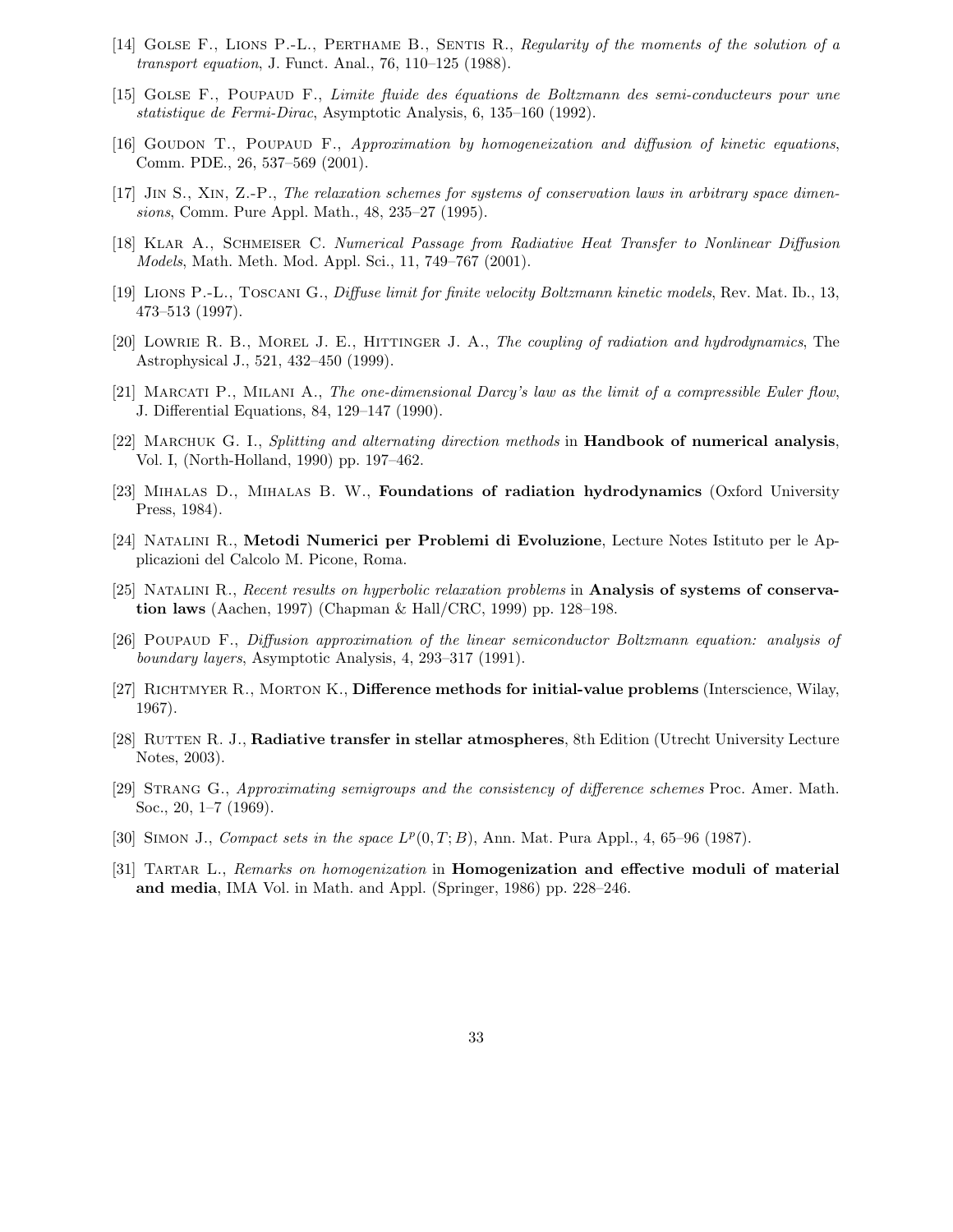

Figure 1: Speed, temperature and intensity –  $tmax = 0.3$ ,  $\sigma_s = \sigma_a = 1$ ,  $\Delta x = 0.02$ 



Figure 2: Speed, temperature and intensity –  $tmax = 0.4$ ,  $\sigma_s = \sigma_a = 1$ ,  $\Delta x = 0.02$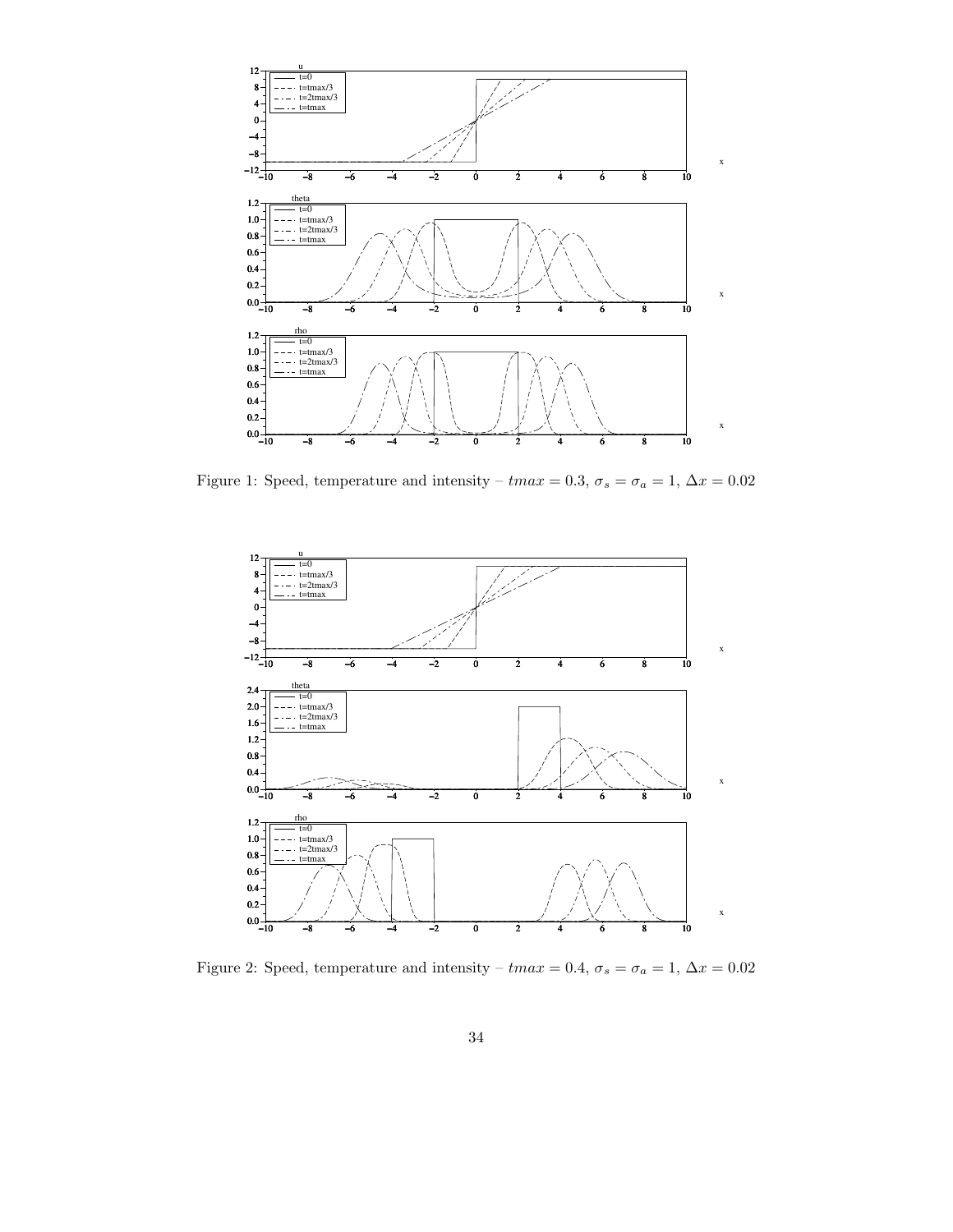

Figure 3: Graph of the  $L_x^1$  errors for several values of  $\varepsilon$  and  $\Delta x$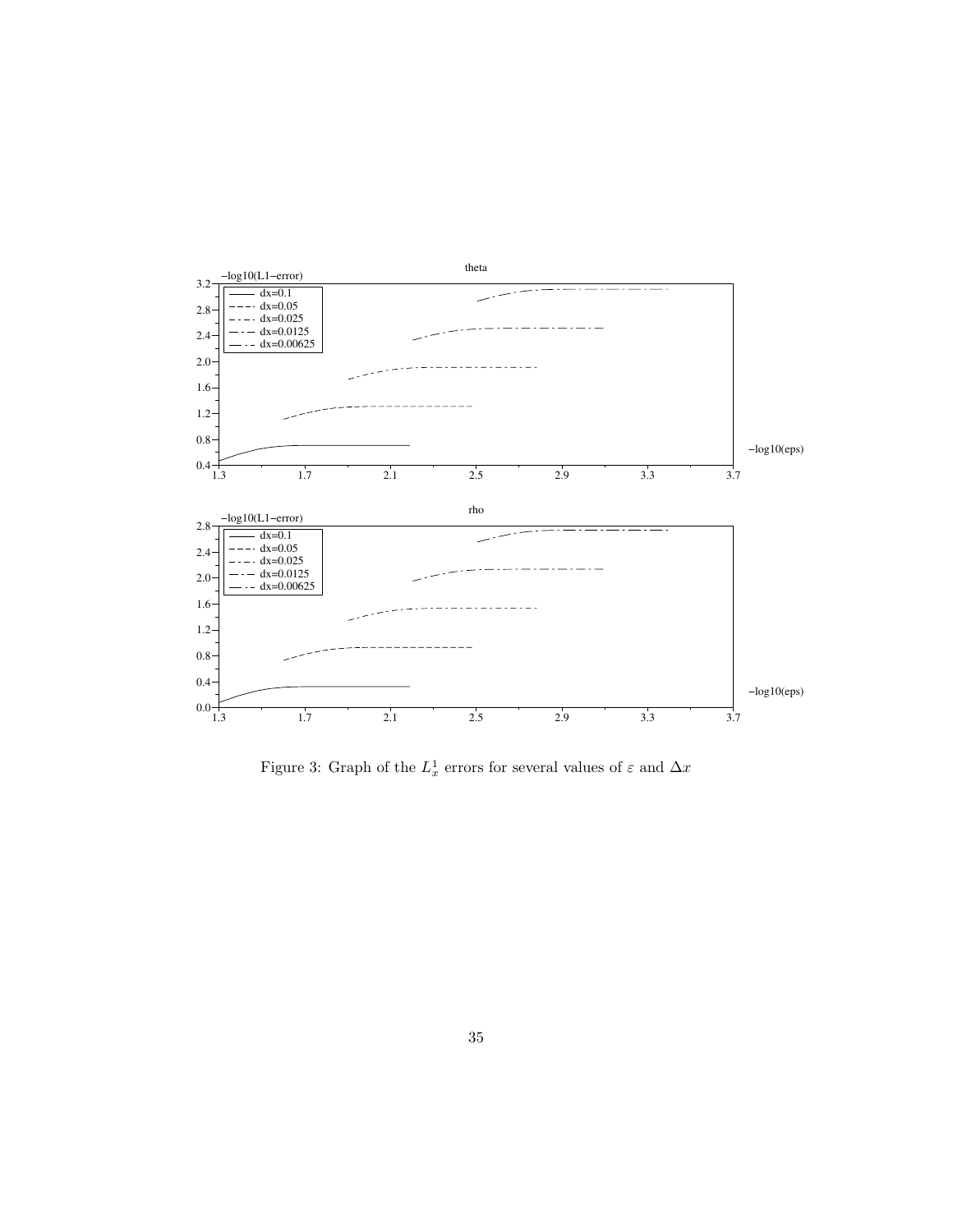

Figure 4: Speed, temperature and intensity –  $tmax = 0.025$ ,  $\sigma_s = \sigma_a = 1$ ,  $\Delta x = 0.02$ 



Figure 5: Speed, temperature and intensity –  $tmax=0.6,$   $\sigma_s=\sigma_a=1,$   $\Delta x=0.02$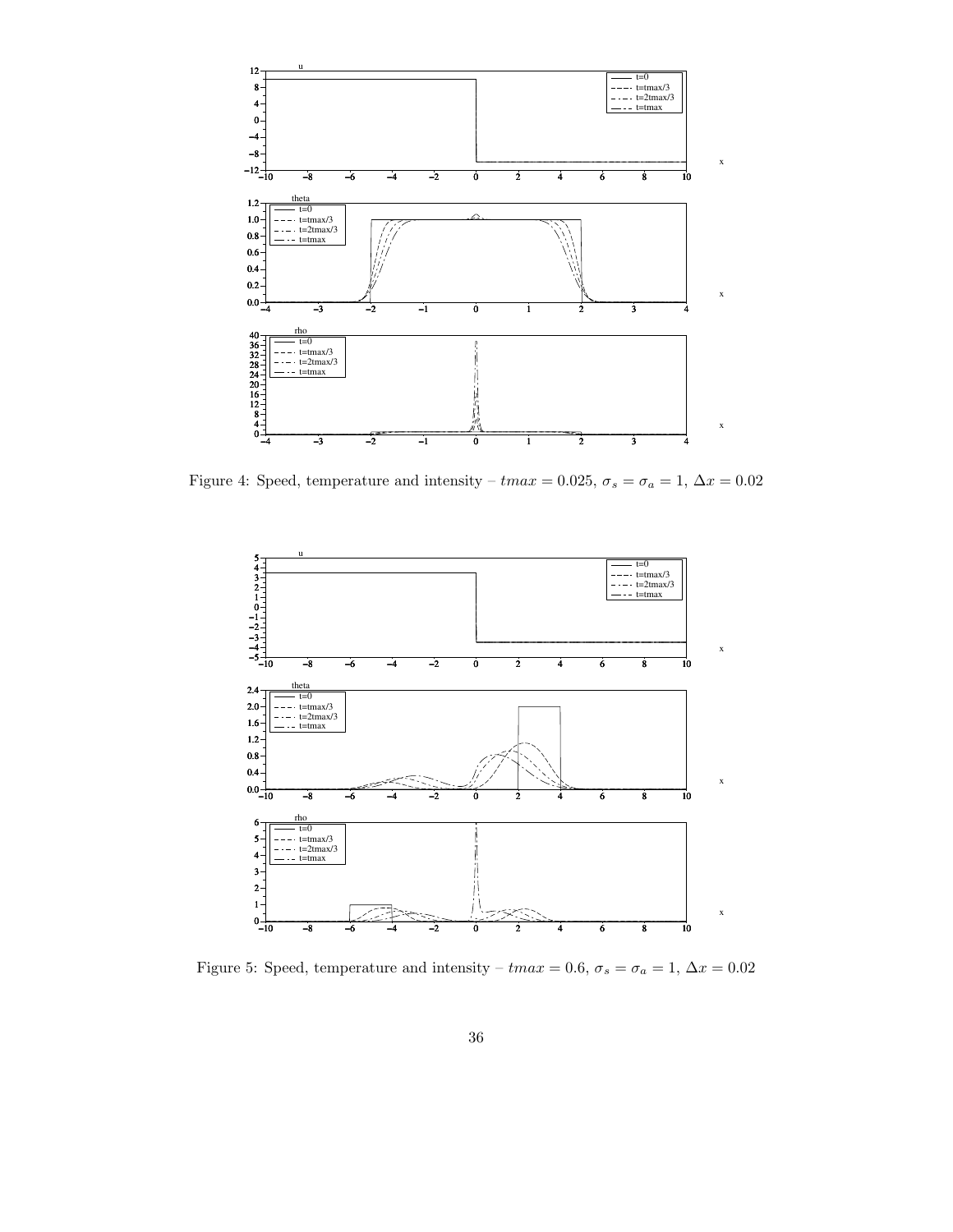

Figure 6: Temperature and intensity –  $tmax = 0.6$ ,  $\sigma_s = 1$ ,  $\Delta x = 0.02$ ,  $||u||_{\infty} = 10$ , rarefaction wave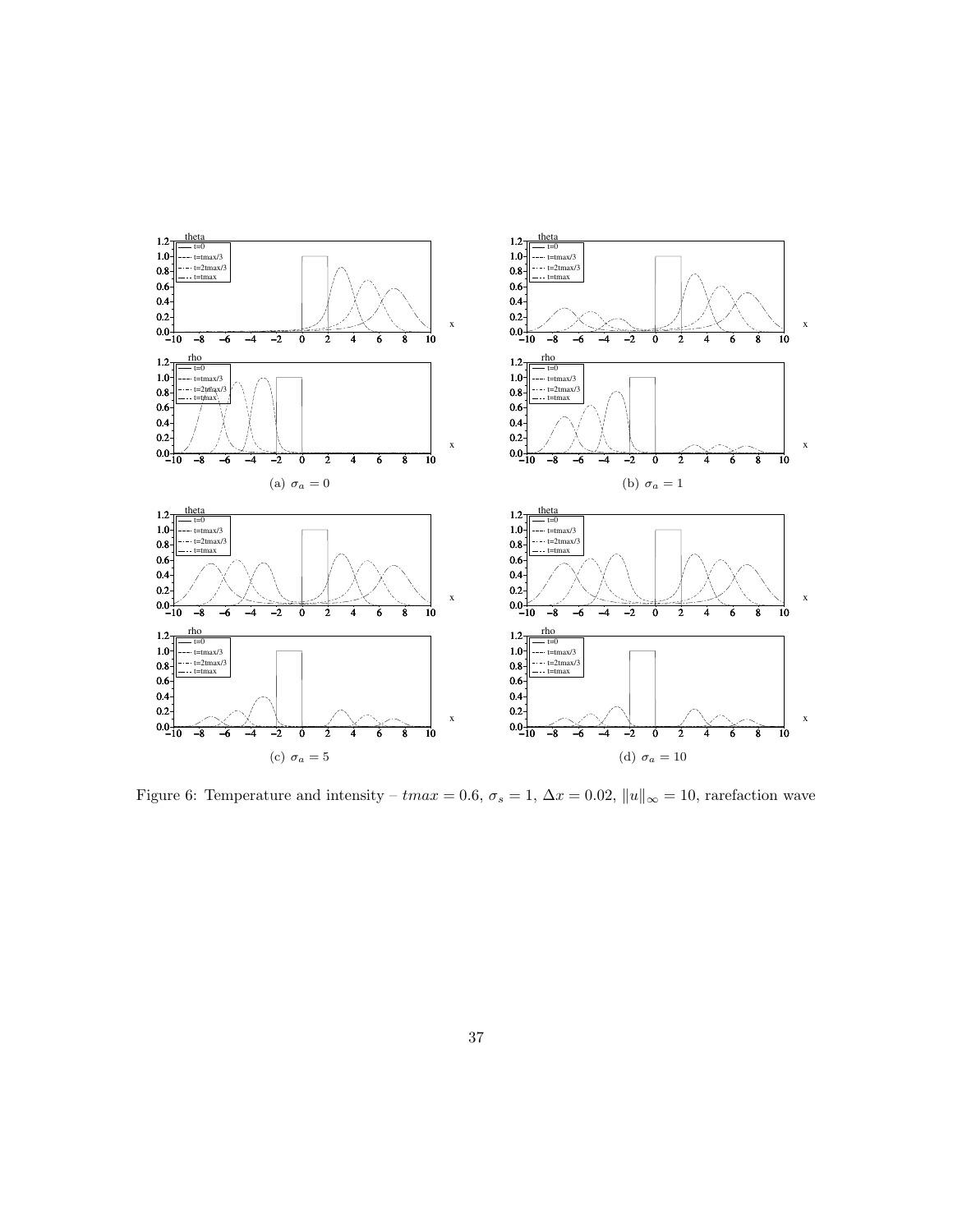

Figure 7: Temperature and intensity –  $tmax = 0.35$ ,  $\sigma_s = 1$ ,  $\Delta x = 0.02$ ,  $||u||_{\infty} = 10$ , shock wave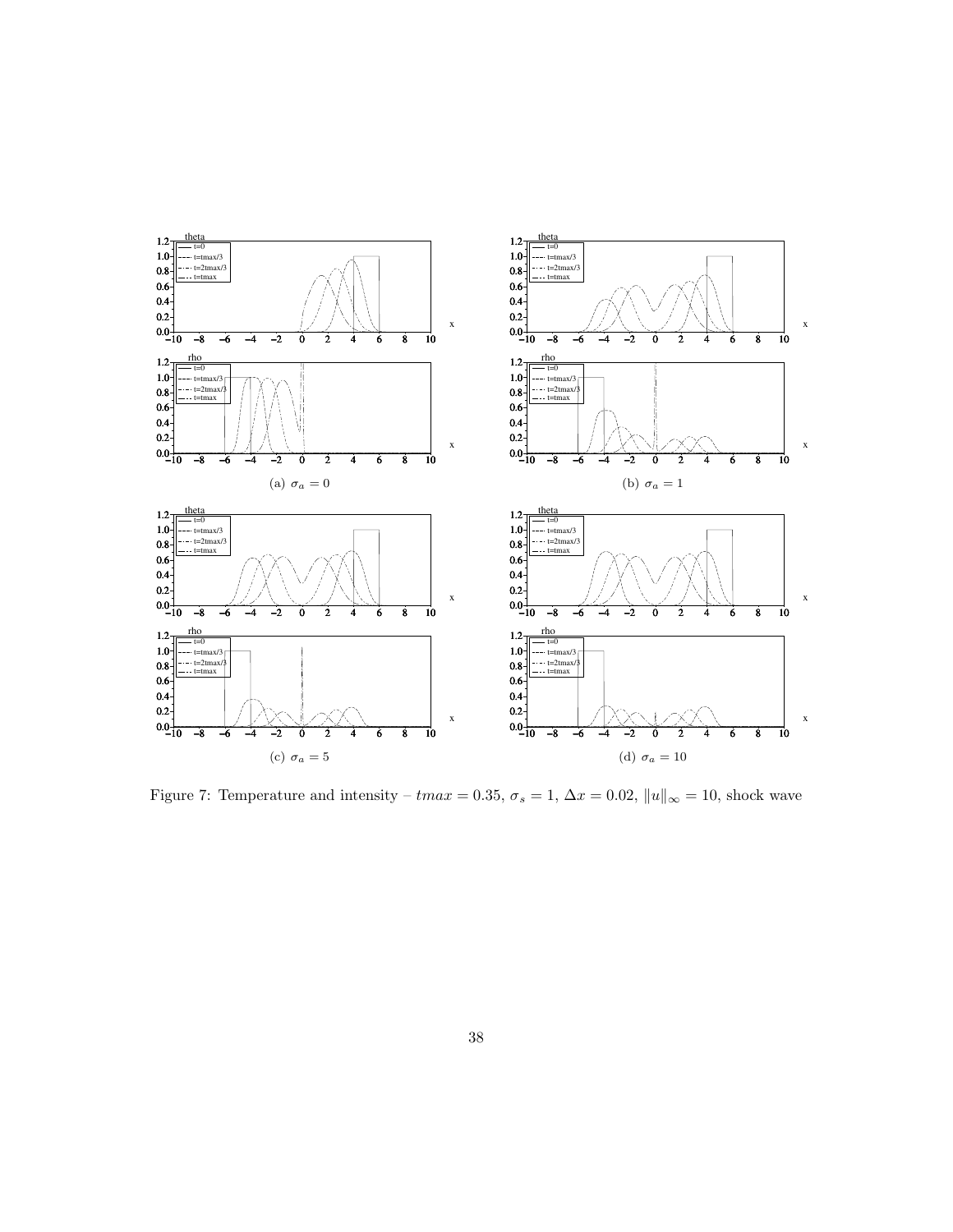

Figure 8: Temperature and intensity –  $tmax = 0.35$ ,  $\sigma_s = 1$ ,  $\Delta x = 0.02$ ,  $||u||_{\infty} = 10$ , shock wave